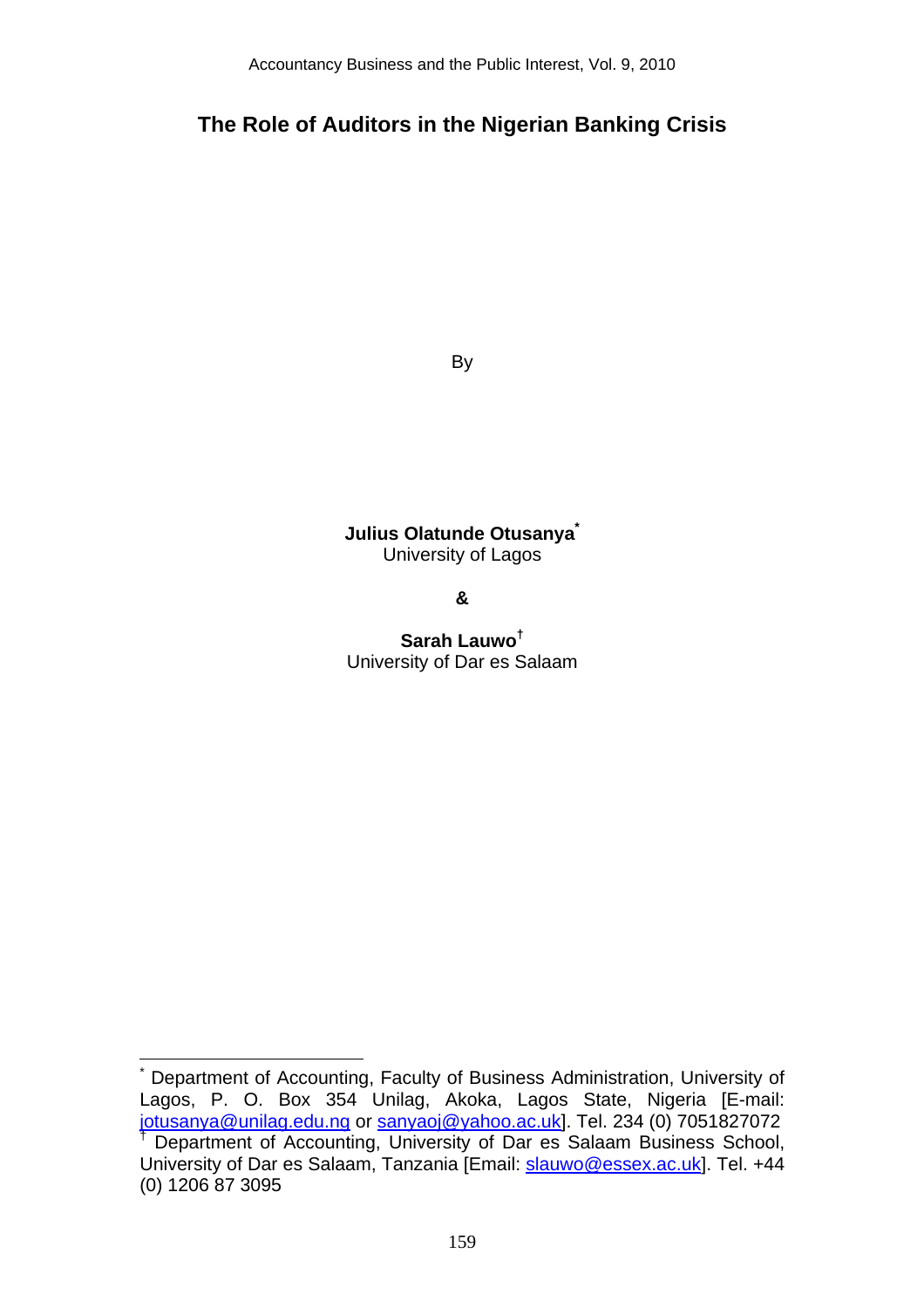## **The Role of Auditors in the Nigerian Banking Crisis**

## **Abstract**

In market societies people routinely have to transact with faceless corporations about whom they have little personal knowledge. In such societies external auditing and auditors are promoted as a trust engendering technology and watchdog with the capacity to promote a particular kind of social order. Investors and depositors in a number of banks and companies in Nigeria have lost several billions of Naira due to the anti-social practices of accountants and auditors, which has resulted in the distress of a number of banks and companies. The purpose of this paper is to stimulate debate about contemporary auditing and the role of accountants and auditing firms in causing the collapse of banks. The paper locates the role of auditors within the broader dynamics of professionalism and the pursuit of profits to argue that major accountancy firms are becoming more and more willing to increase their profits by indulging in anti-social practices that show scant regard for social norms and even legal rules and regulations. Contrary to their claims to be protecting the public interest, accountants and auditors may be partly responsible for cases of distress and the collapse of banks in Nigeria, as they failed to qualify their reports when there were indications of financial difficulties in the banks. There is also evidence to show that auditors have collected large sums in audit and non-audit fees. Such events raise questions about the value of company audits, auditor independence and the quality of audit work. This paper argues that the basic auditing model is flawed since it makes auditors financially dependent on companies. The conventional approach to 'audit quality' is also inadequate as it pays little attention to the organisational pursuit of profits and the social context of auditing. The paper encourages reflection on contemporary practices and on the role of accountants and auditing firms in corporate collapse, and offers some suggestions for reform.

**Keywords:** Accounting Firms, Accountants, Auditors, Banking Crisis, Professional Misconduct, Banks.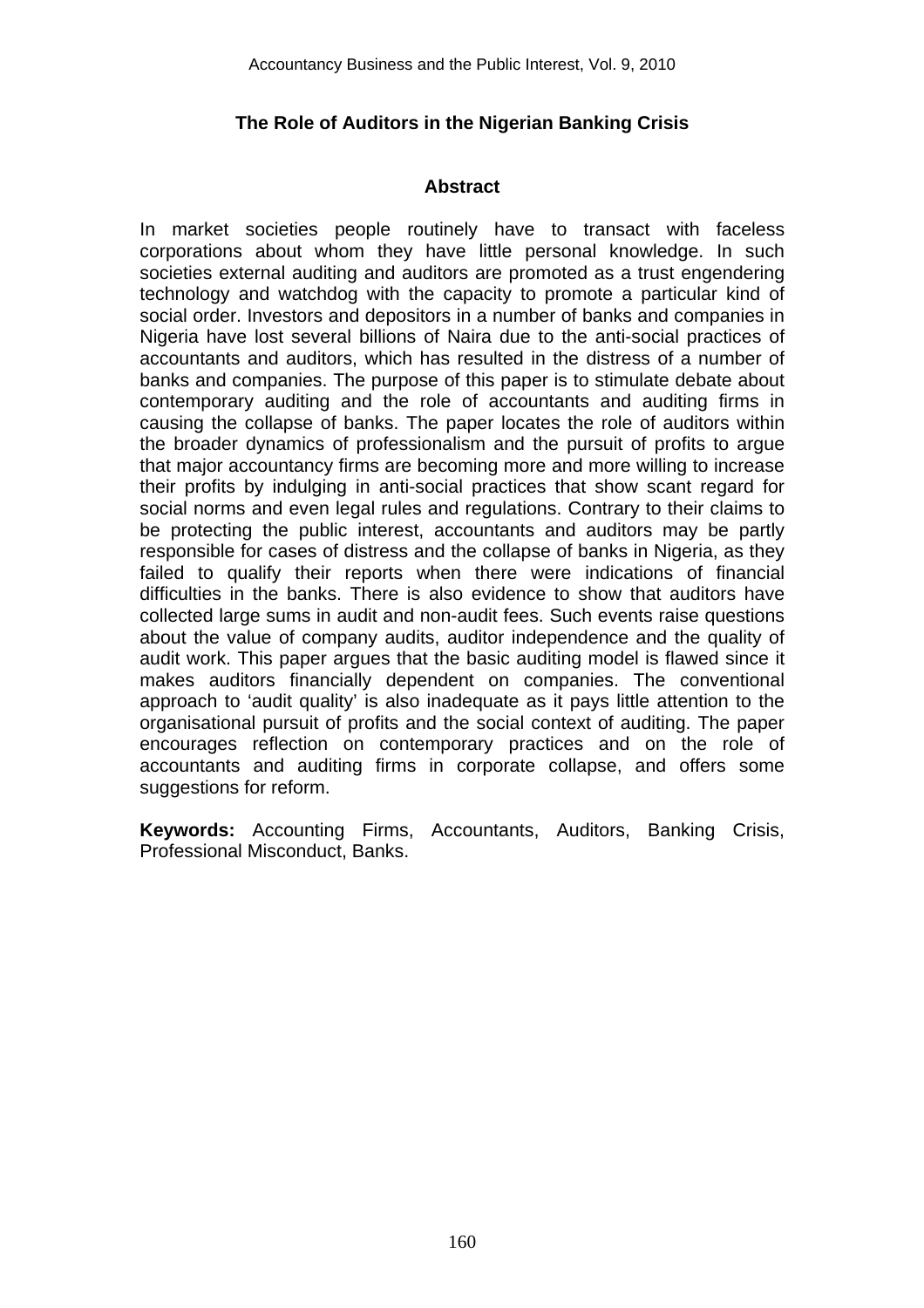## **The Role of Auditors in the Nigerian Banking Crisis**

#### **I. Introduction**

In societies marked by divisions of expert labour, external auditing is promoted as a trust engendering technology with the capacity to promote a certain kind of social order (Power, 1999). Accountants, as auditors, have cemented their status and privileges on the basis of claims that their expertise enables them to mediate uncertainty and construct independent, objective, true and fair accounts of corporate affairs (Sikka, 2009). It has been argued, however, that such claims are not good indicators of corporate performance, because capitalist economies are inherently prone to crises (O'Connor, 1987; Sikka, 2009). Furthermore, the claims of expertise are frequently affected by unexpected corporate collapses, fraud, financial crime and the general crisis of capitalism (Baker, 2007; Sikka, 2009; Sikka *et al*, 2009)

Since 2007, major Western economies have been experiencing a deepening banking and financial crisis arising from subprime lending practices by banks, which in turn has restricted the availability of credit and has led to what has been described as the 'credit crunch' (Sikka *et al*, 2009). Some commentators have attributed this economic crisis to the unethical practices of corporate bank managers and to the inability of auditors to expose such anti-social practices from previous audits (*Broad Street Journal*, 21 October 2009; Sikka, 2009). Some auditors may have failed to comply with expected standards. If a company fails shortly after being audited, the auditors may be blamed for conducting an inferior audit (Dopuch, 1988). Thus, whenever there is a financial scandal, it must be questioned whether the auditors carried out their duties and obligations with due care and diligence.

In Nigeria the spate of corporate failures witnessed in the financial sector in the early 1990s brought auditors into sharp focus and caused the Nigerian public to question the role of accountants and auditors (Okike, 2004; Bakre, 2007; Ajibolade, 2008). Furthermore, the investigations launched by the regulators and other stakeholders into the cases of distress and disclosure revealed that accountants and auditors were implicated (NDIC, 1995). With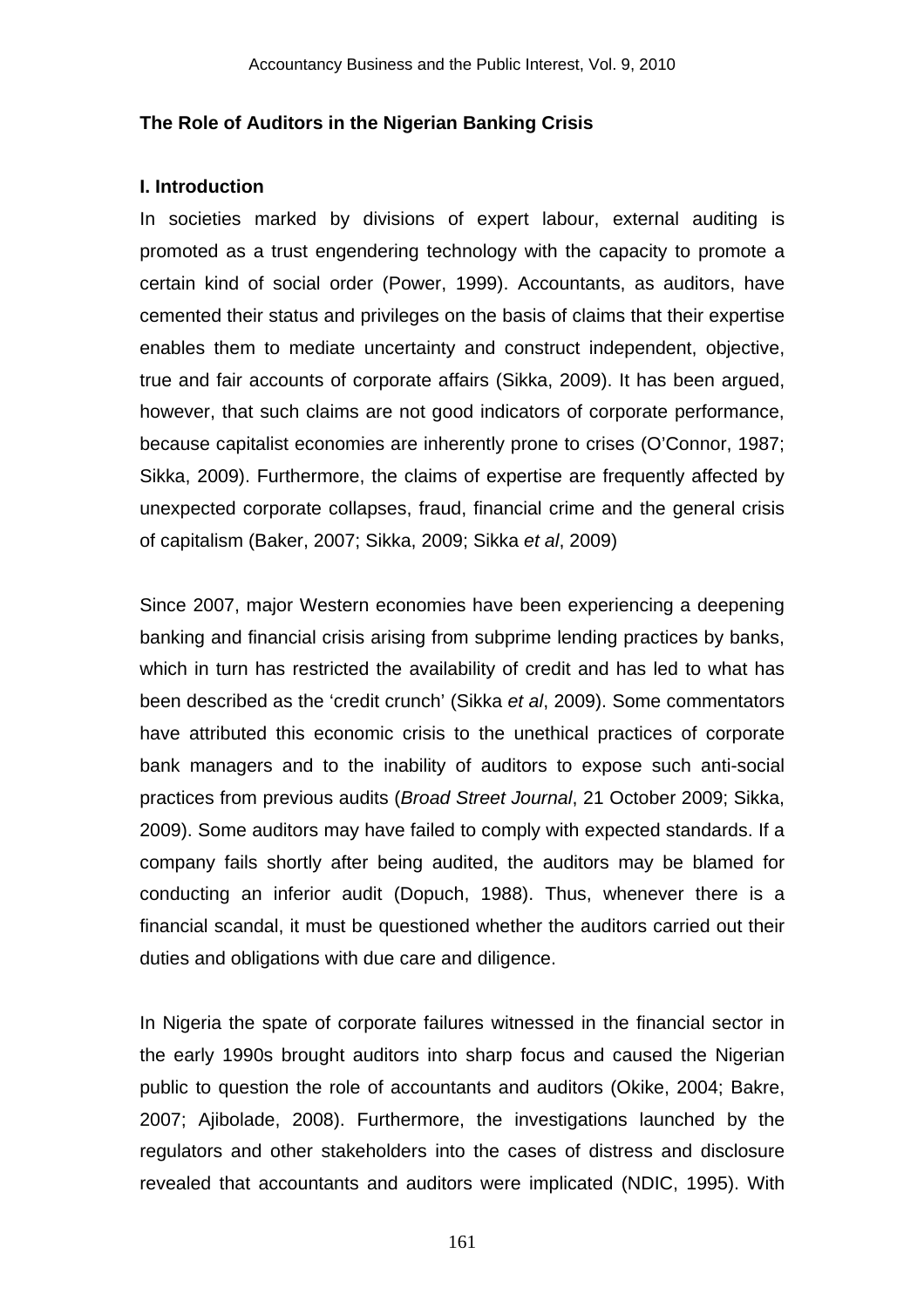the recent banking crisis in Nigeria members of the auditing profession in Nigeria are once again in the limelight, as the banking crisis and the revelation of unethical practices by bank executives and board members has raised many questions about the ethical standards of the accounting profession and about the integrity of financial reports issued by professional accountants (*ThisDay*, 9 December 2009). The question has been raised as a result of the failure on the part of accountants and auditors to alert regulators when they have discovered fraud and other irregularities in company records (Bakre, 2007; Ajibolade, 2008; Okike, 2009; Neu *et al*, 2010).

In respect of the banking crisis, attention has focused on the role of accountants and auditors who have been involved. Accountants and auditors may be expected to report financial irregularities in company accounts by enhancing transparency and accountability and by developing techniques for fraud detection. However, an emerging body of literature argues that accounting professionals have increasingly used their expertise to conceal and promote anti-social practices (Sikka, 2008a; US Senate Permanent Sub-Committee on Investigations, 2005; Bakre 2007). For example, Akintola Williams and Deloitte (AWD) was indicted for facilitating the falsification of the accounts of Afribank Plc and for deliberately overstating the profits of Cadbury Nigeria Plc. It has been reported that between 1990 and 1994 the Nigerian economy lost more than N6 billion (\$42.9 million) to fraud within the banking sector alone (Bakre, 2007).

The social cost of the banking crisis is difficult to estimate, but huge amounts of public money are being used to bail out distressed banks (Sikka, 2009). In 2008, almost every Reserve Bank across the globe, in collaboration with finance ministries, was forced to adopt extraordinary measures to stave off the collapse of the financial institutions and to restore confidence in the banking system. Some countries, such as the UK, took direct stakes in their banks as a temporary measure in order to ensure that they kept lending. The German and French governments offered to guarantee inter-bank deposits to achieve the same purpose, while the US government rolled out the Emergency Economic Stabilisation Act authorising the US Treasury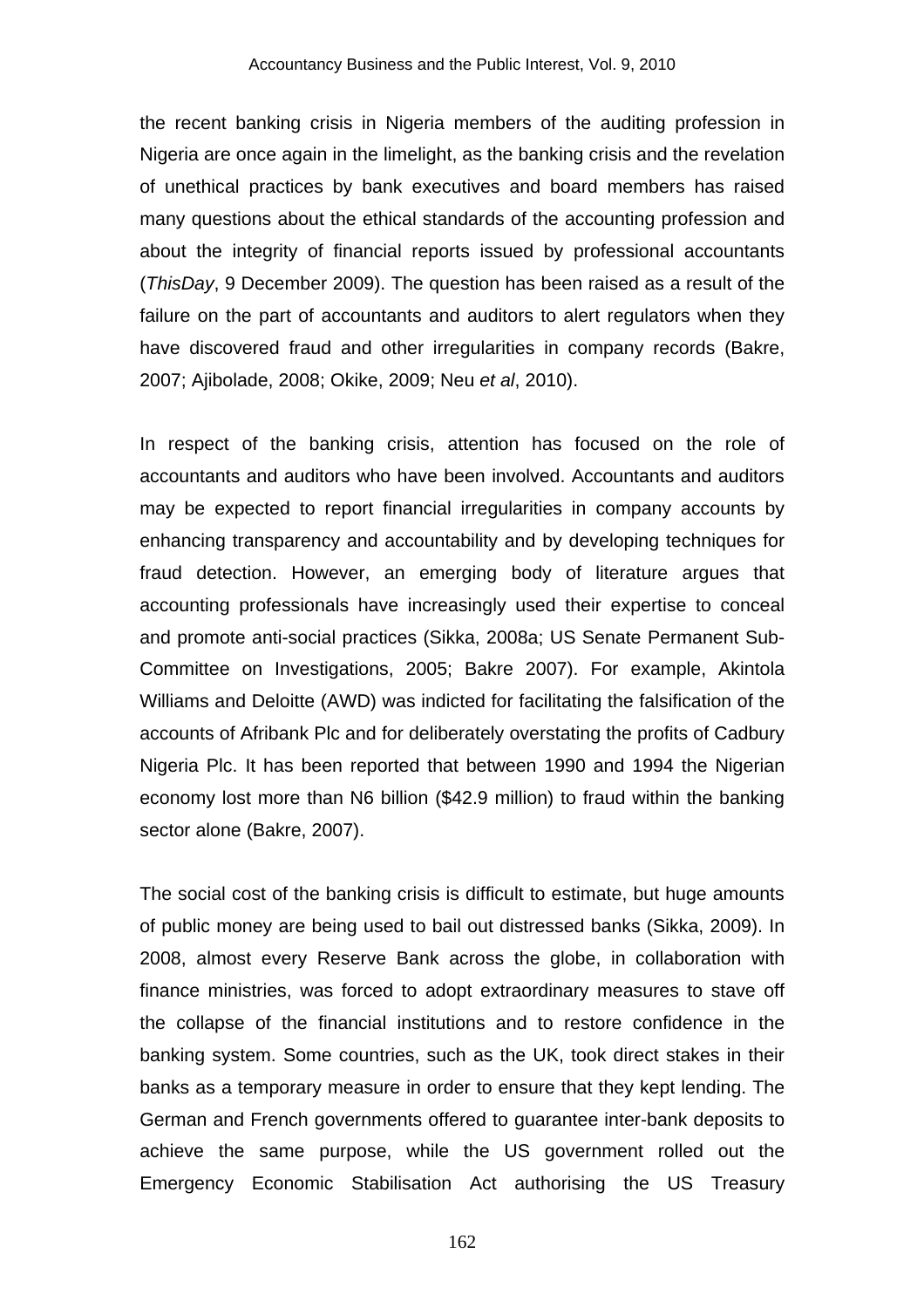Department to spend up to \$700 billion to purchase distressed assets from sick banks and to make a direct capital injection into those institutions (*The Guardian*, 30 August 2009).

While the global recession was biting hard on advanced economies, the governors of the Central Bank of Nigeria (CBN) had stated that 'what the rest of the world is now trying to do as the bailout option was what Nigeria did about four years ago, through a pro-active initiative, the result of which we are celebrating today' (*ThisDay*, 16 October 2008). Less than a year later, however, Nigerians were awoken to the reality that the Nigerian banks were not so stable after all (*The Guardian*, 21 August 2009). The audit conducted by the CBN into the activities of the 24 registered banks in 2009 revealed that they were experiencing huge financial difficulties in their operations. As a consequence, in August 2009, CBN injected N420 billion (\$2.8 billion) into the first five banks (Afribank, Finbank, Intercontinental Bank, Oceanic Bank and Union Bank) which had failed the CBN audit. Two months later, an additional N200 billion (\$1.33 billion) was injected to stimulate the liquidity of four other banks (BankPHB, Equitorial Trust Bank, Spring Bank and Wema Bank) (*Nigerian Tribune*, 8 December 2009; *ThisDay*, 12 December 2009). This injection of money was done in order to stabilise the banks and to ensure that they remained going concerns after their former managers had been sacked for reckless lending and for lax corporate governance which had rendered the institutions undercapitalised (*Nigerian Tribune*, 17 August 2009; *ThisDay*, 12 December 2009).

Although the global financial and banking crises have attracted the attention of policy-makers (TI, 2009) and scholars (Njanike *et al*, 2009; Sikka, 2009; Sikka *et al*, 2009), comparatively little scholarly attention has focussed on the role of auditing firms in facilitating the mismanagement of bank assets, liabilities and depositors' funds in developing countries. This paper therefore provides evidence on the inadequacy of audit reports for disclosing nonperforming loans and the mismanagement of banking assets. Such evidence can help understand the auditing practices which have been adopted, but which are in direct conflict with the express claims of auditors and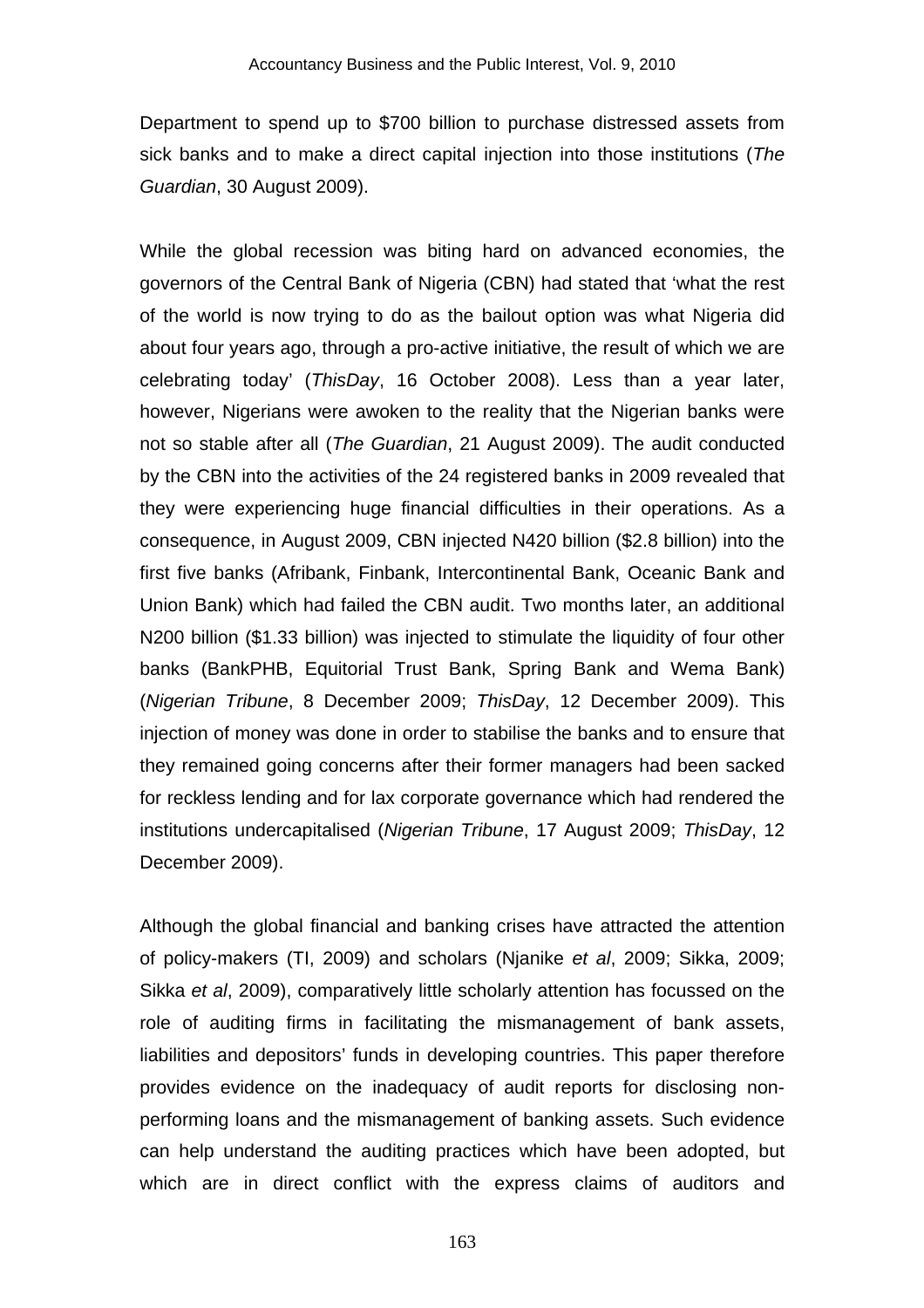accountants to be acting in an ethical and socially responsible way. This paper contributes to the on-going debate on the usefulness of auditing and the need for accounting professionals to ensure that they continue to play a leading role in providing credibility to published financial statements and in maintaining the confidence of depositors in banks and investors in the capital market.

The paper is organised as follows. Part II examines the literature on the role of auditing in corporate collapse, particularly in respect of banking failures. Part III considers the theoretical framework of professionalism and the pursuit of profits. It is argued that, despite the regulatory framework governing the professional activities of auditors and accountants, the pursuit of profits and systemic pressure to increase corporate performance have been prioritised. Part IV describes the auditing environment in Nigeria in order to provide an understanding of the socio-political and economic contexts within which such accounting and auditing practices are embedded. Part V provides empirical evidence on the role of auditors in bank failures and the recent banking crisis in Nigeria by way of case-studies. Part VI concludes the paper by providing a summary and discussion of the issues raised and offers suggestions for reform.

#### **II. A Review of the Literature**

This section examines the literature on the role of accountants and auditors in anti-social practices, a role which seems to deviate from their primary role as external watchdogs of shareholder wealth and as protectors of the public interest. In recent years accountants have been accused of being involved in what has been described as harmful and anti-social behaviour purely for the sake of high fees (Christensen, 2006; Bakre, 2007).

Traditionally, regulators, investors and financial analysts have relied upon corporate financial statements to make sense of bank liabilities, risk and economic exposure, but this has been highly problematic (Stiglitz, 2003; Arnold and Sikka, 2001). The credibility of financial statements prepared by directors of limited liability companies and audited by external auditors remains the primary means of informing shareholders and other stakeholders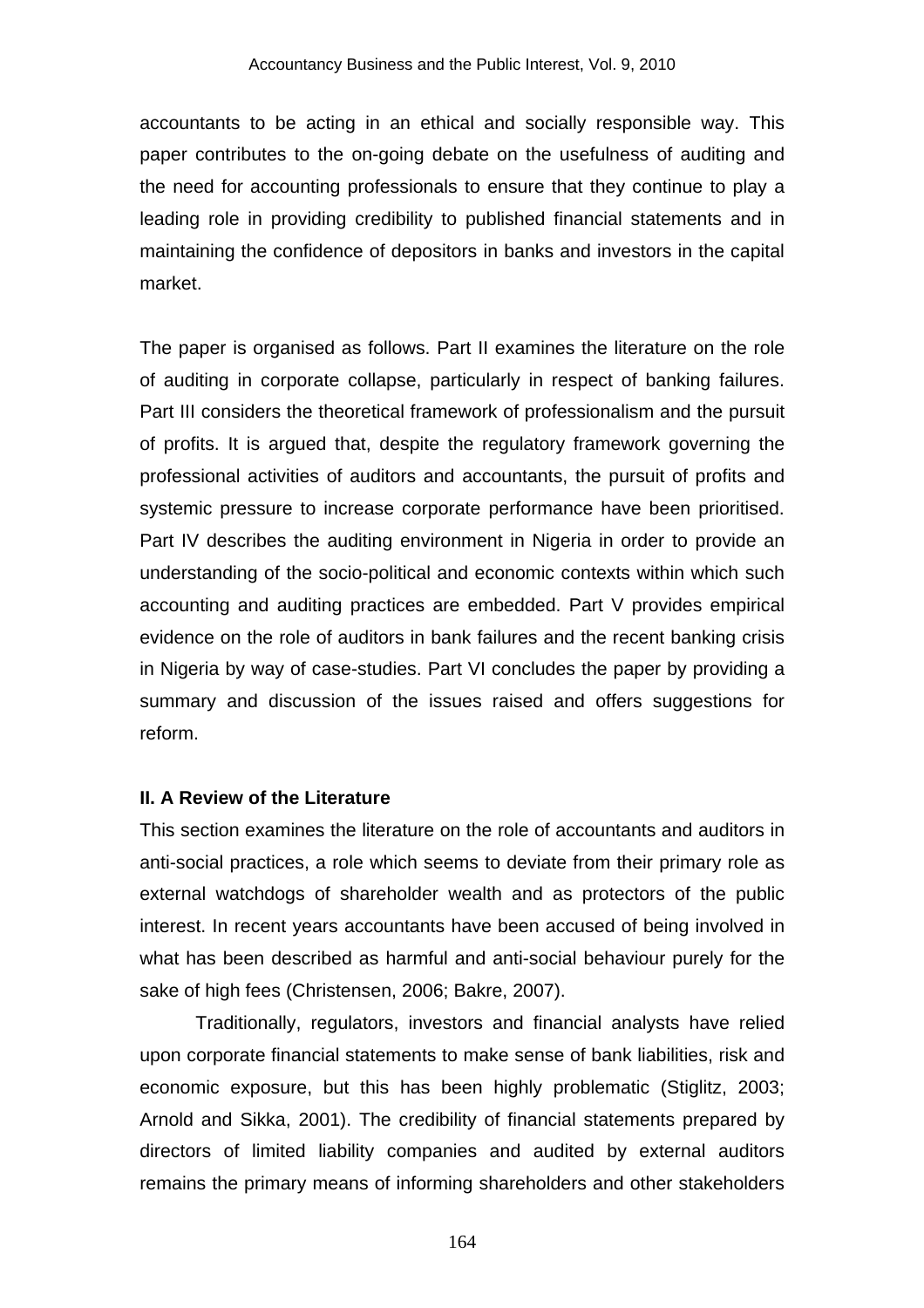about the financial performance, progress and position of the business (Tahinakis and Nicolaou, 2004; Okike, 2004; Bakre, 2007; Sikka *et al*, 2009; Dabor and Adeyemi, 2009; Evbodaghe, 2009). The key issue in the field of auditing and assurance is to recognise that auditing can be of even greater value if it looks beyond traditional financial issues and focuses on areas that matter to a wide range of stakeholders and the public (Sikka, 2009; Evbodaghe, 2009). It has been argued, however, that audit methodology which was appropriate for the industrial age may not be sufficiently broad enough for the information technology age when assets are intangible, commerce is electronic, markets are global and the pace of change is everaccelerating (Sikka, 2009; Sikka *et al*, 2009; Asein, 2009). It also seems that auditors face credibility issues. Thus, for instance, there is a widespread public perception that auditors lack independence from company executives and, as a result, there are concerns about the quality of audits (Evbodaghe, 2009; Sikka *et al*, 2009; Sikka, 2009).

The involvement and culpability of accountants and auditors in unethical practices and conflicts of interest have long been documented by critical accounting scholars in developed and developing countries (García-Benau and Humphrey, 1992; McHugh and Stamp, 1992; Sikka and Willmott, 1995; Cousins *et al*, 2000; Mitchell *et al*, 2001; Bakre, 2007; Sikka, 2009; Sikka *et al*, 2009; Gyénin-Paracini and Gendron, 2010). Recent time have witnessed the collapse of a number of corporate giants, such as Enron, WorldCom, Arthur Andersen in the USA and BCCI in the UK. The Nigerian business community is also plagued with ethical problems associated with business collapse (Bakre, 2007). Unethical business behaviour and corporate scandals involving large companies, such as African Petroleum Plc, Cadbury Nigeria Plc and Lever Brothers Plc, have been reported (Bakre, 2007; Ajibolade, 2008).

Enron, the Texas-based energy trading company, caused one of the major scandals which shook up the auditing profession. Enron caused a crisis in respect of the confidence placed in auditors and the reliability of financial reporting. Arthur Andersen, Enron's accountant, was accused of a conflict of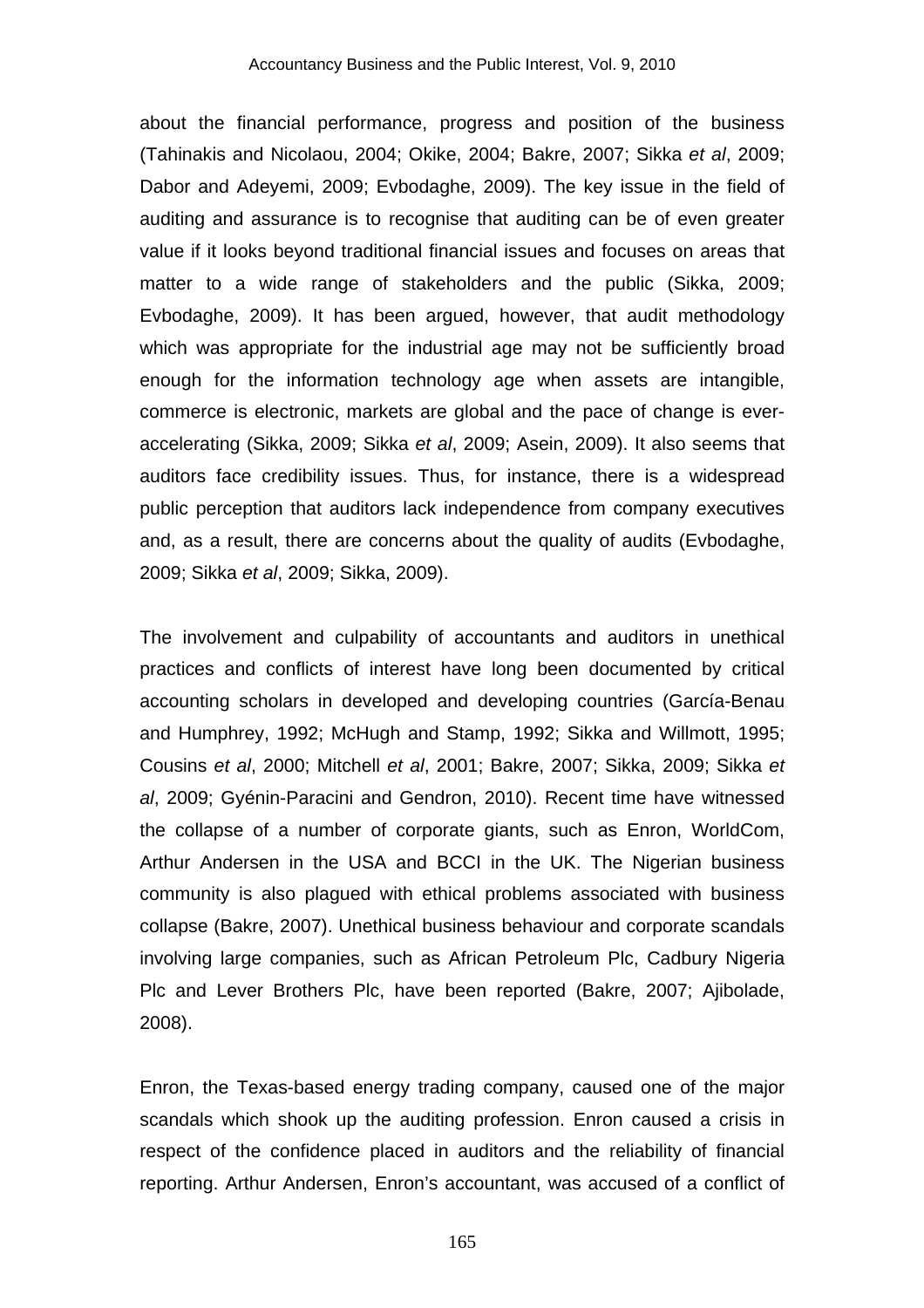interest which led to it being accused of professional misconduct and other unethical accounting practices (Mitchell and Sikka, 2002). The quality of the audit and the independence of the auditors were questionable because Arthur Andersen received not just audit fees but fees for non-audit services. For example, it earned \$55 million for non-audit services and there were regular exchanges of employees within Enron from Arthur Andersen, thereby affecting the independence of the auditors and causing a conflict of interest. In 2002 Arthur Andersen was also implicated in the collapse of WorldCom, one of the biggest telecommunications companies in the US. Arthur Andersen, as auditor, was found to have failed to have taken proper steps to detect accounting irregularities (Wong, 2004).

The investigations of the Home Bank failure in Canada in 1916 by the Royal Commission revealed that the bank was probably insolvent at the time of the complaints to the minister of finance, and that the statement issued by the management and attested to by the auditor did not reflect the true financial position of the bank (Lew and Richardson, 1992). On 25 March 1985, due to capital inadequacy, Canadian Commercial Bank (CCB) was bailed-out with \$255 million of new capital from the Canadian Federal Government (Neu and Wright, 1992). As a consequence, the report of the Royal Commission chaired by Judge Estey was particularly critical of the role of auditors and of the Inspector General (Neu and Wright, 1992; Lew and Richardson, 1992). After the investigations, the Commission concluded (quoting from Neu and Wright, 1992) that:

*'The bank's auditors, Peat Marwick Mitchell and Co. and Clarkson Gordon, take some of the rap for not being more forceful in presenting their opinions about the problems that they saw at the bank. Their decision to issue an unqualified opinion on the financial statements presented to shareholders is also questionable'. (p. 652.)* 

Similarly, the investigations into the collapse of BCCI implicated the external auditor, PricewaterhouseCoopers (PwC), who acted as both private consultant and tax advisor to the bank's management in order to enhance its own private profits (Arnold and Sikka, 2001; Mitchell *et al*, 2001). The auditing of BCCI provided evidence which showed that the auditor, PwC, had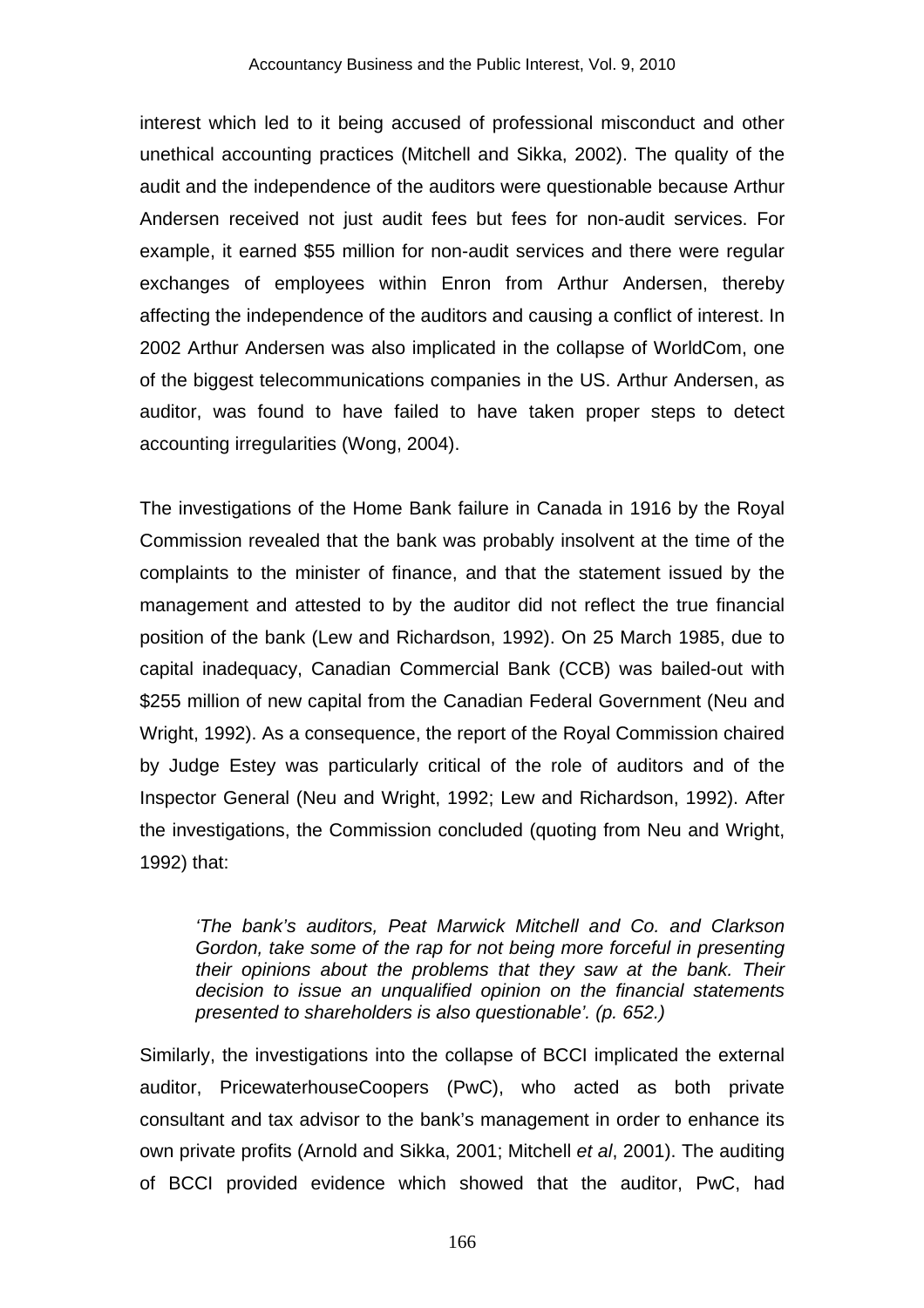compromised its independence by accepting loans and financial benefits from BCCI's management (Arnold and Sikka, 2001). Barings Bank collapsed in 1995 as a result unauthorised transactions in excess of £800m by the rogue trader Nick Leeson (*Accountancy Age*, 29 April 2002). The liquidator of Barings, KPMG, blamed the former auditors, Coopers and Lybrand and Deloitte and Touche, for negligently failing to detect the losses caused by Nick Leeson in Singapore (*Accountancy Age*, 8 May 2002). As a result, in 2002 Coopers and Lybrand and Gareth Maldwyn Davies, a Coopers and Lybrand partner, were fined £250,000 and £25,000 respectively for their role in the collapse of Barings Bank (*Accountancy Age*, 29 April 2002).

On 25 August 1991, the world's financial institution auditor, KPMG Peat Marwick, was fired by a governmental agency for the audit of Fokus Bank (the third largest bank in Norway). The reason given by the head of the Governmental Bank Insurance Fund, Tormod Hermansen, was that KPMG had gone beyond its auditing remit by providing Fokus Bank with advice (Ruud, 1992). Thus, it was reported that KPMG had charged Fokus Bank NOK 4.4 million for examining the 1990 financial report, of which only onethird of the fee (NOK 1.4 million) related to audit services while the remaining two-thirds was payment for advisory services. It has been claimed that the advisory services assisted Fokus Bank in its decision-making, and thereby threatened the independence of the auditor (Ruud, 1992).

A number of recent studies have questioned the value of company audits, auditor independence, the quality of audit work, economic incentives for good audits and the knowledge base of auditors (Sikka, 2009; Sikka *et al*, 2009). These studies have argued that the issuance of audit reports is subject to organisational and regulatory politics, that fee dependency impairs claims of independence and has the capacity to silence auditors, and that the intensification of financial capitalism poses questions about the knowledge base of auditors (Sikka, 2009; Sikka *et al*, 2009). A study by Sikka (2009) has shown that distressed financial enterprises in the UK, USA, Germany, Iceland, The Netherlands, France and Switzerland have received unqualified audit opinions on their financial statements published immediately prior to the public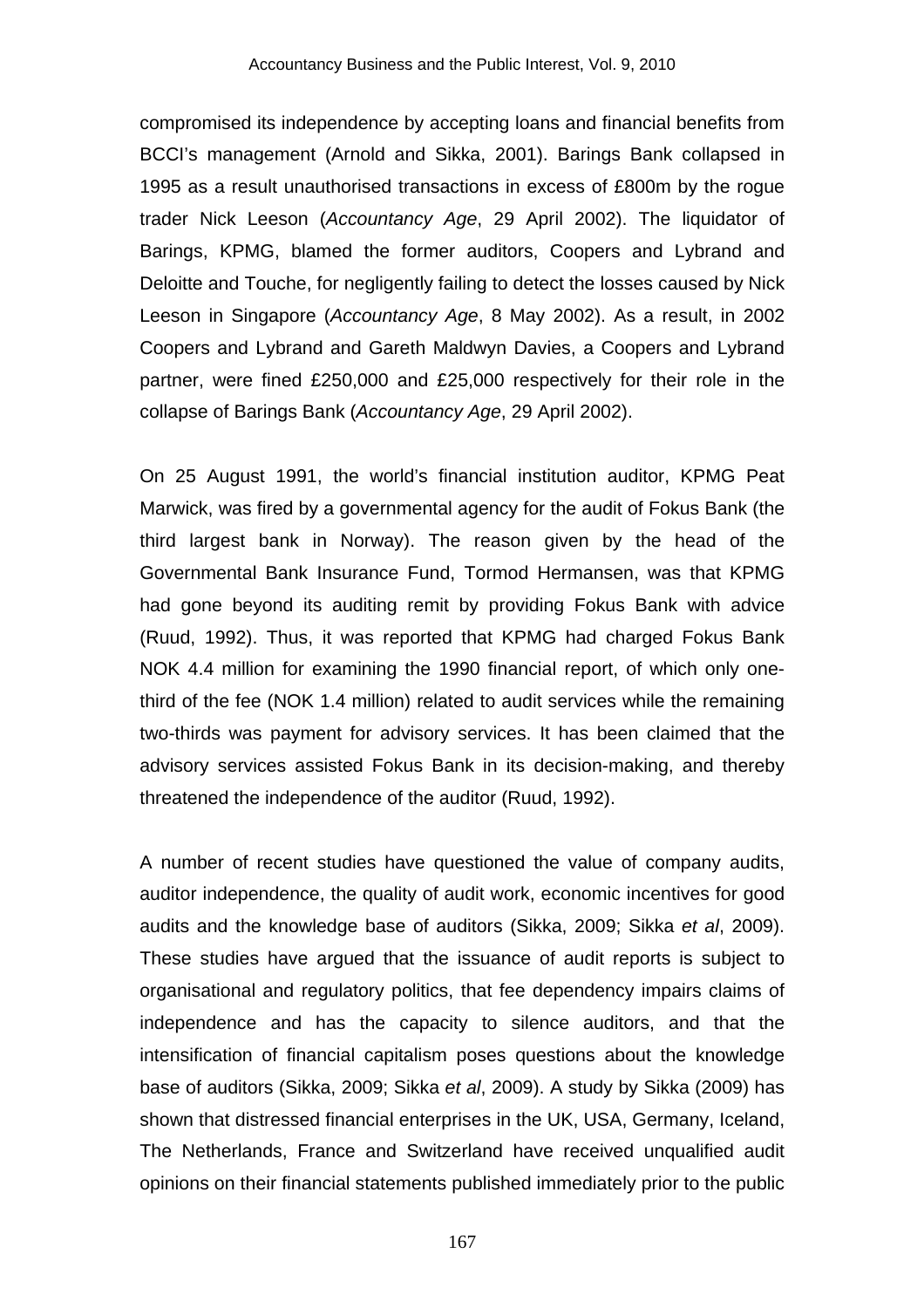declaration of their financial difficulties; and that these opinions were provided by the big four accounting firms, namely PricewaterhouseCoopers, Deloitte and Touche, Ernst & Young, and KPMG.

A number of studies have documented the role of accountants and auditors in unethical practices and other professional misconduct in the public service and in the corporate sector in Nigeria (Adeyemi, 2004; Bakre, 2007; Ajibolade, 2008). A study by Bakre (2007) has documented various cases in which accountants and external auditors in collaboration with the management and directors of companies falsified and deliberately overstated company accounts. Investigations into the financial report of Afribank implicated Akintola Williams & Deloitte in facilitating an overstatement of the bank's account by the management (Bakre, 2007). Other Nigerian cases have also been documented in which a number of professional accounting firms were involved in, and indicted for, anti-social practices in conflict with their professional claims to be acting in the public interest; and it was suggested that the matter needed further investigation (Bakre, 2007).

The causes of audit failure have been attributed to poor audit reporting resulting from sloppy accounting, inadequate regulation, crony capitalism, multiple regulations, and economic and political factors influencing the incentives of managers and auditors (Dabor and Adeyemi, 2009; Sikka 2009). It has also been stated that, where there is a separation of ownership from the control of a business, there is a tendency for managers of companies to engage in fraudulent financial reporting in order to maximise their own personal welfare to the detriment of the interests of the users of financial statements, the investing public and bank depositors (Sikka *et al*, 2009; Dabor and Adeyemi, 2009). Bank failures have also been associated with endogenous forces, lack of scruple, lack of knowledge and information, poor judgement, speculation, greed and fraud. In Nigeria the bank failures of the Abacha era were attributed to an inadequate capital base, the fraudulent selfserving and corrupt practices of the owners and managers, the meddlesome interference of board members in the day-to-day running of the institutions and to regulatory laxity (*ThisDay*, 18 August 2009).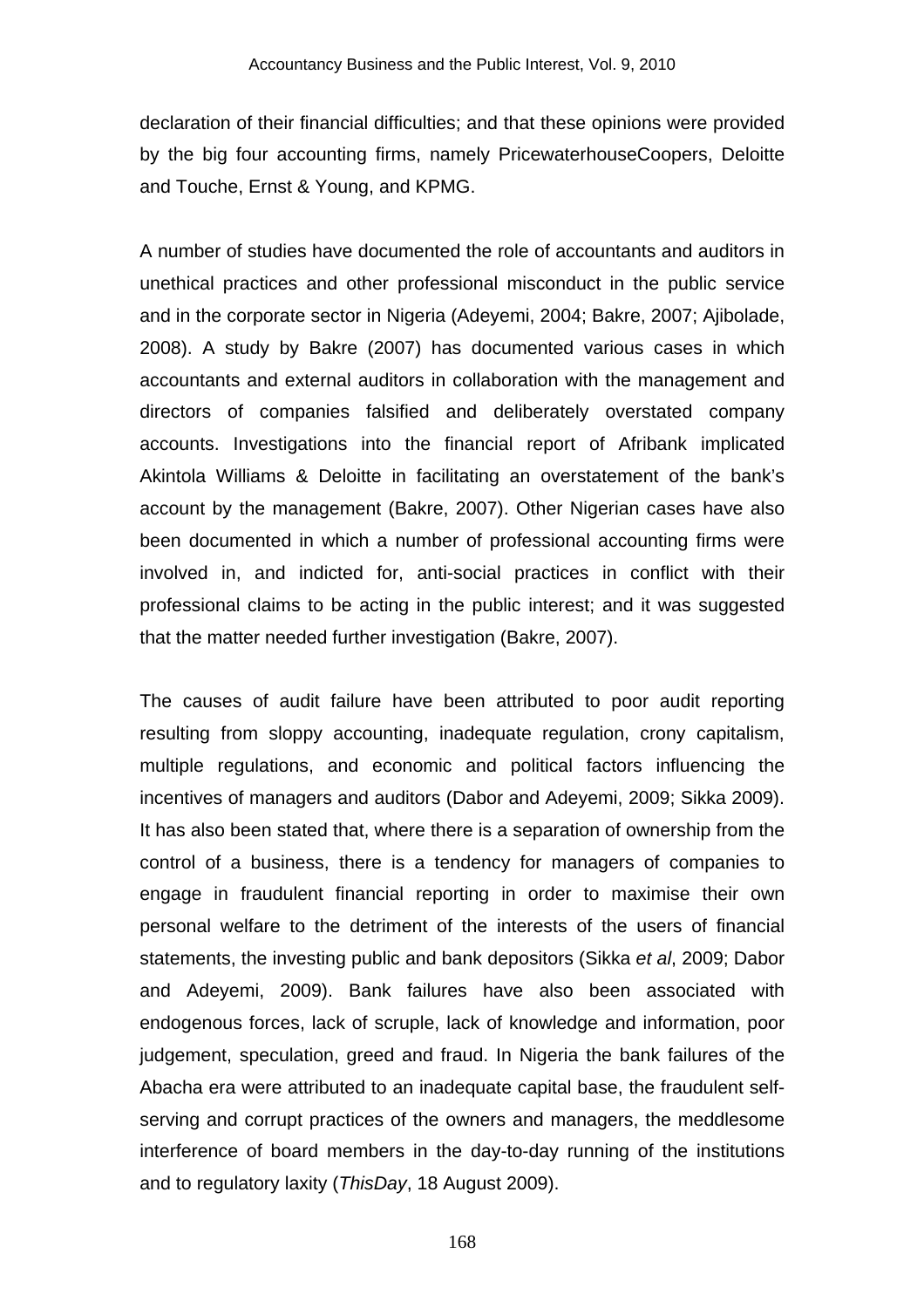The recent banking crisis in Nigeria has shown the role that regulatory laxity, greed and avarice have played in the management of banks. It has been claimed that towards the end of former CBN Governor Soludo's era at the Apex Bank that the regulator got too close to some banks for comfort and that 'the damage that did to credibility was enormous because at a point it became difficult to ascertain what was happening between the banks and the CBN' (*ThisDay*, 18 August 2009).

A number of scholars have shown that many accountants, particularly members of the Institute of Chartered Accountants of Nigeria (ICAN), have been responsible for the crisis in the banking and manufacturing sectors in Nigeria (Okike, 2004; Bakre, 2007). These studies show that the regulatory framework in Nigeria is weak, because members of the professional firms implicated in a number of anti-social practices in Nigeria have not yet been sanctioned (Okike, 2004; Bakre, 2007). The studies have suggested that the accounting profession in Nigeria and other regulators (such as the Central Bank of Nigeria, the National Deposit Insurance Corporation, and the Nigerian Accounting Standards Board) must continue to monitor developments in both the external and internal reporting environments.

# **III. Professionalism and the Pursuit of Profits**

Traditionally, the literature on the professions draws attention to the processes by which professionals (such as accountants, bankers and lawyers) have mobilised claims of ethical codes, higher education, the command of knowledge and claims to be serving the public interest in order to cement their own social power. Claims to professionalism include the existence of ethical codes whereby it is claimed that professionals possess theoretical and practical knowledge and exercise high levels of skill, technical conduct and social responsibility. Appeals to such idealised self-images help to solicit trust and legitimise professional power and responsibility (Sikka, and Hampton, 2005). In other words, such claims are used to advance professional social, economic and political interests and to secure control of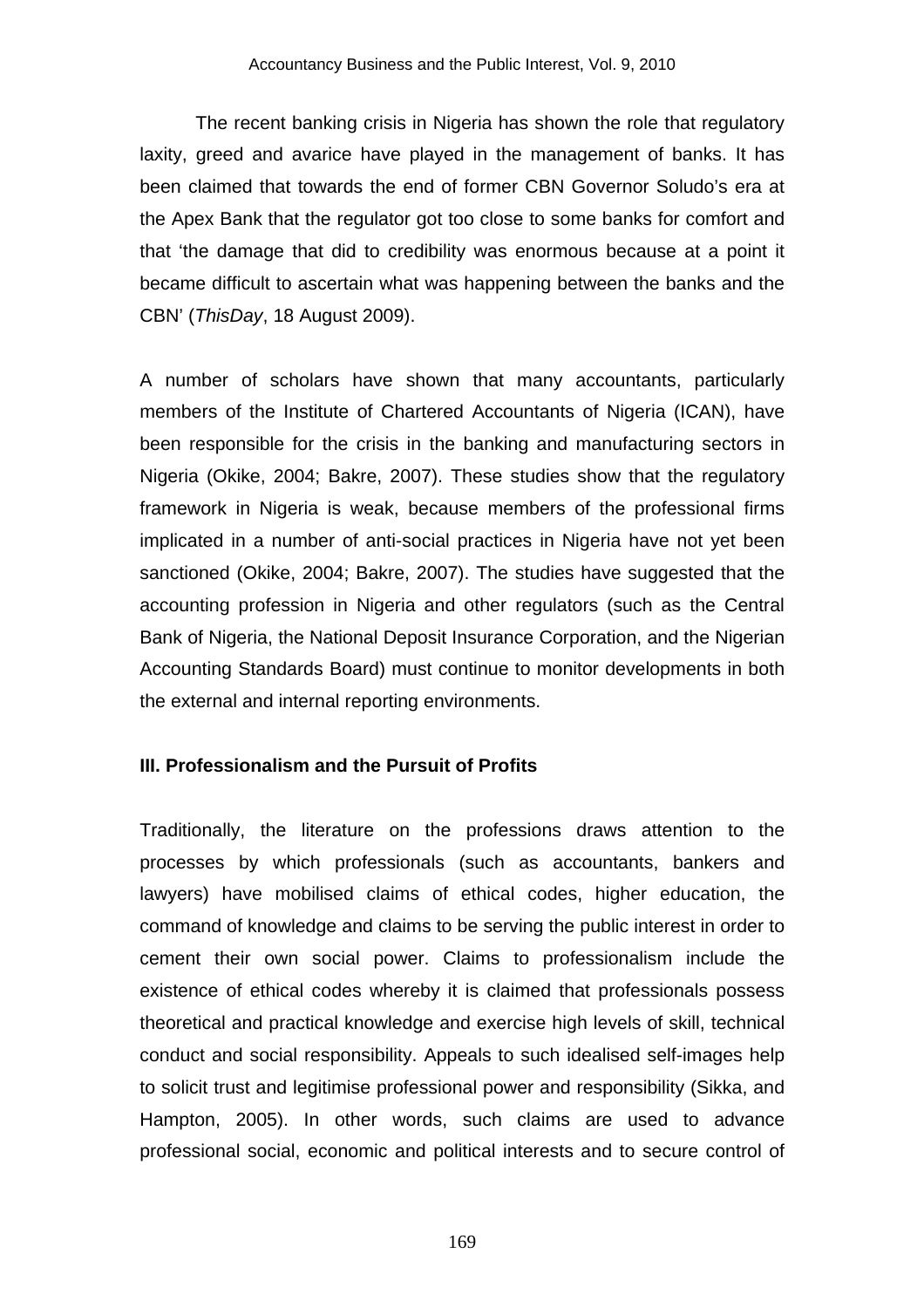markets and niches (Millerson, 1964; Willmott, 1986; Macdonald, 1995; Grey, 1998; Morris and Empson, 1998; Leicht and Fennell, 2001).

It has been argued that professional monopoly and professional claims are dependent upon state recognition, in other words upon charter status (Cooper *et al*, 1988; Uche, 2002; Okike, 2004; Bakre, 2007). State recognition by way of charter status enables accountancy professional bodies to be self-regulated and for accounting firms to have control over the auditing of public companies (see Bakre, 2007). The two professional bodies in Nigeria, the Institute of Chartered Accountants of Nigeria (ICAN) and the Association of National Accountants of Nigeria (ANAN), enjoy guaranteed charter status and the selfregulation of accountancy<sup>1</sup>. In order to continue to enjoy the support of the Nigerian state through their charter status, self-regulation and the support of their clients, ICAN and ANAN have claimed to be committed to promoting the highest standards of competence, practice and ethical conduct amongst members (Bakre, 2007). However, it has been argued (*e.g.* by Willmott, 1986) that professional associations are primarily political bodies whose main purpose is to advance the interests of their members. Thus, their professional claims allow professional associations (such as accountancy) to justify any charter status and monopoly power that they have received from the state (Bakre, 2007). Such claims are essential for professional groups to continue to diffuse any crisis the profession may face in society (Neu and Wright, 1992; Bakre, 2007). Bakre (2007) has argued that the extent to which the accountancy professional bodies, accountants and auditors rely on their charter status and monopoly power from the state to pursue their own personal interests in the name of protecting the public interest depends on the socio-political and cultural environments within which the accountants and auditors operate.

Such an exclusive privilege over the auditing market provides a substantial economic and financial benefit to members of the accounting profession (Okike, 2004). In return, however, the public have a right to expect benefits in

 $1$  This is by virtue of Act of Parliament No. 15 of the 1965 for ICAN and Act No. 70 of 1993 for ANAN.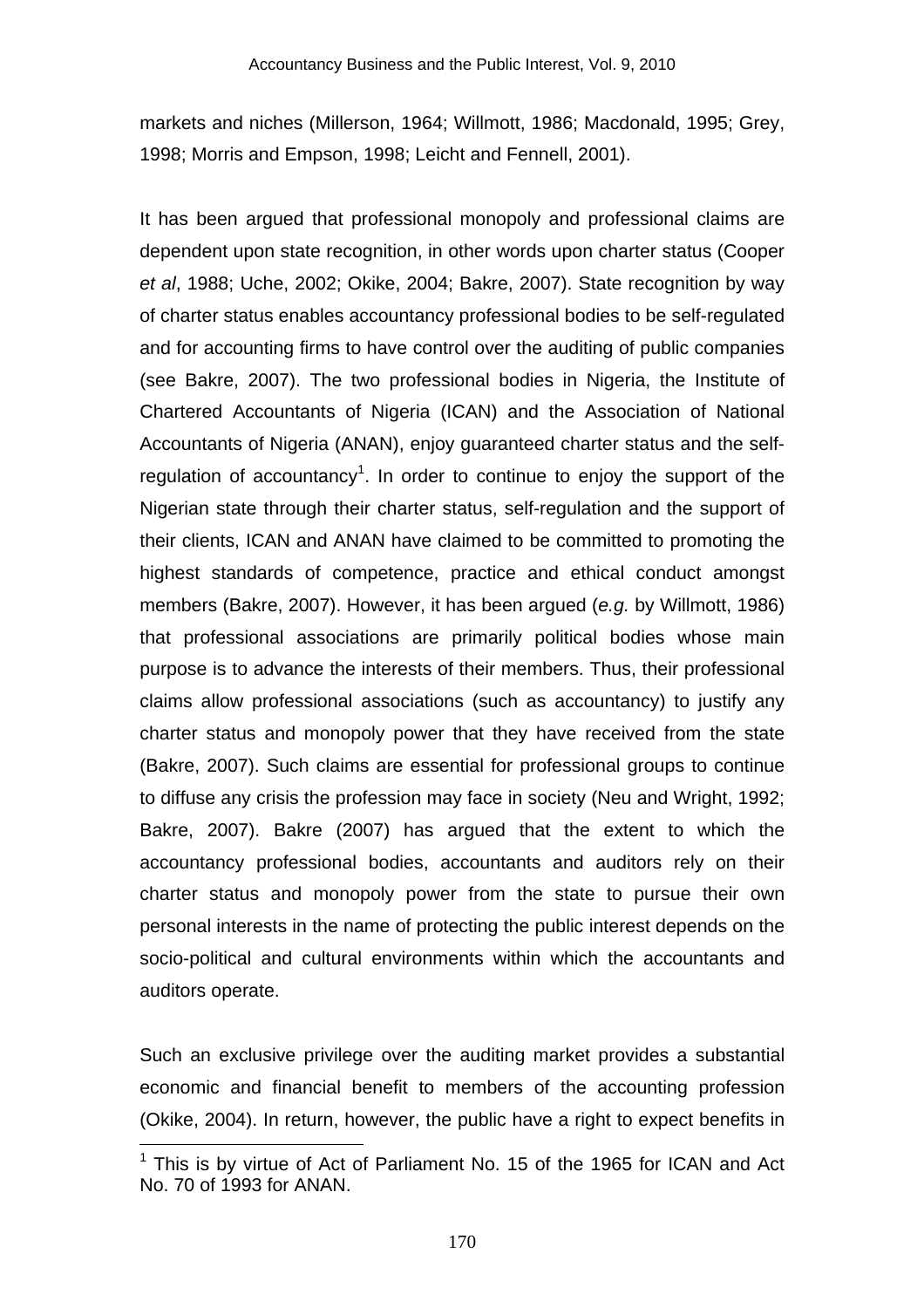the form of improved financial reporting and the assurance of a stable banking sector and capital market (Okike, 2004). A number of scholars have argued that, although certain occupational groups, particularly accountants, have professed themselves to be promoting the common good, they have not in fact subordinated their own interests to the common good (Shaw, 1946; Willmott, 1986; Bakre, 2007). Bakre (2007) has argued that 'the operating activities of the two recognised professional bodies in Nigeria, ICAN and ANAN, have been to protect the interests of their members against the general claims of protecting the Nigerian public interest' (p. 283). Uche (2002) has argued that 'their works almost always stress the technical qualities of accounting while underplaying the social and political formation of its practices and standards' (p. 472).

The situation may sometimes become more complex and even compounded by the contradictory position in which professional accountants who claim to be protecting the public interest find themselves. However, the right to improved financial reporting cannot be assumed in a society that is highly infested with corruption and anti-social financial practices. This is because, in a corrupt society, the quality of accounting systems and of accounting data generated may be doubtful and so may the reliability of information presented in audited financial statements (Uche, 2002; Okike, 2004; Bakre 2008). Therefore in a society like Nigeria, where corruption, a lack of checks and balances and a lack of a national integrity system is endemic and almost institutionalised, the independence of some auditors in discharging their statutory duties may be in doubt (Okike, 2004; Bakre, 2007). In a corrupt environment, Wallace and Parker (1991) posit that the risk of audit failure is high and that auditors may not to be able to rely on formalised audit procedures but may be forced to employ more flexible and less formalised audit mechanisms.

Furthermore, it has been argued that, as auditors in market societies are remunerated by the client company rather than by an independent body, this inevitably makes them dependent upon directors for their fees and profits (Sikka, *et al*, 2009). It has been argued that auditing firms may legitimise their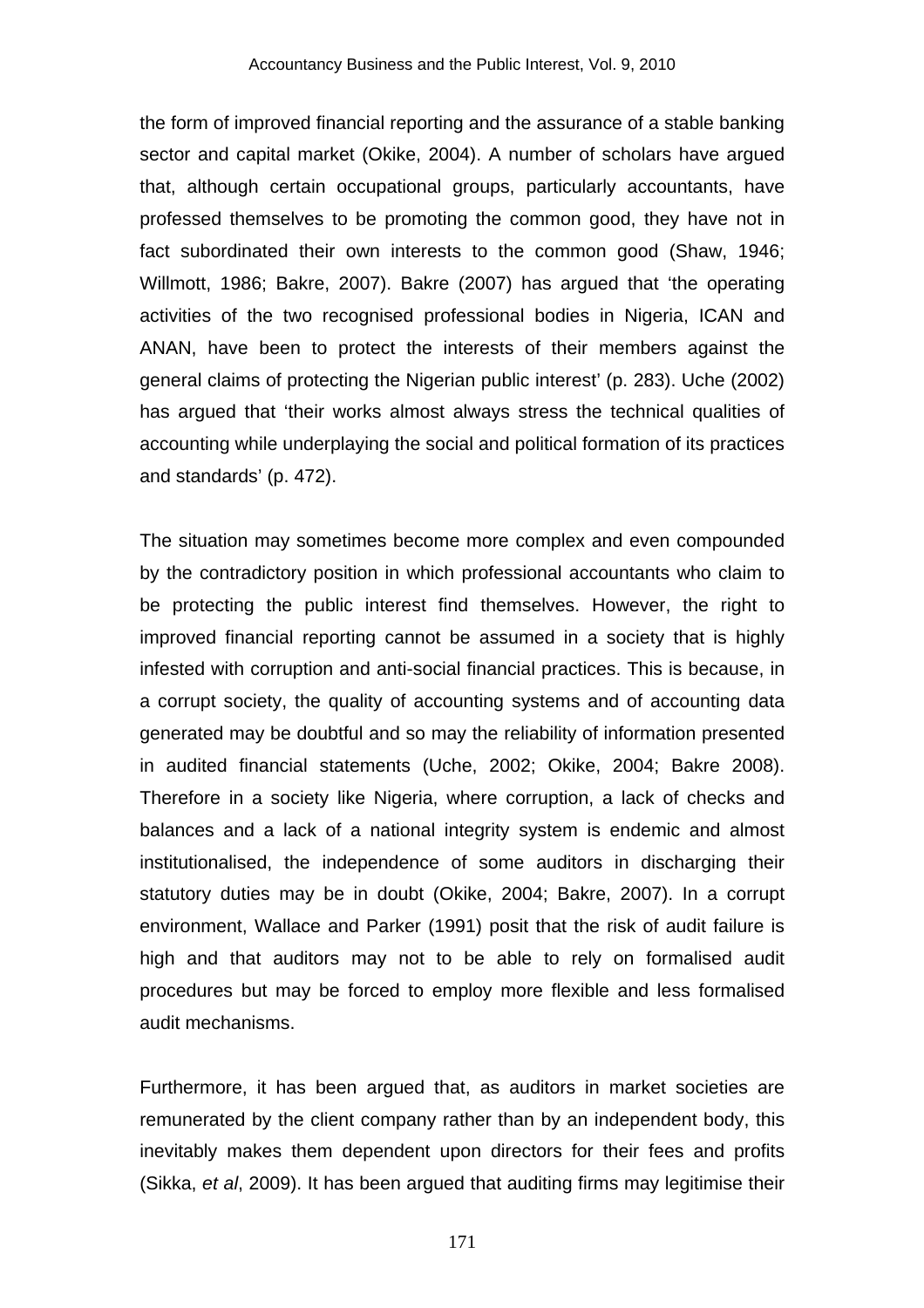status by appealing to 'professionalism', but in common with other capitalist enterprises they seek to increase profits and market niches (Mitchell and Sikka, 2002; Sikka and Hampton, 2005). The internationalisation of professional services shaped by intense competition and the pressure to increase earnings and accumulate wealth has continued to create opportunities for professionals and the process has been driven by both economic and financial gain. Hanlon (1994) stated that:

*'In respect of professionals in the private sector the emphasis is very firmly placed on them being commercial and on performing services to customers, rather than on them being public spirited on behalf of either the public or the state'. (p. 150.)* 

Thus, professional accounting organisations prioritise private profit and encourage competitive individualism with an emphasis on retaining the client, pleasing the customer and promoting business virtues that increase profits (Grey, 1998; Leicht and Fennell, 2001; Gunz and Gunz, 2006; Suddaby, Cooper and Greenwood, 2007). It has been argued that auditing firms have used their control of auditing markets to colonise adjacent markets in order to sell consultancy services to auditing clients. It has also been argued that the profit motive informs the dynamics of accounting firms (Sikka *at al*, 2009). Generally, the auditing model positions auditors as the guardians at the gate, watching over firms with the public interest in mind, but it has been argued by Sikka *et al* (2009) that 'the success of both corporate watchdog and protector of public interest is measured by revenues, profits and market shares rather than by pursuit of any broader social goals' (p. 139). Mitchell and Sikka (2002) have argued that the entrepreneurial environment in which accountants operate has not been accompanied by morally upright behaviour:

*'The expansion of the entrepreneurial accountancy firm has not been accompanied by moral constraints that require consideration of the social consequences of their organisational practices. In such an environment, numerous practices are considered to be acceptable as long as they generate private profits'. (p. 10.)*

The commercialisation of audits whereby auditors are dependent upon directors for their fees may result in auditors being unable to maintain a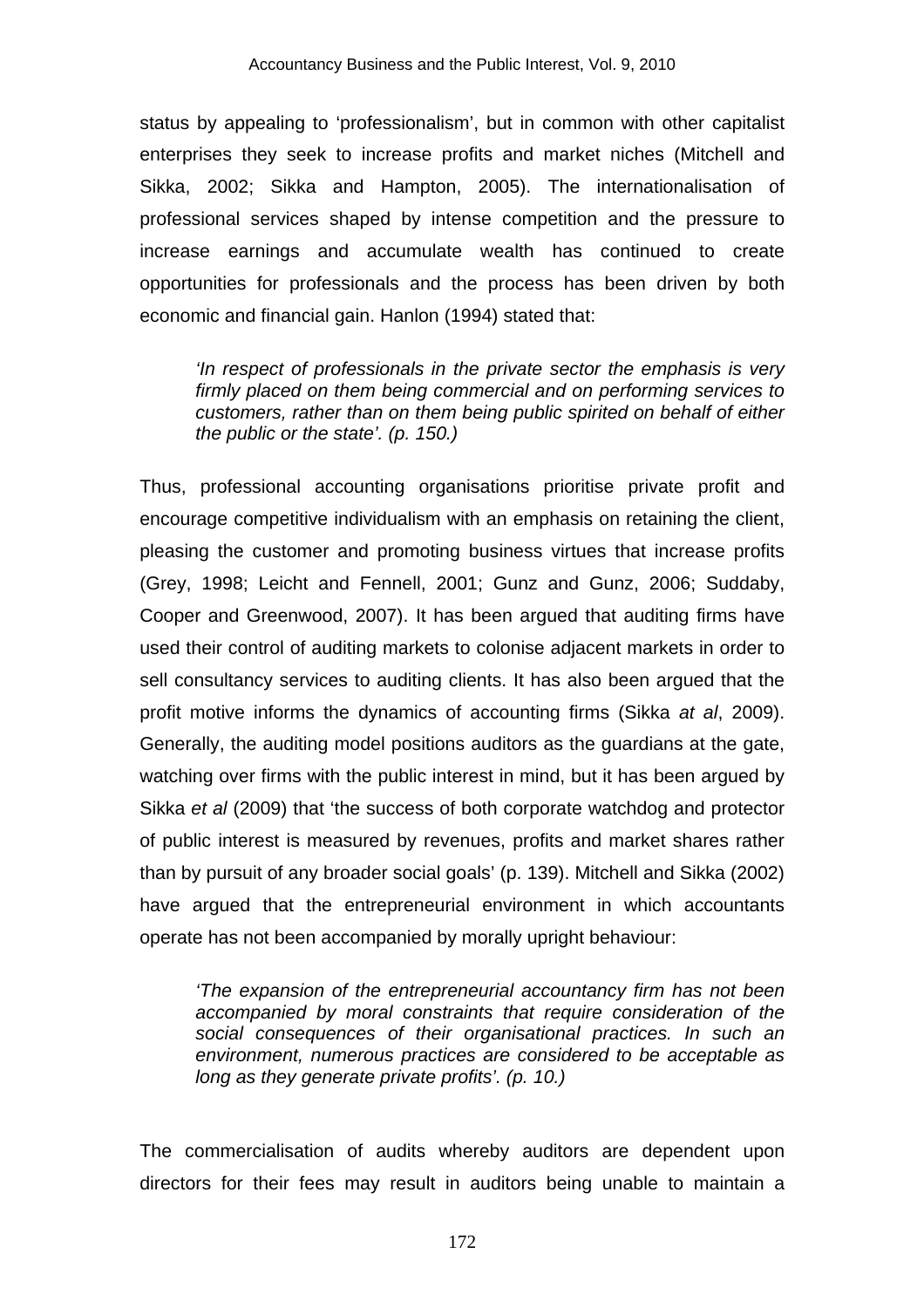sufficient 'distance' and unable to deliver independent audits. Auditors may also develop strategies that maximise audit profits, possibly by performing less stringent audits or by developing strategies which increases private profits but reduce quality (Sikka *et al*, 2009). The public is persuaded to believe that auditors collect relevant and reliable evidence in order to form their opinion. The reality is that in their pursuit of profits, auditors do not always bother with such niceties (Mitchell and Sikka, 2002). This is because audit assignments are based on tight budgets and idealised procedures which limit audit verifications and examination of records to specific items.

The quality of audits is dependent not only on the technical skills of audit teams, but also on the organisational values and labour processes embedded within audit firms. Thus, some firms may impose tight time constraints on audit staff even though such constraints play a major part in audit failures and in the incompleteness of audit work. As a result, audit staff may carry out unprofessional practices such as accepting doubtful audit evidence, failing to test the required number of items in a sample, or falsifying audit working papers in order to give the impression that the work had been done (Mitchell and Sikka, 2002). As the audit review process cannot completely reperform the audit, irregular audit practices rarely come to light before the completion of an auditing assignment. In this audit environment of tight time constraints, competition and the pursuit of higher profits, auditing firms seek ways of achieving efficiency. A common practice is to use checklists for controlling, planning and recording an audit. Such devices standardise audits and make the process much more mechanical and predictable. It has been claimed, however, that this 'checklist mentality' encourages irregular practices because it is subjective and discretionary (see Mitchell and Sikka, 2002).

It has been argued that the environment in which auditors operate will usually determine the extent to which they can successfully discharge their role as society watchdogs (Okike, 2004; Bakre, 2007). The auditing environment in Nigeria is considered next.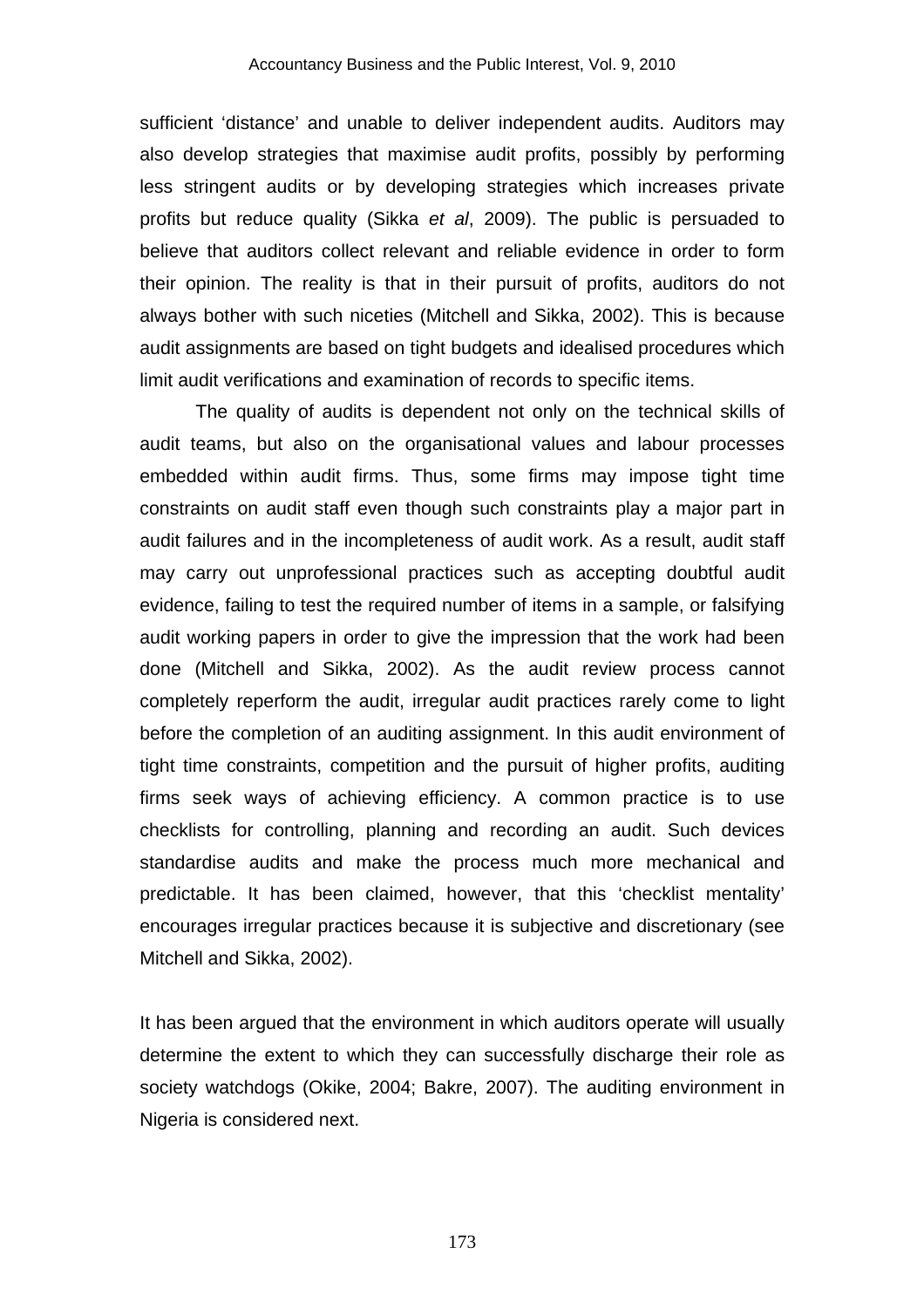# **IV. The Socio-Political and Economic Contexts of Auditing in Nigeria**

In order to understand the general environment in which auditors and accountants operate in Nigeria, it is necessary to consider the social-political and economic contexts in which auditors work. Nigeria is located in West Africa in the Eastern corner of the Gulf of Guinea, an arm of the Atlantic Ocean (Sklar, 2004; Uzoigwe, 2004). It is the second largest country in Africa (Uzoigwe, 2004). It has a population of about 145 million (*US Senate Sub-*Committee on Investigations, 2010)<sup>2</sup>. Nigeria has grown from three regions at independence to a federation of 36 states and a Federal Capital Territory.

Since its independence in 1960 Nigeria has been ruled mainly by military regimes with some democratic interludes. Nigeria has witnessed frequent violent changes in the attempt by various parties to control the apparatus of the state (Uche, 2002). Thus, stable and accountable democratic institutions have never really been established. In addition, Nigeria has suffered a long history of gross mismanagement of its economy and of corruption at all levels of government (Okike, 2004; Bakre, 2008). Accountability in all facets of the economy is an essential ingredient for the economic development of any nation. Achieving adequate accountability in Nigeria has, however, been a major problem which successive governments have had to contend with because of widespread corruption and anti-social practices in almost all spheres of public and private endeavours (Okike, 2004). It has been argued that, despite successive governments claiming to have implemented various economic and political programmes to curb anti-social practices, Nigeria continues to be enmeshed in huge financial criminal practices (Bakre, 2008).

<sup>2</sup> In 2006 Nigeria's population stood at 140,003,542, according to Samu'ila Danko Makama, Chairman of the National Population Commission (NPC). This was an increase of about 20 million on the 1991 census figure of 120 million (*ThisDay*, 30 December, 2006). The distribution among the six geopolitical zones were: North West 35.79 million; North Central 20.27 million; North East 18.97 million; South West 27.58 million; South South 21.01 million; and South East 16.38 million (*Nigeria World*, 11 January 2007).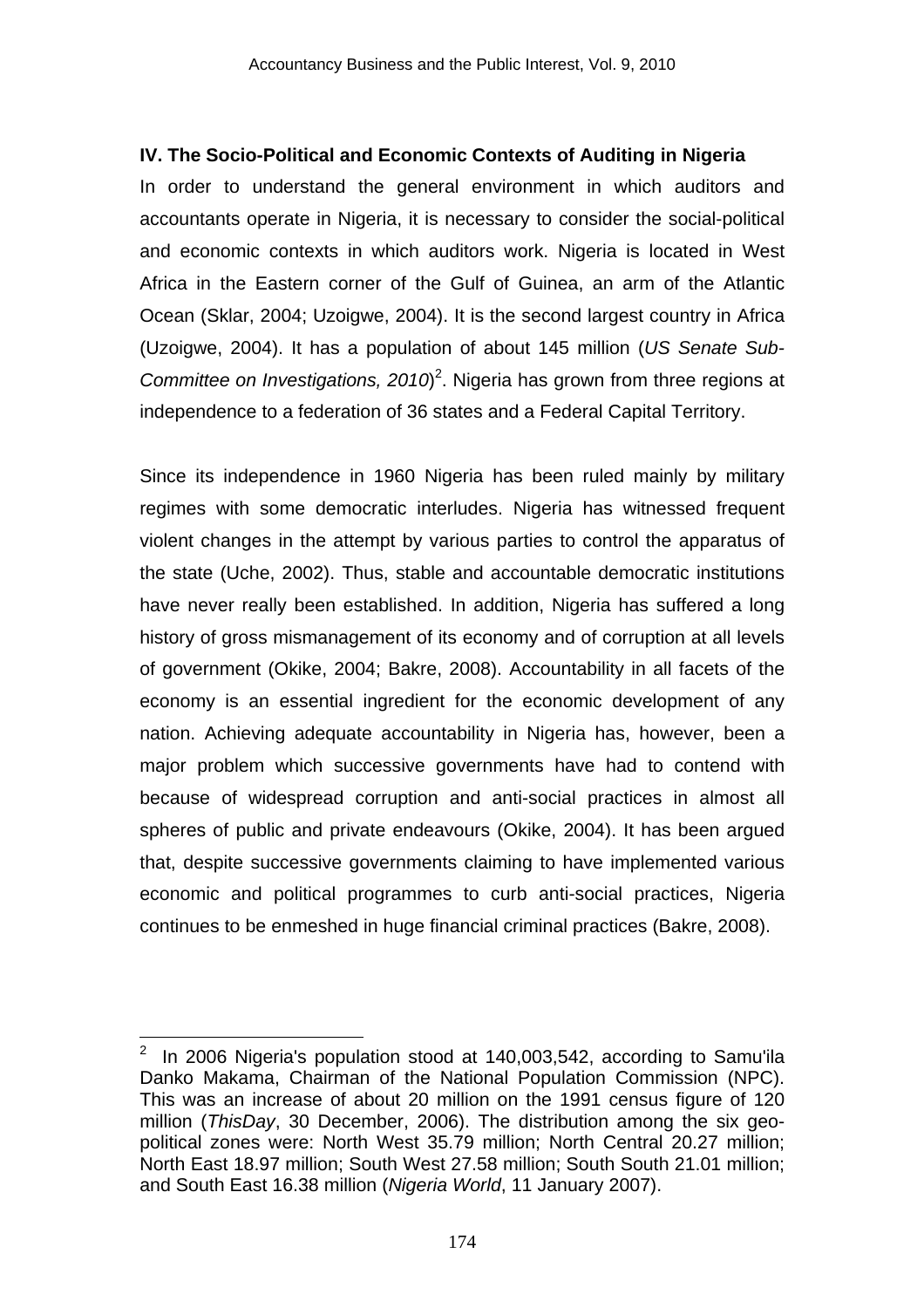Financial statement quality is an indispensable component of the infrastructure needed to develop a mature capital market and a viable banking sector. Thus accountants and auditors play a key role in ensuring adequate internal controls in business organisations (such as banks) and ensuring the reliability of the financial information reported in company financial statements (Okike, 2009, Evbodaghe, 2009). For example, the Companies and Allied Matters Act 1990 (CAMA 1990) imposes a legal duty on chartered accountants as external auditors to examine financial statements not only to determine whether they represent a true and fair view of the state of affairs of the entity and are free of any material misstatements, but also to ascertain whether they conform to the Generally Accepted Accounting Principles (GAAP), other relevant legislation and standards, and whether there are errors, misstatements or fraud in the accounts (Okike, 1998; Okike, 2004; *Guardian*, 30 August 2009).

In addition, CAMA 1990 provides that public companies should have an audit committee comprised of an equal number of directors and representatives of the shareholders of the company (subject to a maximum number of six members)<sup>3</sup>. Members of the audit committee are not entitled to remuneration and they are subject to annual re-election. The audit committee is also expected to be independent and to be able to understand basic financial statements. Although such audit committees ought on behalf of the other members of the company (*i.e*. the shareholders) to make valuable contributions to the efficient running of the company, in practice members of audit committees are often weak and can be compromised because of fringe benefits, executive remuneration and rewards from directors.

There are no state guaranteed monopolies for engineers, scientists, mathematicians, computer experts and other wealth creators, but audit work is reserved for accountants belonging to a handful of accountancy trade associations (Mitchell and Sikka, 2002). In Nigeria, there are two main professional accountancy bodies: the Institute of Chartered Accountants of

 $3$  See ss.359(3),(4) Companies and Allied Matters Act (CAMA) 1990 Cap 20 laws of the Federation of Nigeria 2004.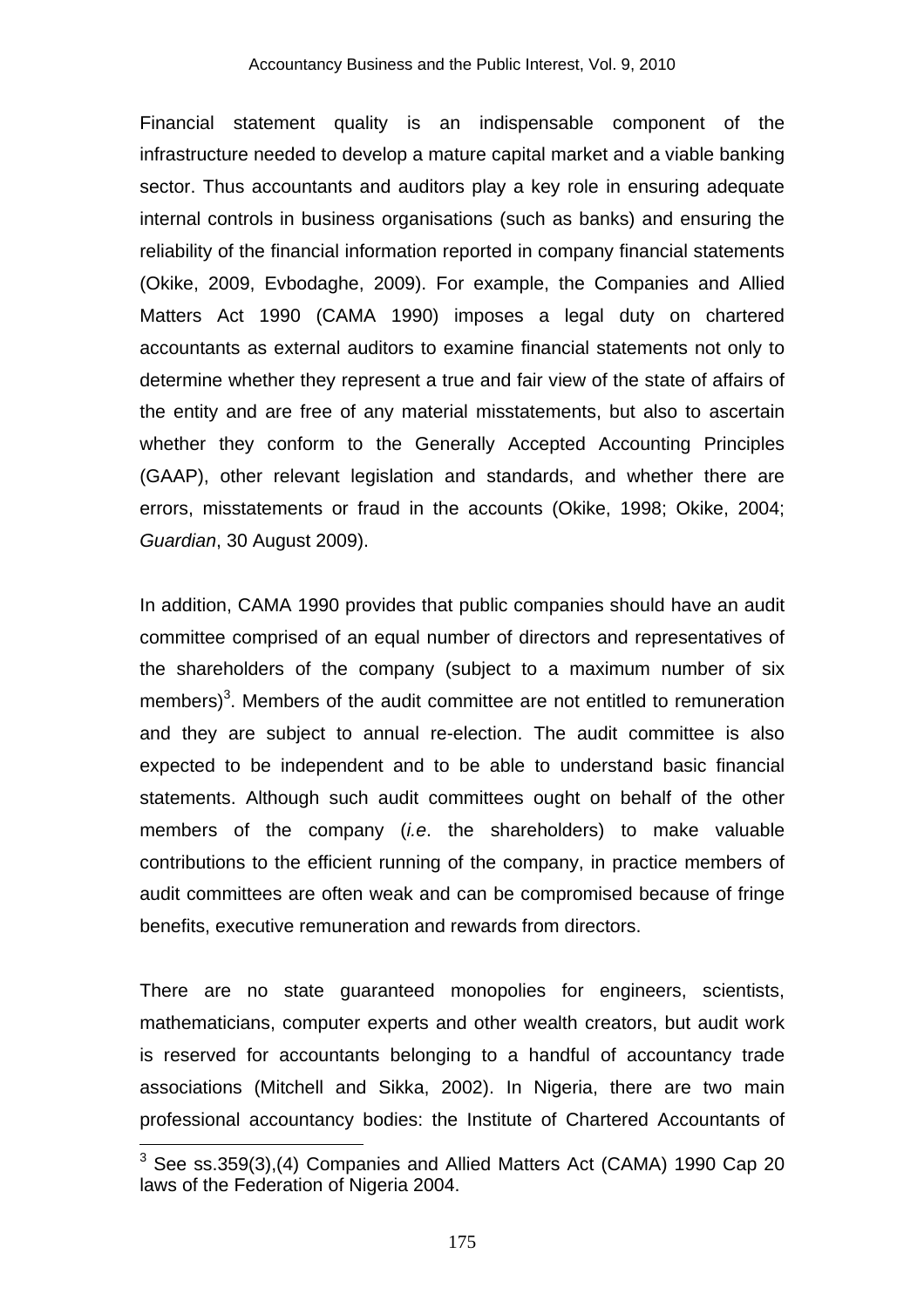Nigeria (ICAN); and the Association of National Accountants of Nigeria (ANAN) (Uche, 2002; Okike, 2004; Bakre, 2007; Iyoha and Oyerinde, 2010). The Federal Parliament Act No. 15 of 1965 gave ICAN charter status and a monopoly to regulate the accountancy profession in Nigeria and to make regulations governing disciplinary actions against erring members (see ICAN Act 1965; Uche, 2002; Okike 2004; Bakre, 2007; Adegite, 2009). Both bodies are in essence self-regulating and both memberships have elected Governing Council members. In common with accountancy practice in other jurisdictions, there is no separate statutory regulator of the audit profession.

Auditing has been a real boom for accountancy firms in Nigeria, where there are nearly 700,000 registered companies plus hospitals, universities, local authorities, pension funds, schools, trade unions, housing associations and charities which all need to have their books audited by an accountant (Adegite, 2009). Not surprisingly, accountancy is an attractive career. Nigeria has approximately 40,000 qualified accountants<sup>4</sup>. Thus, ICAN has produced 27,000 chartered accountants since inception (Adegite, 2009), while ANAN has 13,000 registered members (*ANAN Membership Register*).

It has been argued that ICAN'S inability to maintain its state-granted chartered status and monopoly, especially its inability to control the behaviour of its erring members, led to the recognition of ANAN in order to provide more competition in the accountancy profession (Uche, 2002; Bakre, 2007). As a result, the ICAN Act 1965 and the ANAN Act 1993 gave ICAN and ANAN statutory powers to control and regulate the accountancy market, to determine the future direction of the profession and, most importantly, to control the behaviour of their respective members (Uche, 2002; Okike, 2004; Bakre, 2007). Thus, for instance, in order to be admitted as a member of the accountancy profession, a person must pass ICAN's examinations and complete the practical training prescribed (s.8(1)(a) ICAN Act 1965). Similarly, with ANAN, a prospective accountant must have a university degree in

<sup>4</sup> ICAN members dominate accounting and auditing services in the private sector, while ANAN members are mostly employed in the public sector.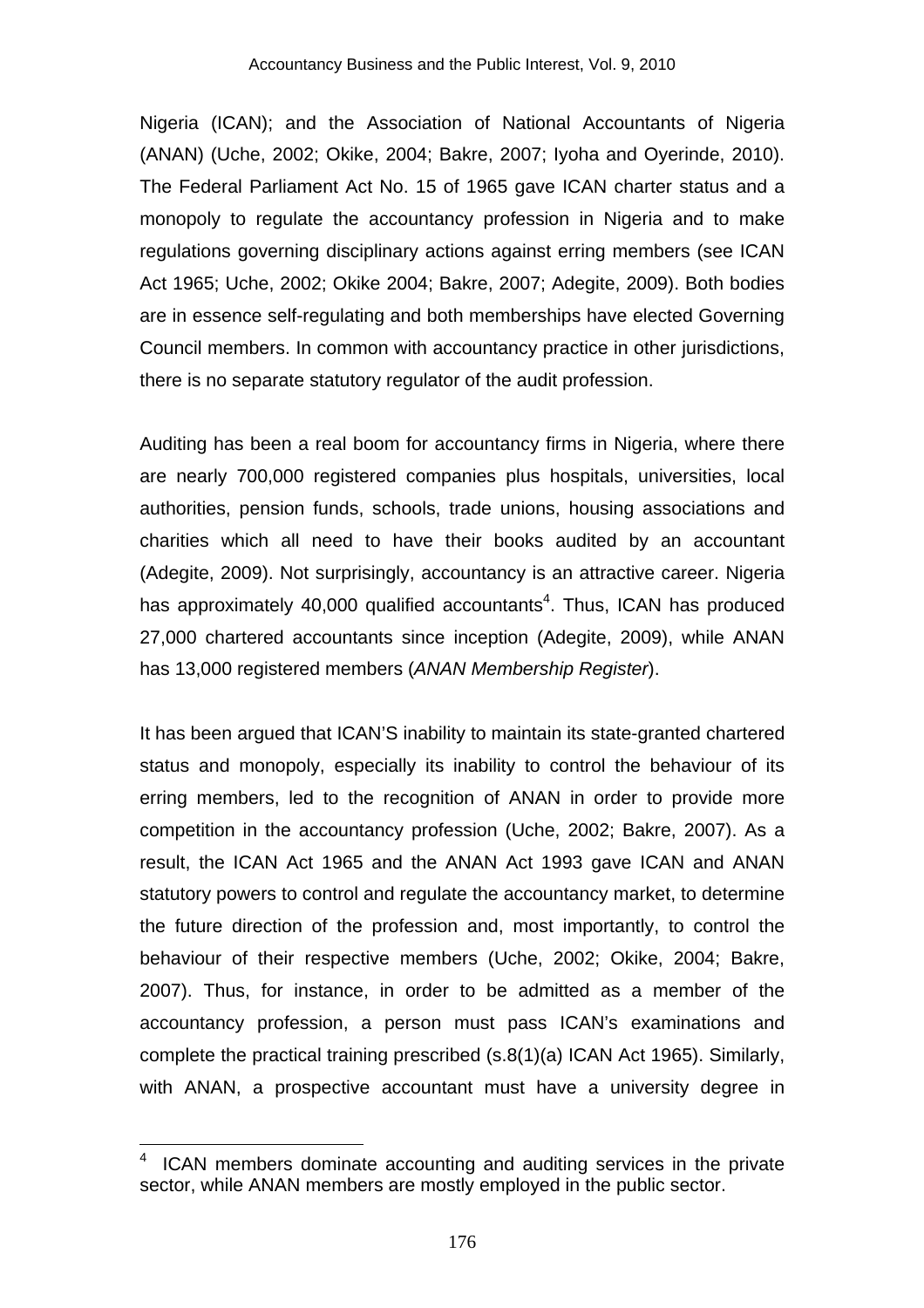accountancy or its equivalent and must thereafter attend the College of Accountancy for one year (Uche, 2002).

Under the provisions of the ICAN Act 1965 the accounting and auditing profession is required to provide the necessary assurance of 'fairness in the conduct of banking businesses'. In addition, section 29(1) of the Banks and Other Financial Institutions Act 1991 (BOFIA 1991) provides that banks must annually appoint an 'approved auditor':

*'Every bank shall appoint annually a person approved by the bank . . .*  [an 'approved auditor'] whose duties shall be to make to the *shareholders a report upon the annual balance sheet and profit and loss account of the bank and such report shall contain a statement as to the matters and other information as may be prescribed, from time to time, by the bank'* 

In the 1980s, a mixture of local and international firms provided accounting services in Nigeria. Thus, for example, Arthur Andersen, Coopers and Lybrand, Peat Marwick and PriceWaterhouse had offices in Nigeria. In terms of the banking industry, international auditing firms conducted 65 per cent of the audits, with Peat Marwick being the auditor of record for Nigeria's three largest banks (Nue *et al*, 2010). In terms of the banks that would ultimately fail, international auditing firms provided the audits in 63 per cent of the cases, suggesting there was little difference in audit quality between international and local firms (Nue *et al*, 2010).

The following section outlines the research method deployed in this paper to discuss the role of professionals in unethical practices.

# **Research Methods**

To understand the role and involvement of accountancy firms and external auditors in the banking crisis in Nigeria, this paper relies primarily on archival records which include press reports, regulator and government reports on the banking crisis, annual reports, evidence of falsification of accounts and evidence on the role of auditors. This evidence is used to compile casestudies. Although this evidence may be incomplete and somewhat biased, it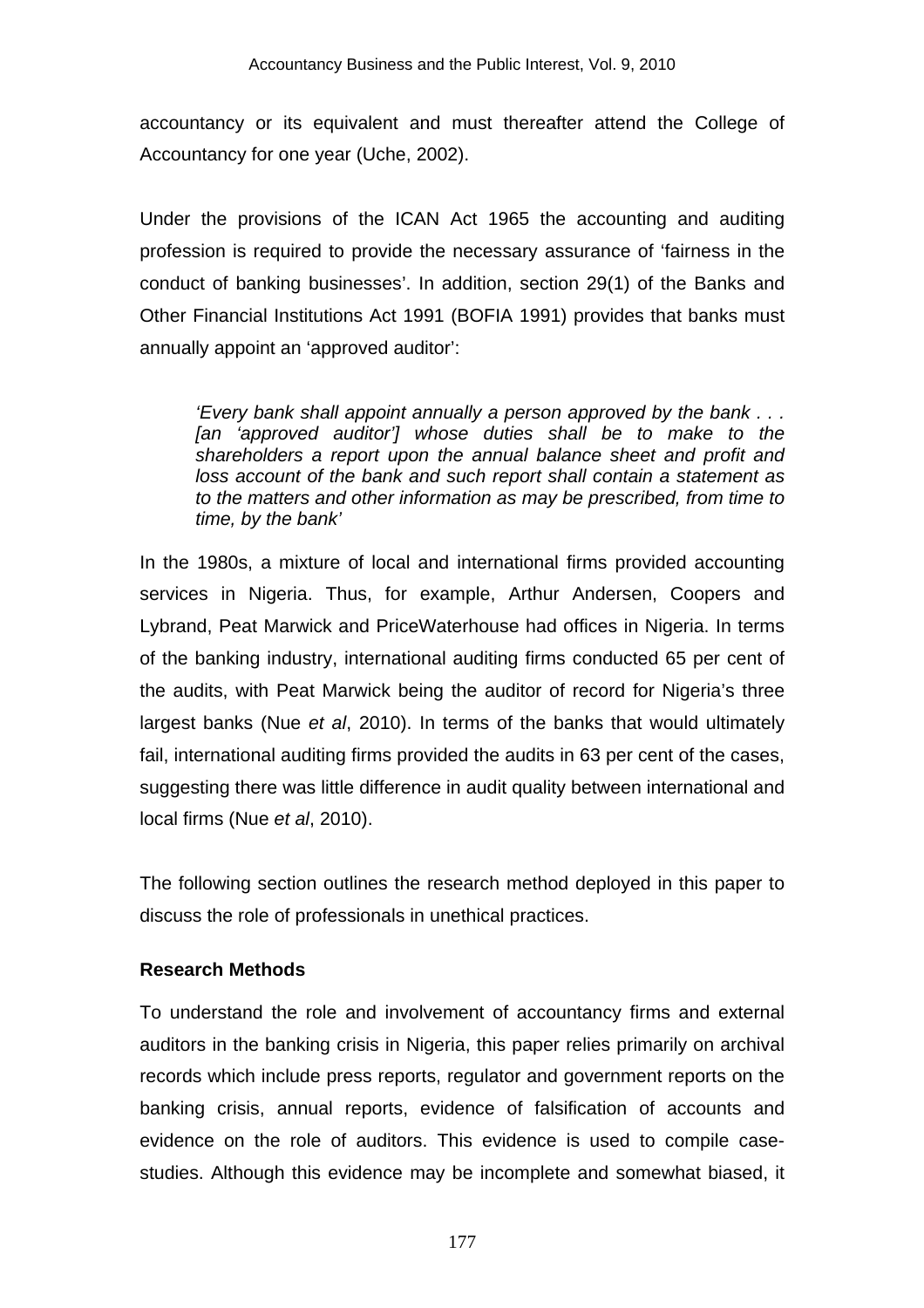nevertheless provides evidence of anti-social financial practices. There are considerable problems in collecting data because unethical behaviour is masked with secrecy and because it is extremely rare for participants or auditors to volunteer details of their practice. For this reason it is only possible in this paper to refer to publicly available evidence which provides only a glimpse of the bigger underlying problems. Information on ethical practices by regulators who have conducted investigations on the activities of the banks may, however, shed light on the role of auditors in company collapse and in the recent banking crisis in Nigeria.

Although a comprehensive investigation and critique of the politics and problems of auditing in Nigeria is beyond the scope of this paper because of the reasons given above, the paper nonetheless seeks to explore some basic practices which are deeply embedded in current auditing practices. These relate to the appropriateness of the basic auditing model, the quality of audits and the variability of financial statements. An analysis of documentary reports is particularly useful in this respect in that it not only serves to highlight the role and value of audit practices, but also helps to frame and contextualise the active role of professionals and auditors in facilitating unethical practices in Nigeria.

The following section provides evidence on the role and involvement of accountants and auditors in banking failure in Nigeria

# **V. Some Evidence**

Although professional accountants and accounting firms claim to act in the public interest, they have been implicated in various acts of professional misconduct and in falsification and deliberate financial engineering in Nigeria (*ThisDay*, 16 October 2006; *The Punch*, 14 December 2006; Bakre, 2007). The 'big four' accounting forms in Nigeria are KPMG, Ernst and Young, PricewaterhouseCoopers, and Akintola Williams and Deloitte. These four accounting firms have been implicated in falsification and financial engineering scandals in Nigeria. Paradoxically, this suggests that the way in which professional firms conduct their audit has financial implications for the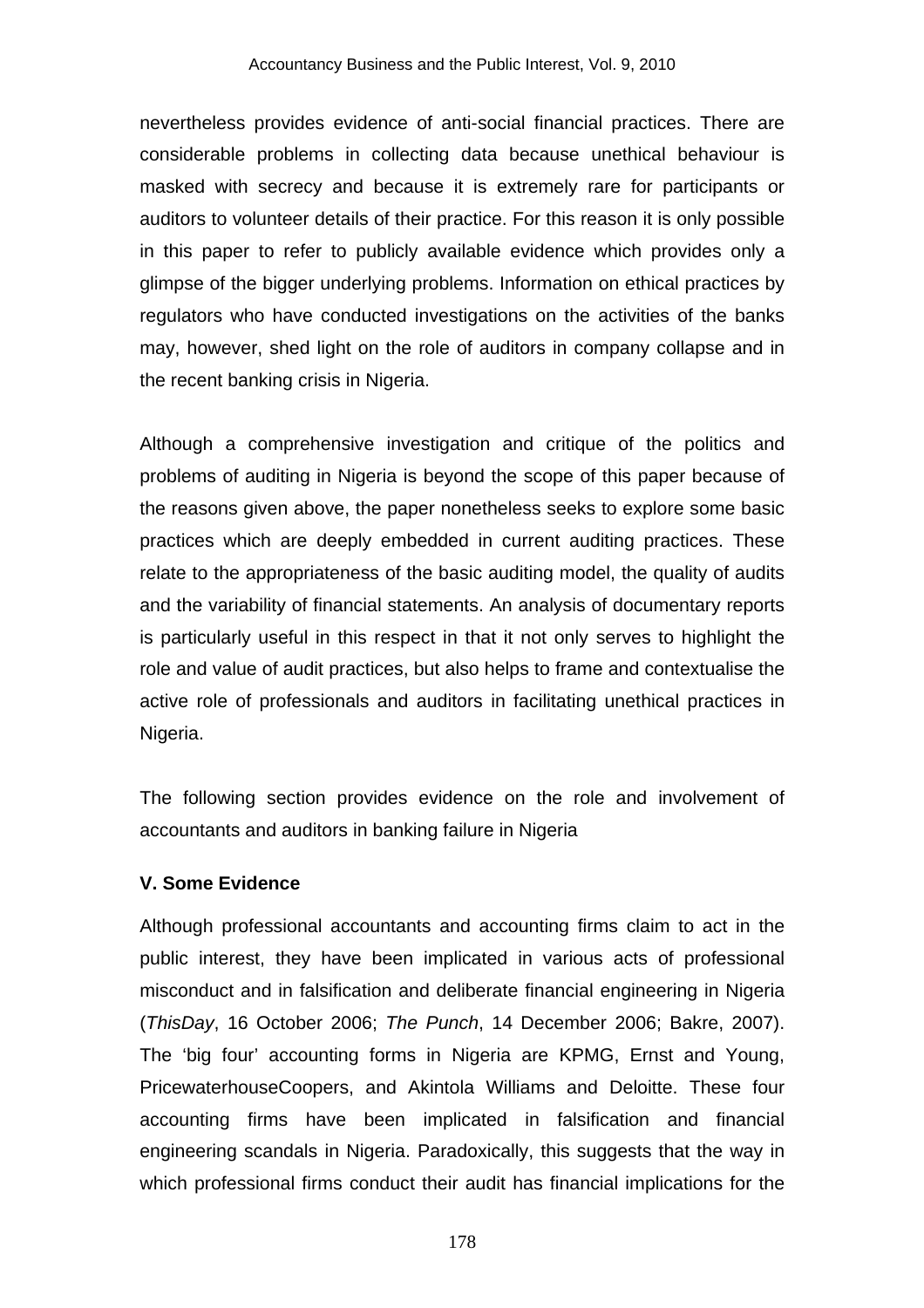financial sector and the capital market in Nigeria which has not been under public scrutiny in recent years. The cases below provide evidence on the role of auditors in corporate scandals in Nigeria.

## **CASE 1: Akintola Williams Deloitte and Afribank Plc and Cadbury Plc**

Akintola Williams Deloitte (AWD), one of the big four accounting firms in Nigeria, was external auditor to Afribank Plc and Cadbury Plc. AWD has about 40 partners and audits the accounts and serves as reporting accountants to many big companies in the capital market (SEC Administrative Proceedings Committee, 2008). In 2006 AWD was in two different cases accused of account falsification and financial engineering during its audit of two companies, Afribank Plc and Cadbury Nigeria Plc.

In the case of Afribank Plc, AWD was exposed by the former Managing Director of Afribank Plc who alleged that the accounts of the company had been manipulated by the Afribank board and the external auditor AWD (*ThisDay*, 16 October 2006). However, AWD denied their involvement in any unethical practices:

*'In our thirty years of existence, this is the first time someone would accuse us of modifying our report. We apply the rule 100 per cent, we do not bend the rules at all. Our firm has a world renowned in-house audit approach system called Deloitte audit that ensures our audits are carried out in full compliance with all applicable audit and accounting standards both local and international'. (ThisDay*, 16 October 2006*.)* 

At the completion of the audit exercise by the external auditor, AWD, the draft accounts for the period under review showed that Afribank had recorded gross earnings of N16 billion, a before tax loss of N6.3 billion and an after tax loss of N6.9 billion, total assets of N127.5 billion, and the shareholders' fund dropping to N17.85 billion compared with the 2005 amount of N21.4 billion (*ThisDay*, 16 October 2006). According to the former Managing Director, the main reason for the wide difference between the management figures and the audited figures was simply as a result of huge non-performance risk assets in the previous year, which the bank had been carrying erroneously as performance risk assets. This account manipulation occurred with the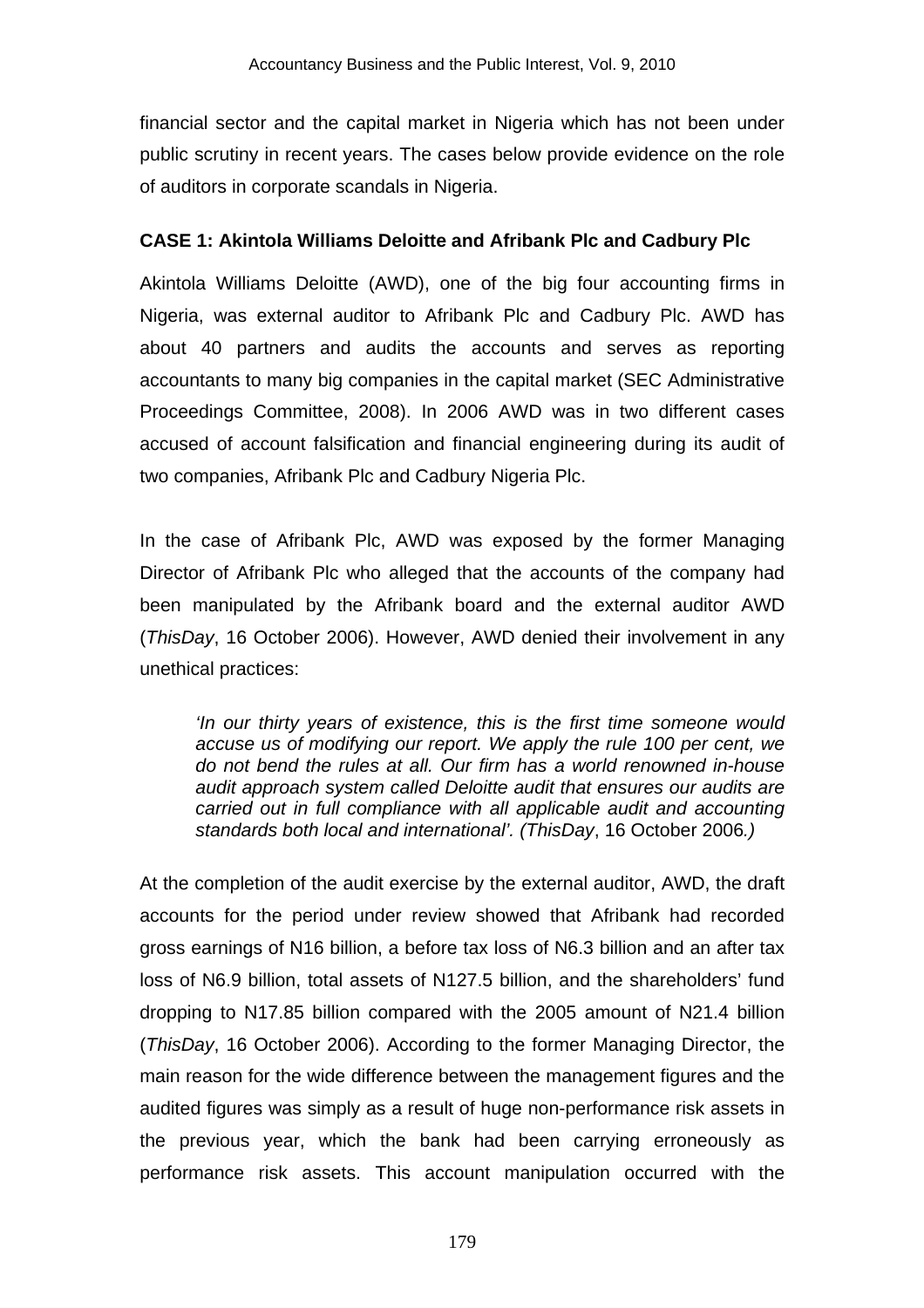knowledge of the Board of Directors and on the professional advice of the external auditors, AWD (*ThisDay*, 16 October 2006).

Despite evidence of irregularities and unethical practices in the accounts of Afribank Plc, the Chief Executive of AWD claimed that its audit report on the Bank's accounts was a 'true, fair and accurate' representation of its financial position for the year under review. He also claimed that the Central Bank of Nigeria (CBN) had certified the audit as being satisfactory (*ThisDay*, 16 October 2006).

While the auditor, AWD, claimed that the CBN had given the audit a clean bill of health, the CBN, due to public demand, sent its examiners to re-investigate the accounting books of Afribank Plc. The Nigerian Stock Exchange and the House Committee also launched separate investigations into the alleged financial malpractice by the Bank's directors and its auditor. The Board, management and external auditors of the Bank were asked to confirm to the Committee whether the recently published account had taken into account all material facts, such as Director-related loans and full provisions for bad loans. Despite the scale of the alleged irregularities and unethical practices perpetrated by the Board of Afribank in collaboration with the company's auditor, AWD continued to claim that their audit represented an accurate representation of the Bank's financial position.

However, while the case was being investigated by the regulators (the CBN, and the Nigerian Stock Exchange) and the House of Representatives Committee on the capital market, AWD was implicated in another falsification of accounts involving Cadbury Nigeria Plc, a subsidiary of Cadbury Schweppes Overseas Limited, a group which owns a number of confectionary and soft drink brands in 200 countries worldwide. The falsification of the company's accounts was perpetrated by AWD in collaboration with the Managing Director/CEO and the Finance Director who was a chartered accountant and a Fellow of the Institute of Chartered Accountants of Nigeria (ICAN) (*The Punch*, 20 November 2006; *ThisDay*, 13 December 2006).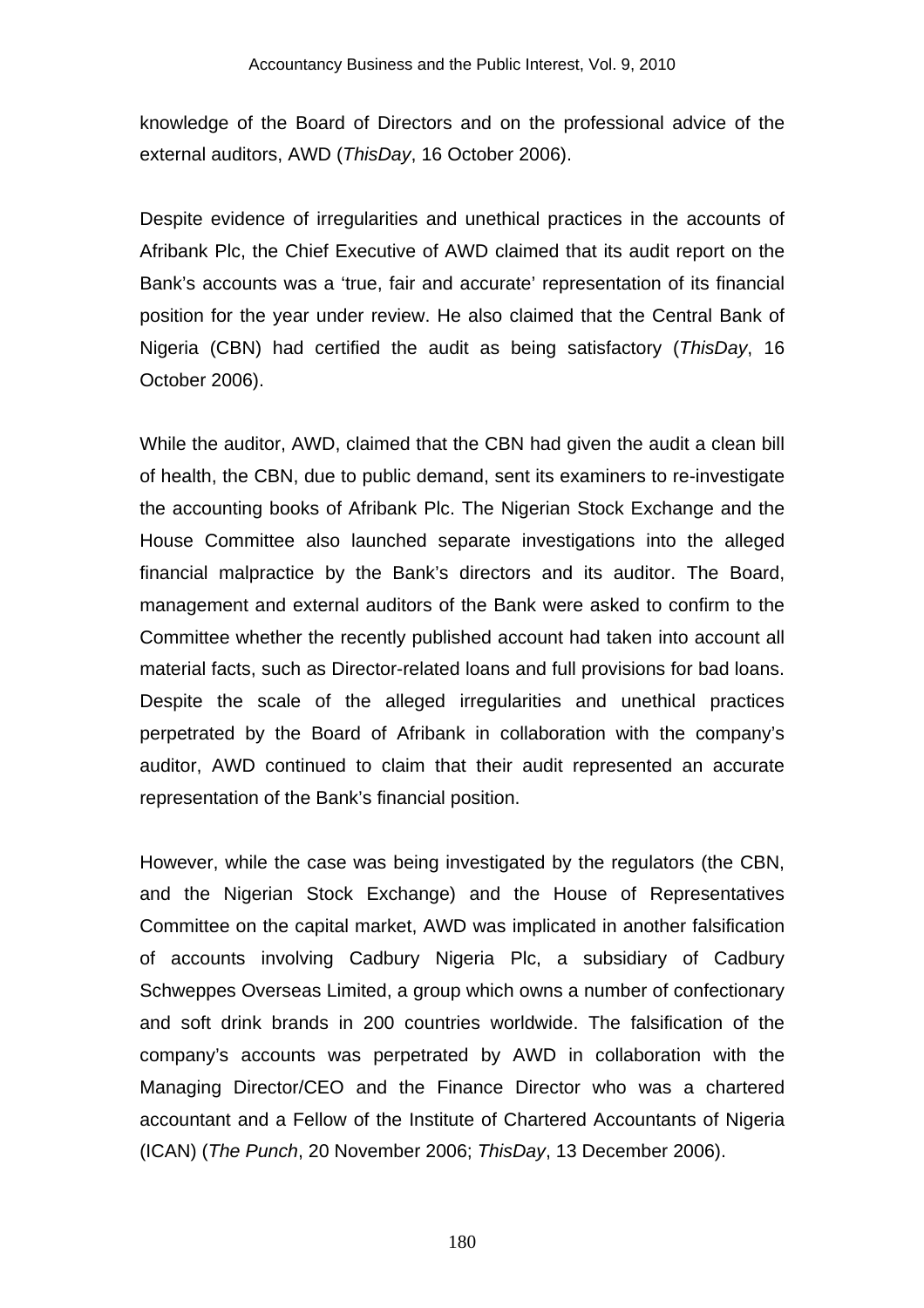The investigations by the Administrative Proceedings Committee (APC) of the Nigerian Security and Exchange Commission (the SEC) confirmed that N13,255 billion (\$106 million) was the accumulated overstatement for the years 2002 to September 2006 and that AWD had audited the published accounts for those years as well as carrying out an interim audit for the period ended September 2006. APC reported that:

*'In 2005 N7.7 billion (\$61.6 million) was credited to the company's account without bankers' confirmation and supporting note in the 2005 audited account that AWD did not receive confirmation from any of the banks. The materiality of the amount is significant enough to have put AWD on enquiry.' (SEC Administrative Proceedings Committee, 2008.)* 

In addition, AWD had sent management letters on the company's 2001-2005 accounts, but it had failed or refused to note the lapses in the accounts when no satisfactory response was given by the company's management (SEC Administrative Proceedings Committee, 2008). Furthermore, AWD, as external auditor and a party to the issue, signed, consented to and authorised the issuance of an untrue financial statement in the rights circular and failed to exercise the due diligence and professionalism they claimed in the discharge of their duties in the rights offer of N5 billion (\$40 million) unsecured zero Coupon Irredeemable Convertible loan stock. Although auditors normally rely on documents presented to them by their clients in order to do their work, they are required to probe further when put on inquiry as shown in the stock certificate of N700 million (\$5.6 million), allegedly issued by JOF Limited but disclaimed in writing by the alleged issuer, but which was large enough to make AWD seek further confirmation, but which it failed to do (SEC Administrative Proceedings Committee, 2008). The Administrative Proceedings Committee of the Nigerian Security and Exchange Commission (2008) further noted that:

*'Professional scepticism generally requires that an auditor should not believe documents presented by client on till it sees evidence that they are genuine. In Cadbury case, AWD did not probe further or doubt documents presented by the company in spite of internal control weakness detected and revealed in its management letters.' (SEC Administrative Proceedings Committee, 2008.)*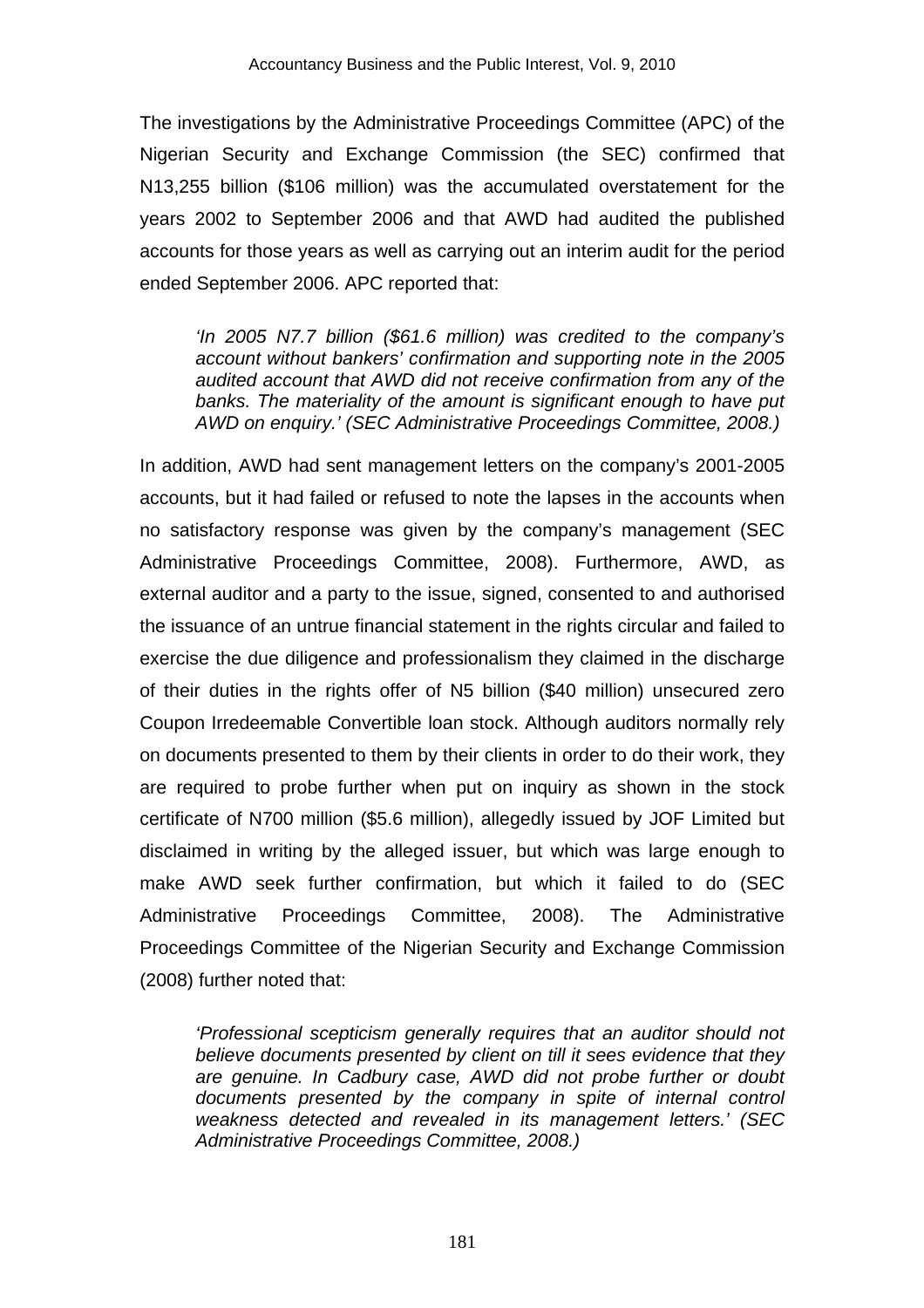It has been argued that AWD, and in particular the partners who had handled the company's account, did not carry out their assignment with the high level of professionalism and diligence which they professed to exercise (Bakre, 2007).

After investigation by the Security and Exchange Commission (the SEC), the Managing Director/CEO and the Finance Director of Cadbury Nigeria Plc were banned, while the Head of Internal Audit and the Senior Financial Accountant/Head of Accounts of Cadbury Nigeria Plc, who were all professional accountants and AWD, were suspended from operating in the Nigerian capital market because of their role in the scandal (*Vanguard*, 3 April 2008; *Business Day*, 9 April 2008). The *SEC Report* stated that:

*'They were the masterminds of the financial malpractice perpetrated through the falsification of sales figures, over-statement of profits/assets and false suppliers of certificates to manipulate its financial records/report'. (Vanguard,* 3 April 2008*; Business Day,* 9 April 2008*.)* 

The role of accountants in the Afribank Plc and Cadbury Nigeria Plc cases was shaped by an organisational culture which prioritised high profits and in which accountancy firms put the best interests of their clients above their own professional code of practice. As a result, Akintola Williams Deloitte (AWD) was ordered to pay a fine of N20 million for its failure to handle the accounts of the company with due professional diligence. Although AWD was strongly reprimanded and warned to desist from engaging in acts that might affect the investing public's confidence in the capital market, the penalty seemed light compared with the damage such anti-social practices have on Nigerian society. The Administrative Proceedings Committee (APC) of the SEC stated that:

*'AWD did not probe further or doubt documents presented by the Company in spite of the internal control lapses detected and revealed in its management letters. That AWD and in particular, the partners that handled the Company's account, did not carry out their assignment with the high level of professionalism and diligence expected of a reputable accounting firm of its calibre'.* (*Vanguard,* 3 April 2008; *Business Day*, 2008.)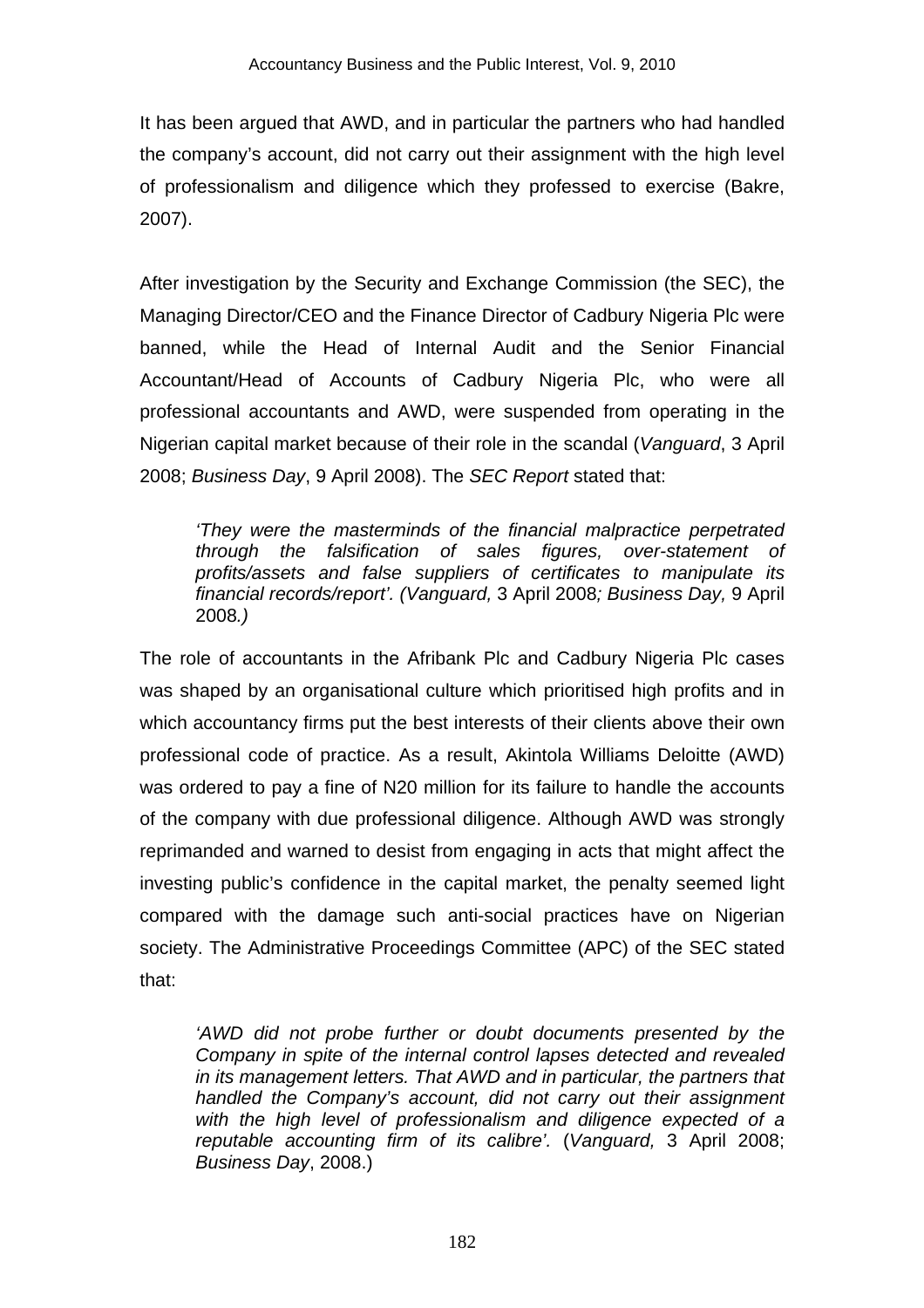On account of the above unprofessional misconduct of AWD as auditor, stock market consultant and tax manager, AWD was also implicated in tax-related advisory matters as such falsified accounts are used for tax returns. However, AWD denied the various allegations claiming that:

*'Overall, we are a firm that is known for high integrity and ethical values and cannot be accused of suppression of financial information'.*  (*ThisDay,* 16 October 2006.)

Despite AWD's claims of 'high integrity and ethical values', AWD formally resigned as auditors to Cadbury Plc before the completion of the SEC investigations, which AWD purported to be in the interest of the shareholders and in the spirit of the highest standards of corporate governance. The resignation did not allude, however, to any complicity on the part of AWD as the investigations had shown.

A number of accountants and auditing firms have been implicated in the crisis in banking and manufacturing companies in Nigeria (Bakre, 2007). Thus, it has been argued that, despite unqualified audit reports, a number of companies still collapse, thereby raising the spectre of unethical behaviour on the part of professional accountants. The recent pronouncement by the Central Bank of Nigeria (CBN) on the state of Nigerian banks has been a cause of concern for regulators, depositors and shareholders. The role played by accounting firms in the recent banking crisis in Nigeria is examined in the following case.

# **Case 2: The Big Four and the Recent Banking Crisis**

Regulators and investors have traditionally relied upon corporate financial statements to make sense of bank liabilities, risk and economic exposure, but this has been highly problematic (Stiglitz, 2003). In the process of constructing a regulatory environment, accountants and the auditing profession were enlisted to provide the necessary assurance of 'fairness in the conduct of banking business' (Nue *et al*, 2010). However, despite the enlistment of auditors as corporate watchdogs, Nigeria has witnessed a number of bank failures since independence in 1960. The spate of banking distress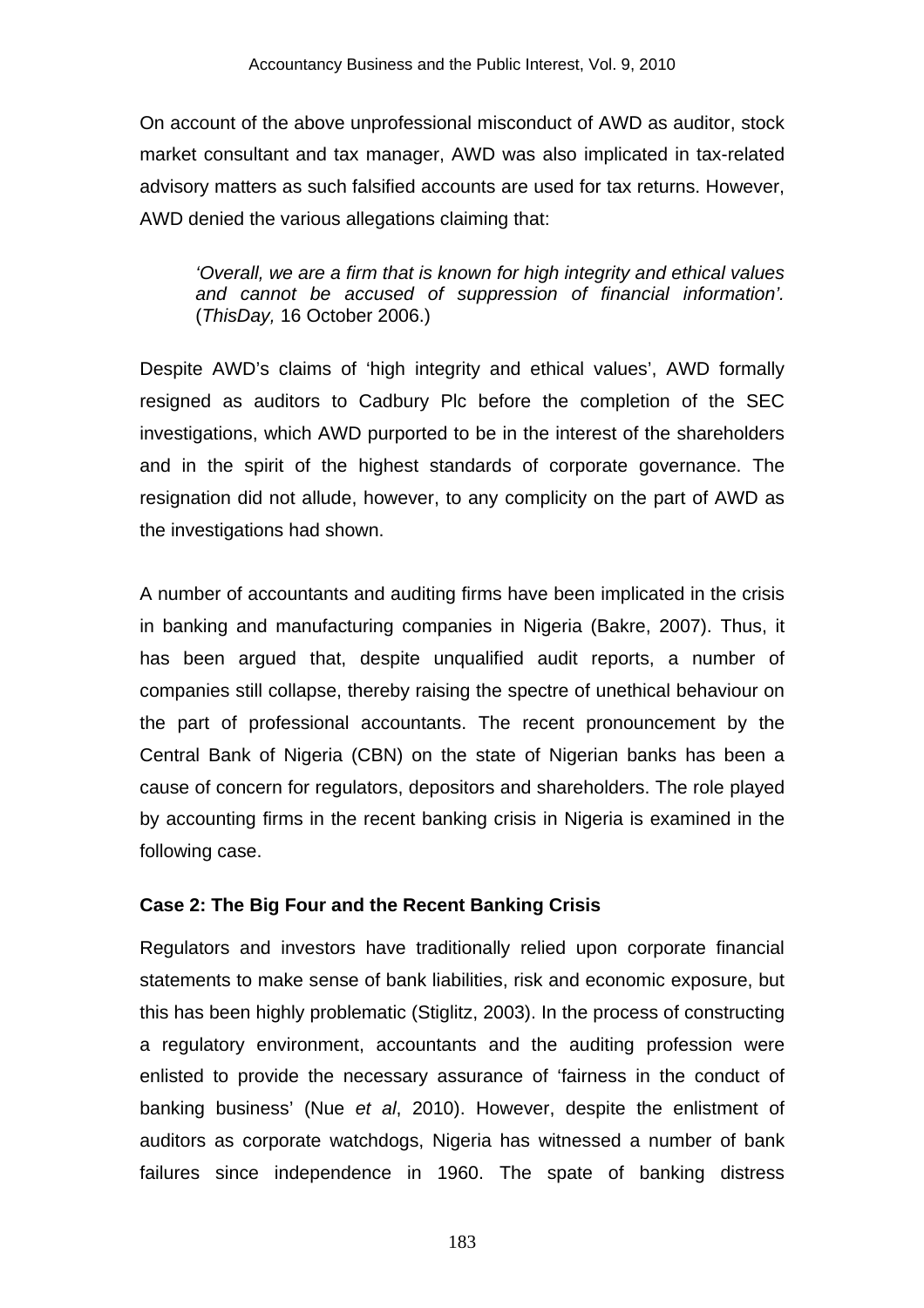experienced in the 1980s prompted the introduction of the regulatory framework for the Nigerian banking industry. In 1995 another bout of distress occurred in the banking industry when 57 commercial and merchant banks went into distress in the first three months of that year. Their illiquidity was put at N47.9 billion (\$383.2 million), constituting 24.6 per cent of the total deposits in the banking sub-sector at that time, and out of the reach of their depositors (*Newswatch*, 24 August 2009).

As a consequence of inadequacies, the liquidity problems often experienced by banks in Nigeria led to the raising of the minimum capital base of banks to N25 billion (\$167 million) in 2004. The re-capitalisation led to there being 25 banks in 2006, a considerable reduction from the 89 which existed in 2004. Nigerian banks saw explosive balance sheet growth in the wake of consolidation four years ago, and they went on massive capital raising sprees which increased their capacity to lend to companies and to individuals. Risk management, however, did not keep pace (*Nigerian Tribune*, 17 August 2009).

The evidence shows that, out of the 25 big banks operating in Nigeria after recapitalisation, three international accounting firms have been the major auditors of the banks (see Table 1) showing the intense competition among them. The audit monopoly has provided them with stability of income and a springboard for selling other services. Their income runs into hundreds of millions, and yet audit stakeholders have no way of checking the efficiency and standards of audit work. Cousins *et al* (1998) have drawn attention to this lack of accountability:

*'In the absence of a 'duty of care' to individual stakeholders and public accountability, the auditing industry does not have a strong economic incentive to improve the quality of audits. If by hook or by crook a company survives, no external party knows that audits were botched. .*  The auditing industry is pre-occupied with fees and client *appeasement'.* (p. 9.)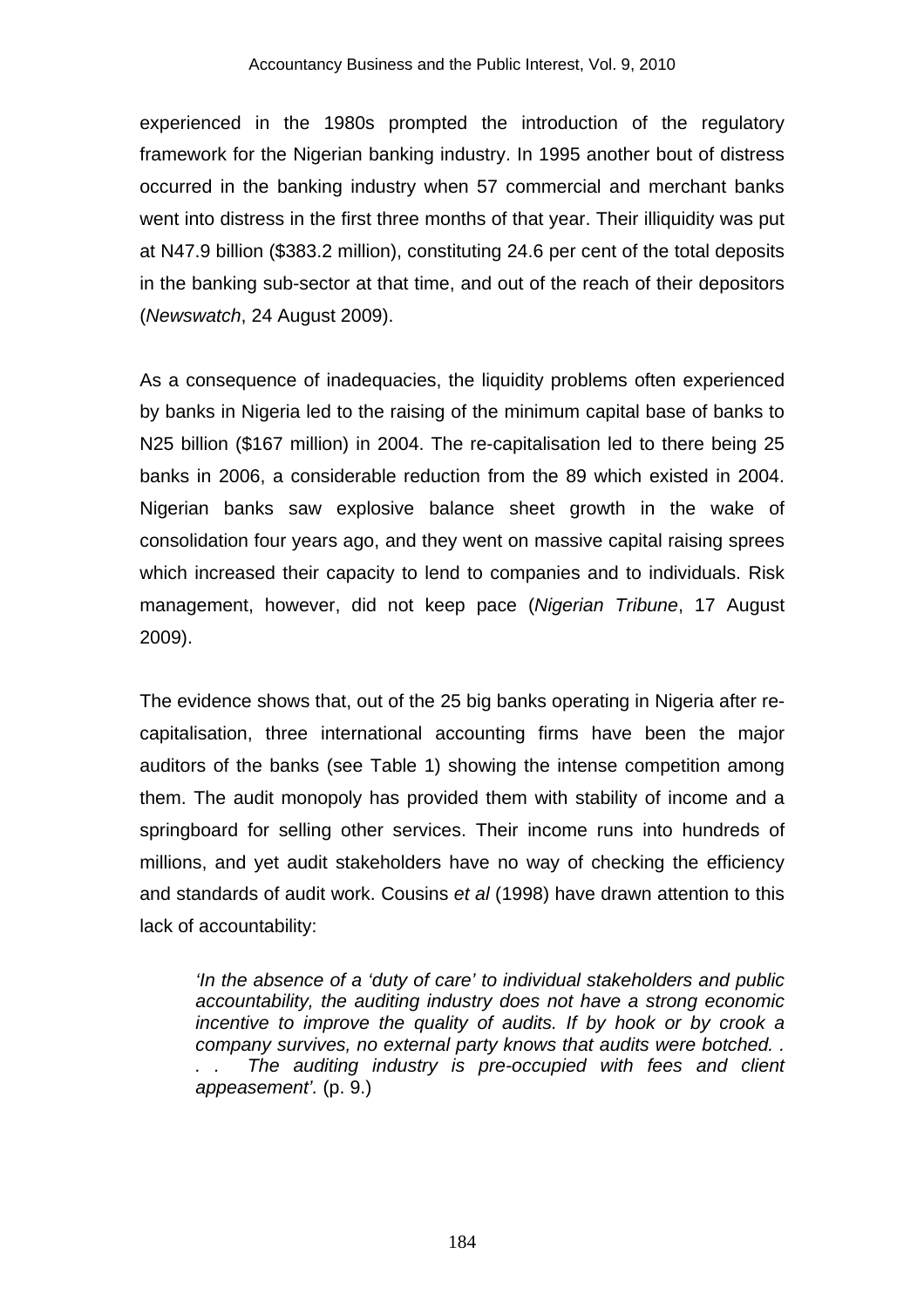Cousins *et al* (1998) argue that auditing firms are concerned only with mechanical compliance with auditing standards rather than with audit quality; and that the whole emphasis is on covering up deficiencies.

| <b>KPMG</b>           | <b>Akintola Williams</b>     | <b>PriceWaterhouse</b> | <b>Ernst</b> |  |
|-----------------------|------------------------------|------------------------|--------------|--|
| <b>Professional</b>   | <b>Deloitte &amp; Touche</b> | <b>Coopers</b>         | &Young       |  |
| <b>Services</b>       |                              |                        |              |  |
| <b>Access Bank</b>    | Afribank                     | <b>BankPHB</b>         | Skye Bank    |  |
| <b>Guaranty Trust</b> | <b>Fidelity Bank</b>         | Diamond Bank           |              |  |
| <b>Bank</b>           |                              |                        |              |  |
| Wema Bank             | <b>First Bank</b>            | EcoBank                |              |  |
| Nigerian Int. Bank    | <b>First Inland Bank</b>     | <b>FCMB</b>            |              |  |
| <b>Sterling Bank</b>  | <b>Union Bank</b>            | <b>IBTC Stanbic</b>    |              |  |
| Standard              | <b>Unity Bank</b>            | Intercontinental       |              |  |
| Chartered             |                              | Bank                   |              |  |
|                       | United Bank of Africa        | Oceanic Bank           |              |  |
|                       | <b>Equitorial Trust Bank</b> | <b>Zenith Bank</b>     |              |  |
|                       | <b>Spring Bank</b>           | <b>Stanbic Bank</b>    |              |  |

**Table 1 Banks Audited by the Big Four Accounting Firms** 

**SOURCE**: Extracted from the *Audited Reports* of the various banks.

Table 1 shows that KPMG Professional Services audited six banks, Akintola Williams Deloitte and PricewaterhouseCoopers nine banks, and Ernst and Young one bank since the post-consolidation period. There has been discontent with the development and quality of audits produced by the big accounting firms, and it has been stated that 'the crash of financial institutions in the Western countries has shown that foreign auditors are no better than their local counterparts' (*The Guardian*, 9 August 2009).

The attention of stakeholders has focused on auditors worldwide because of the belief that an auditor's unqualified report signifies that a company is healthy. Before the CBN announced its findings on the state of affairs of the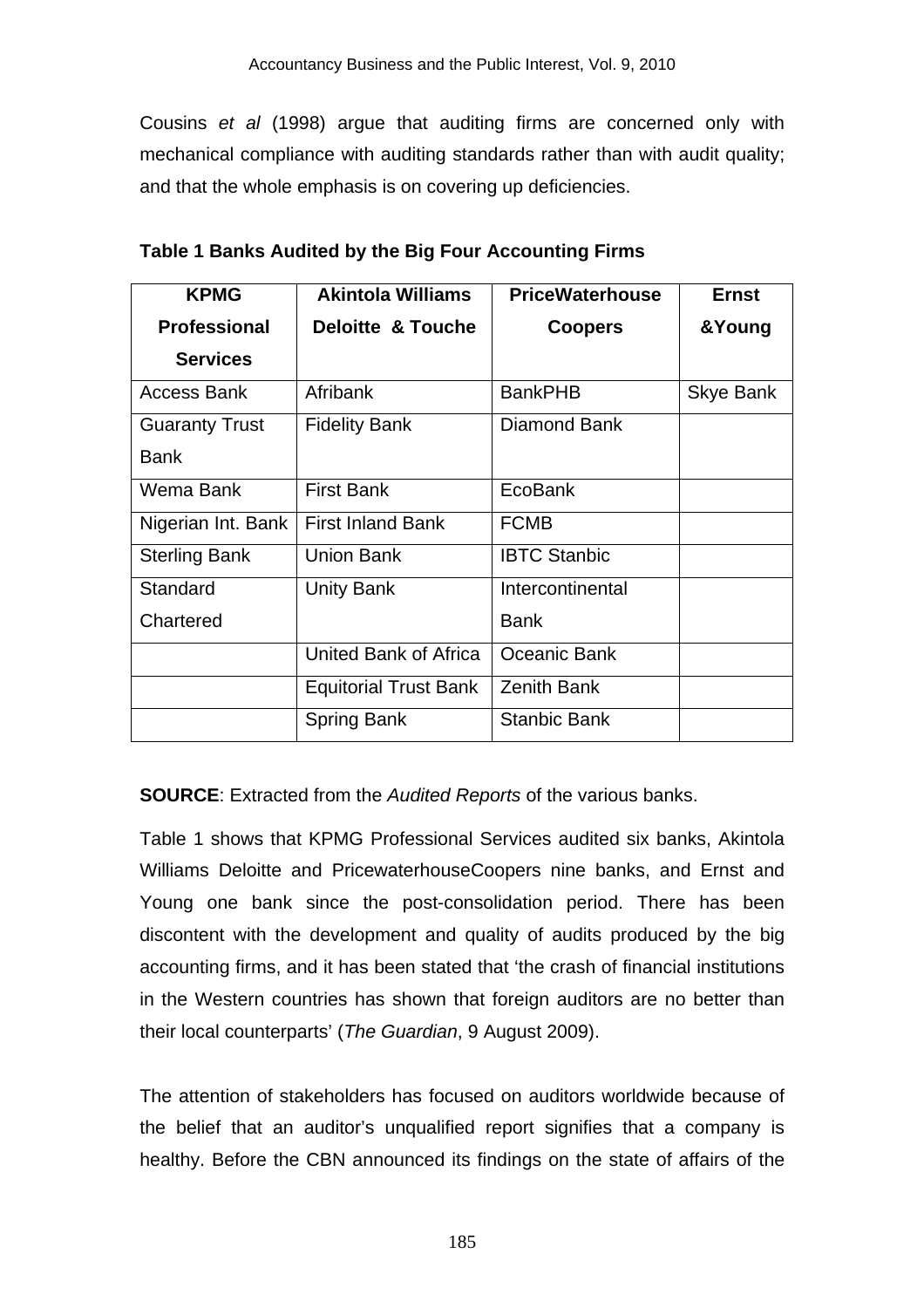banks and their activities in the Expanded Discount Window (EDW), the external auditors to these banks were unable to properly scrutinise and bring into the public domain the true state of these reports including their loan portfolio which CBN put at N2.8 trillion (\$18.67 billion) (*Business Day*, 19 August 2009). In 2007, the Nigerian Deposit Insurance Corporation (NDIC) annual report showed signs of insolvency amongst Nigerian banks which indicated that four banks were sound, 17 were satisfactory, two were marginal and one was unsound (*NDIC Annual Report*, 2007), and yet the audit report of these banks had shown that they were sound (*Daily Sun*, 22 August 2009).

As part of the statutory requirements of the Companies and Allied Matters Act 1990 (CAMA 1990) and the Banks and Other Financial Institutions Act 1991 (BOFIA 1991), external auditors of quoted companies are required to state that their financial statements of companies give a true and fair view of the state of the companies' financial affairs (in this case the troubled banks) and that their profits and cashflows are in accordance with CAMA 1990 and BOFIA 1991 and the Nigerian Statement of Accounting Standards. In contrast, however, accounting has become a new exercise in creative fiction, with the result that banks are including many unreported non-performing interests in their statements of their financial position. As a consequence, the Deputy Chairman of the House of Representatives Committee on Drugs, Narcotics and Financial Crimes has challenged the regulatory framework governing the relevant institutions charged with the responsibility of auditing and supervising the commercial banks (*ThisDay*, 18 August 2009).

Table 2 below shows that the distressed banks received unqualified audit reports on their financial statements published immediately prior to the regulatory pronouncement of their financial difficulties. The evidence shows that audit opinions as contained in the banks' annual reports were provided by the 'big four' accounting firms in Nigeria: Akintola Williams Deloitte (AWD); PricewaterhouseCoopers (PwC); KPMG Professional Services; and Ernst & Young (E&Y). Despite the deepening financial crisis in Nigeria in 2009, auditors did not express any reservations about the value of non-performing loans or of any scenarios under which a company might not be able to honour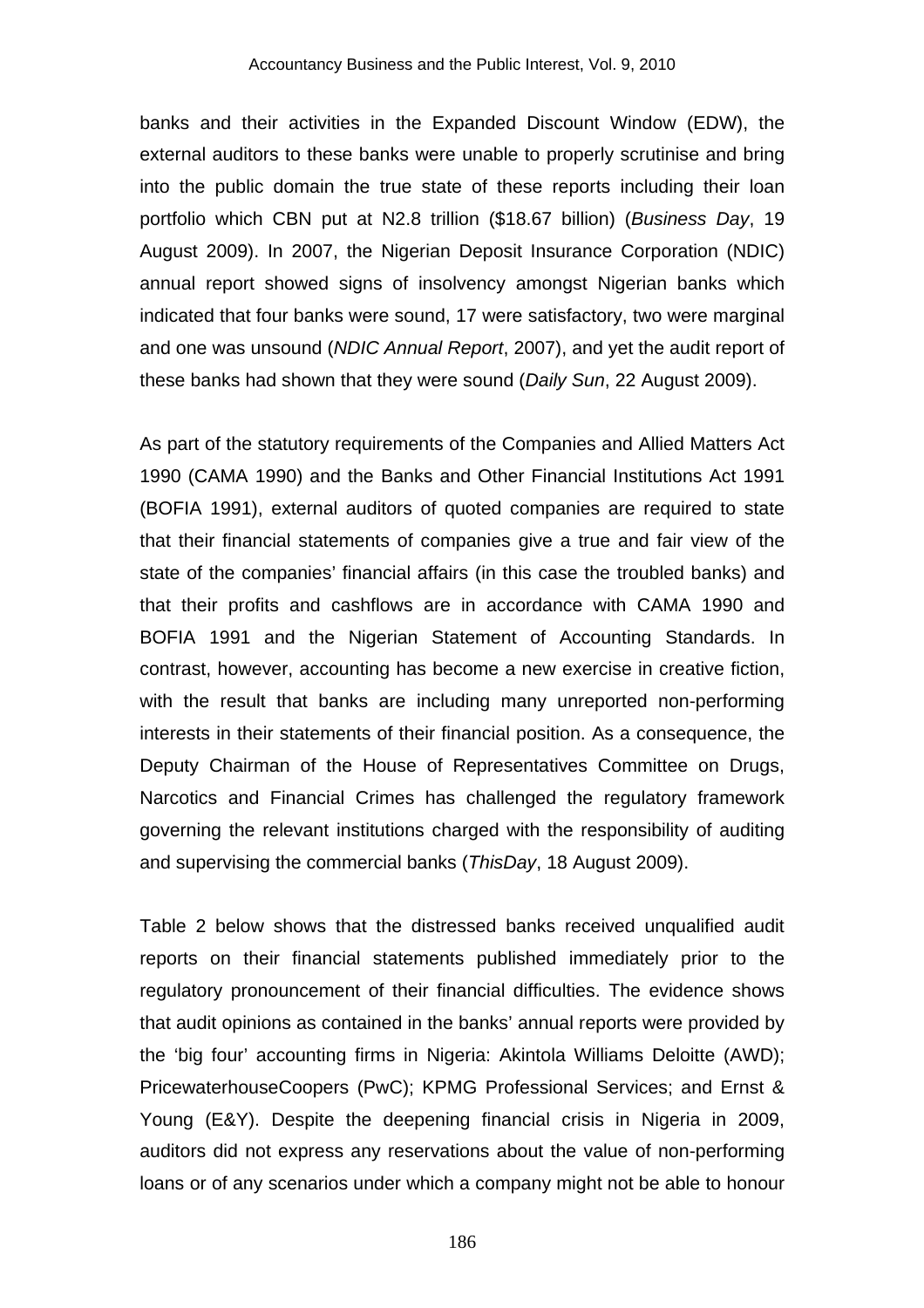its obligations. However, just some few months later the regulators declared these banks to be distressed. The list of banks in Table 2 is useful for highlighting a number of issues. Thus, for instance, the Nigerian auditing standards require auditors to consider an 'entity's ability to continue in operational existence for the foreseeable future', which 'necessitates consideration of both the current and the possible future circumstances of the business and the environment in which it operates' (*Nigerian Auditing Standards, 2003*). How the auditors constructed the audits to satisfy themselves that the banks below were going concerns is open to conjecture, because the financial difficulties of many banks became publicly evident only months after they had received unqualified audit reports.

| Bank              | Year end   | Auditor              | of<br>Date      | Audit       | Auditor's    |      |
|-------------------|------------|----------------------|-----------------|-------------|--------------|------|
|                   |            |                      | last Audit      | Opinion     | Remuneration |      |
|                   |            |                      | report          |             | (N'millions) |      |
|                   |            |                      |                 |             | 2008         | 2007 |
|                   |            |                      |                 |             |              |      |
| Afribank          | 31/3/2008  | <b>AWD</b>           | Mar. 2008       | Unqualified | N/A          | N/A  |
| Finbank           | 31/4/2008  | AWD & AI             | Dec. 2008       | Unqualified | 67           | 63   |
| <b>Union Bank</b> | 31/3/2009  | <b>AWD &amp; BTN</b> | Oct. 2009       | Unqualified | 118          | 113  |
| Intercontinental  | 29/2/2008  | PwC                  | <b>May 2008</b> | Unqualified | 208          | 112  |
| Oceanic Bank      | 31/12/2008 | PwC                  | May 2009        | Unqualified | 168          | 100  |

**Table 2 Auditors and Distressed Banks** 

**Source**: Extracted from the *Annual Reports* of the various banks.

The nature of the recent banking crisis in Nigeria, which has resulted in concerns being voiced about the apparent lack of independence or technical incompetence of the auditors involved, has cast doubt on the functional capacity of audit technologies. Table 2 above shows the financial institutions which failed the Central Bank of Nigeria (CBN) audit in 2009, even though they had all received unqualified audit reports in the previous accounting year. For example, Oceanic Bank International Plc received an unqualified audit opinion on its annual accounts on 31 December 2008, followed by a 'clean bill of health' in respect of its annual accounts on 28 May 2009. The external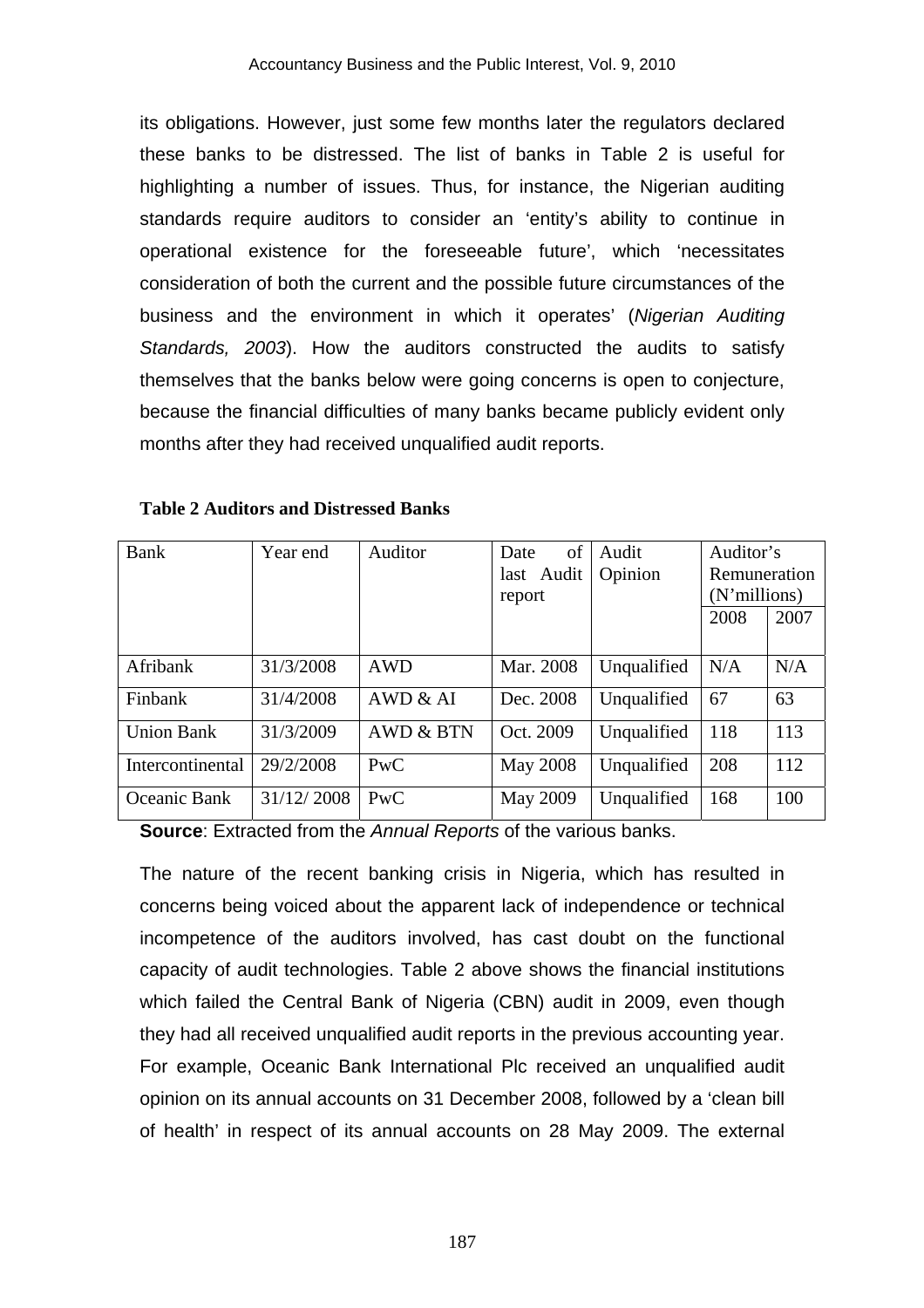auditor of Oceanic Bank International Plc, one of the banks which was bailed out, was reported to have asserted that:

*'We have audited the accompanying consolidated financial statements of Oceanic Bank International Plc 'the bank' and its subsidiaries (together 'the group') which comprises of the consolidated cash balance sheet as at 31 December 2008 and the consolidated profit and loss account and consolidated cash flow statements for the period ended and a statement of significant accounting policies and other explanatory notes. . . . In our opinion, the financial statement gives a true and fair view of the state of the financial affairs of the banks and group as at 31 December 2008 and of their profits and cash flows for the period ended in accordance with the Nigerian Statement of Accounting Standards, the Companies and Allied Matters Act 1990 and the Banks and Other Financial Institutions Act 1991.'* (*Annual Report, 2008,* p. 31.)

The CBN's findings on Oceanic Bank International Plc appear to give a contrary view and raise questions on the credibility of the auditors especially on the disclosure of debt exposure (*Business Day*, 15 October 2009). Oceanic Bank's annual report for the 2008 financial year shows that it had N5 billon (\$40 million) non-performing loans in 2007 and N36 billion (\$288 million) in 2008 (*Annual Report, 2008*, p. 53). However, by 14 August 2009, just three months later, the Central Bank of Nigeria had declared the bank unhealthy with N278.2 billion (\$2.2 billion) non-performing loans representing 37 per cent of the total non-performing loans of the first five distress banks which was put at N747 billion (\$5.98 billion) (*ThisDay* 25 August 2009; *Newswatch*, 24 August 2009). This was against the bank's 2008 figures for non-performing loans which stood at N36 billion (\$288 million) (*Annual Report, 2008*, p. 53). In the case of Intercontinental Bank Plc, PwC did not qualify the audited report of the bank as at 14 May 2008 with about N16.6 billion (132.8 million) nonperforming loans, and yet the CBN report showed that the bank had N210.9 billion (\$1.69 billion) in non-performing loans representing 28 per cent of the total bad loans (*This Day*, 25 August 2009).

The length of time it takes an external audit team to verify the complex operating activities of a bank with its networks of branches and to produce a statement of a bank's financial position is in stark contrast to the length of time it has taken regulators to investigate and determine the financial inadequacies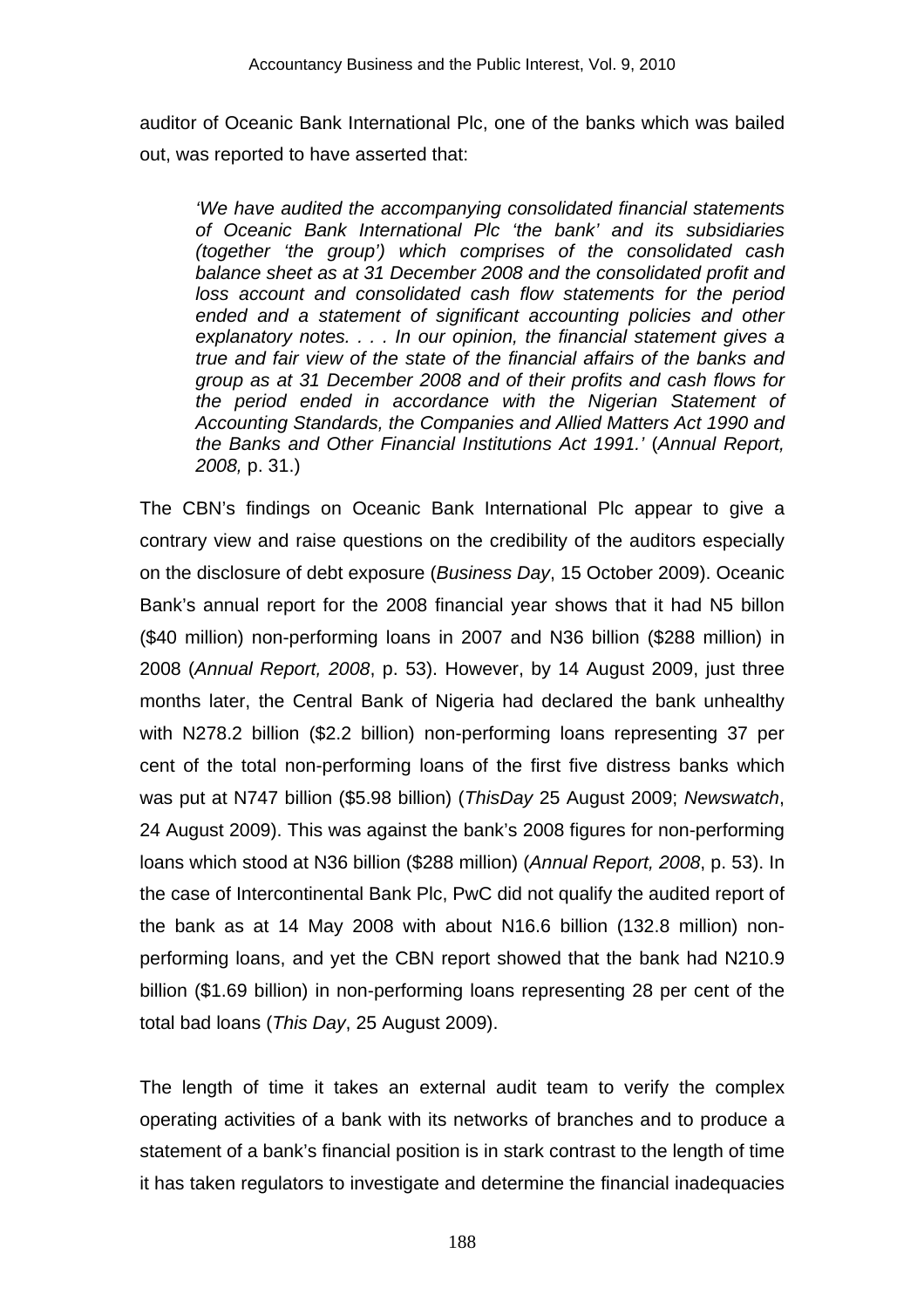of the banks concerned. Such a comparison of the time taken and the depth of work involved questions the level of assurance which is provided by standard audit investigations and also the source of evidence on which audit opinions are based. This suggests that an auditor's assessment of the truth and fairness of a bank's set of financial statements is influenced by assurances from the corporate manager.

The increased commercialisation of the accounting profession and of the big four accounting firms and their emphasis on non-audit work has clear implications for auditor independence. Company auditors, the private 'police force' of capitalism, make millions of Naira in fees from company audits; and company audits are used to obtain easy access to senior management and to sell a variety of consultancy services. The fear of diversification of audit firms into other services areas compromises their independence and may result in the audit being sold as a 'lost leader' in the hope of selling the more profitable management consultancy services, with subsequent implications for audit quality. The Nigerian Economic and Financial Crimes Commission (EFCC) Chairman, Farida Waziri, alleged that the auditors conspired with the managing directors of the erring banks to defraud those banks. She stated that:

*'During our investigations, we found that all the erring bank chief executives were given a clean bill to operate by both the external and the internal auditors who are paid to do so. It was gathered that these auditors connived with the chief executives to cook the books and cover the tracks while the frauds were being perpetrated.'* (*Saturday Tribune,* 22 August 2009; *ThisDay,* 22 August 2009.)

Table 2 above also shows that the auditors received a considerable income from their audit clients. Fee dependency and career advancement exert pressure on auditors to acquiesce with management, which can create a conflict of interest. PwC received N112 million (\$896,000) (in 2007) and N208 million (\$1,66 million) (in 2008) in audit fees from Intercontinental Bank Plc (*Annual Report, 2008*, p. 82). During 2007, PwC collected N100 million (\$800,000) and N168.4 million (\$1.35 million) in 2008 from Oceanic Bank International Plc. In 2009 PwC had a global gross revenue of \$26.2 billion with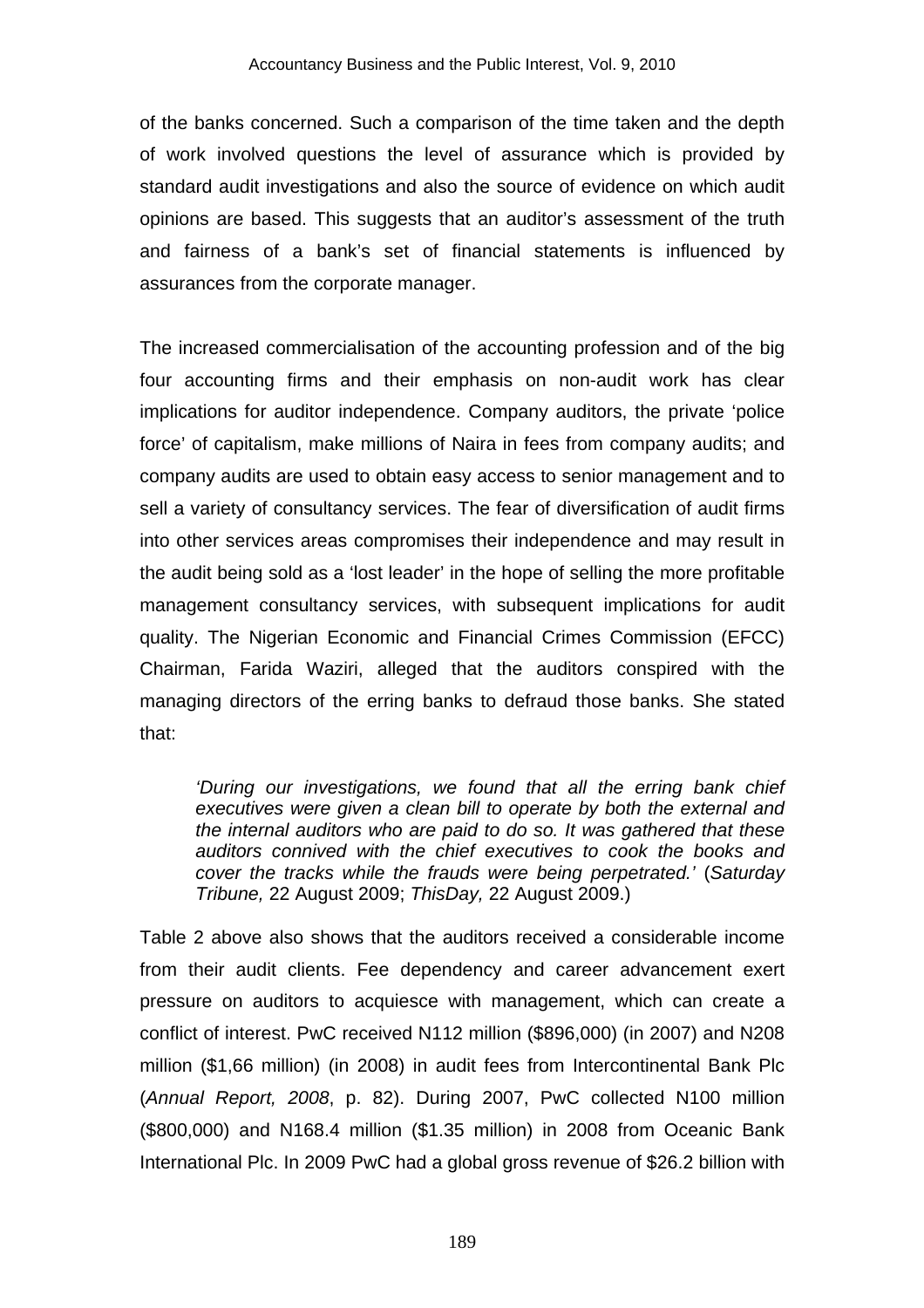the Middle East and Africa, including Nigeria, contributing \$704 million (*PwC Global Annual Review, 2009*, p. 43). The scale of fees raises questions about auditor independence. This suggests that auditors are too close to companies and that they 'cannot bite the hand that feeds them'. How can one group of commercial entrepreneurs audit another group of commercial entrepreneurs? According to Sikka (2009) that model is broken and cannot work.

In the case of Afribank Plc, Union Bank Plc and Finbank Plc, their accounts were audited by Akintola Williams Deloitte (AWD), another giant accounting firm, with a global revenue of nearly \$26.1 billion in 2009, with auditing contributing \$11.9 billion and Europe, the Middle East and Africa, including Nigeria, contributing \$10.2 billion (*Corporate Responsibility Report, 2009,* p. 35). It was reported in Union Bank Plc's annual report that the joint auditors, AWD and Baker Tilly Nigeria, received N146 million (\$1.17 million) in 2009, N118 million (\$944,000) in 2008, and N113 million (\$904,000) in 2007 as fees for audit and accountancy services from Union Bank Plc. On April 2009, AWD gave the accounts a clean bill of health, but barely six months later the bank was declared distressed.

The contemporary auditing model makes auditors dependent on companies and their directors for fees and profits. As a result, auditors may become too subservient to directors and even 'bend the rules' in order to accommodate directors (Sikka, 2008a). Audit opinions are akin to a financial mirage (Sikka, 2008).<sup>5</sup> It has been argued that the basic audit model is faulty (Sikka, 2009; Sikka *et al*, 2009). Private sector auditors cannot be independent of the companies they audit. The auditing model in practice is further complicated by the fact that auditors are permitted to sell other accountancy services to their audit clients. This increases auditor fee dependency upon companies and can impair their perceived and actual independence.

<sup>&</sup>lt;sup>5</sup> Available online at

http://www.guardian.co.uk/commentisfree/2008/sep/18/marketturmoil.economi cs/print accessed on 3 December 2009.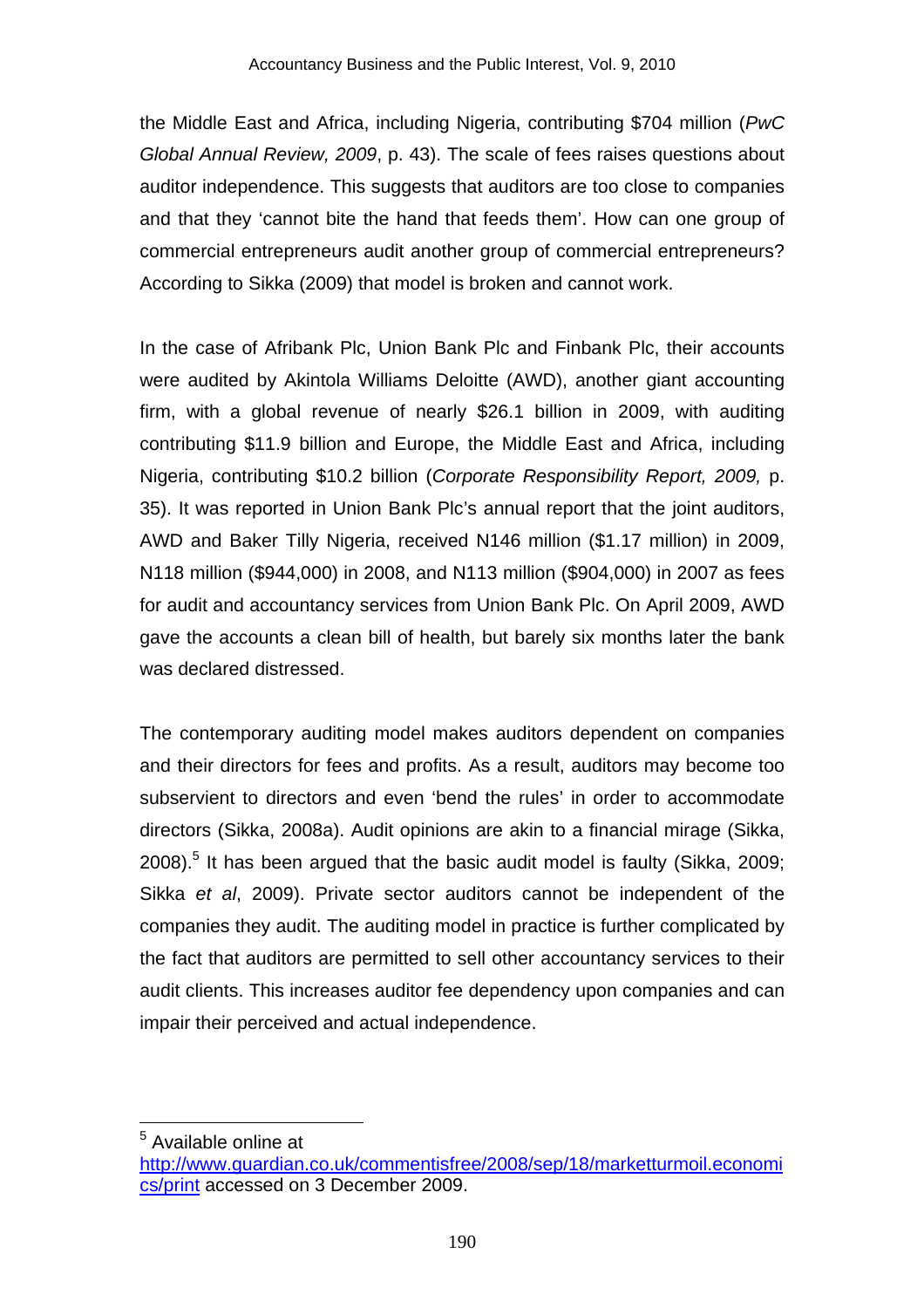Concerns about auditing practices have been raised by a number of commentators. The shareholders, the majority of whom were investors in the affected banks, blamed the external auditors as well as the audit committees of the banks for negligence and compromise in carrying out their responsibilities (*Guardian*, 30 August 2009). One commentator said that the subjective nature of accounting and the tight relationship between accounting firms and their clients means that even the most honest and meticulous of auditors can unintentionally distort the numbers in ways that mask a company's true financial status, thereby misleading investors, regulators, and sometimes management (*The Sun*, 1 September 2009). Patrick Gaye, an accountant, has drawn attention to the lack of auditor independence in that they were unwilling to expose the 'shortcomings' of the banks to the regulators:

*'There was no way the auditors especially the external auditors could have done what is expected of them because, the external auditors in particular, are just like contractors who dance to the tune of their hirers. Auditors are on a retainership and for the banks to retain them on the job, they would not want to rock the boat through exposing the banks' shortcomings to the regulators'. (Guardian,* 30 August 2009.)

It has been argued that, as a matter of law, external auditors are appointed by and are required to submit their reports to the shareholders during the Annual General Meeting (AGM), but that in practice the management of companies engage the services of the auditors which is ratified formally at the AGM by the shareholders who have little or no power at all to influence such appointment (*Guardian*, 28 August 2009). The biggest challenge that accountants in Nigeria face is that of satisfying public expectations that they will maintain high professional standards, ethical conduct and professional integrity.

Auditors have been indicted for the crisis in the banking sector in Nigeria. There have been considerable concerns about audit quality, especially when companies experience unforeseen financial difficulties or collapse soon after receiving unqualified audit reports (Mitchell *et al*, 1992; Sikka, 2009, Sikka *et al*, 2009). What counts as 'quality' in auditing is inevitably the outcome of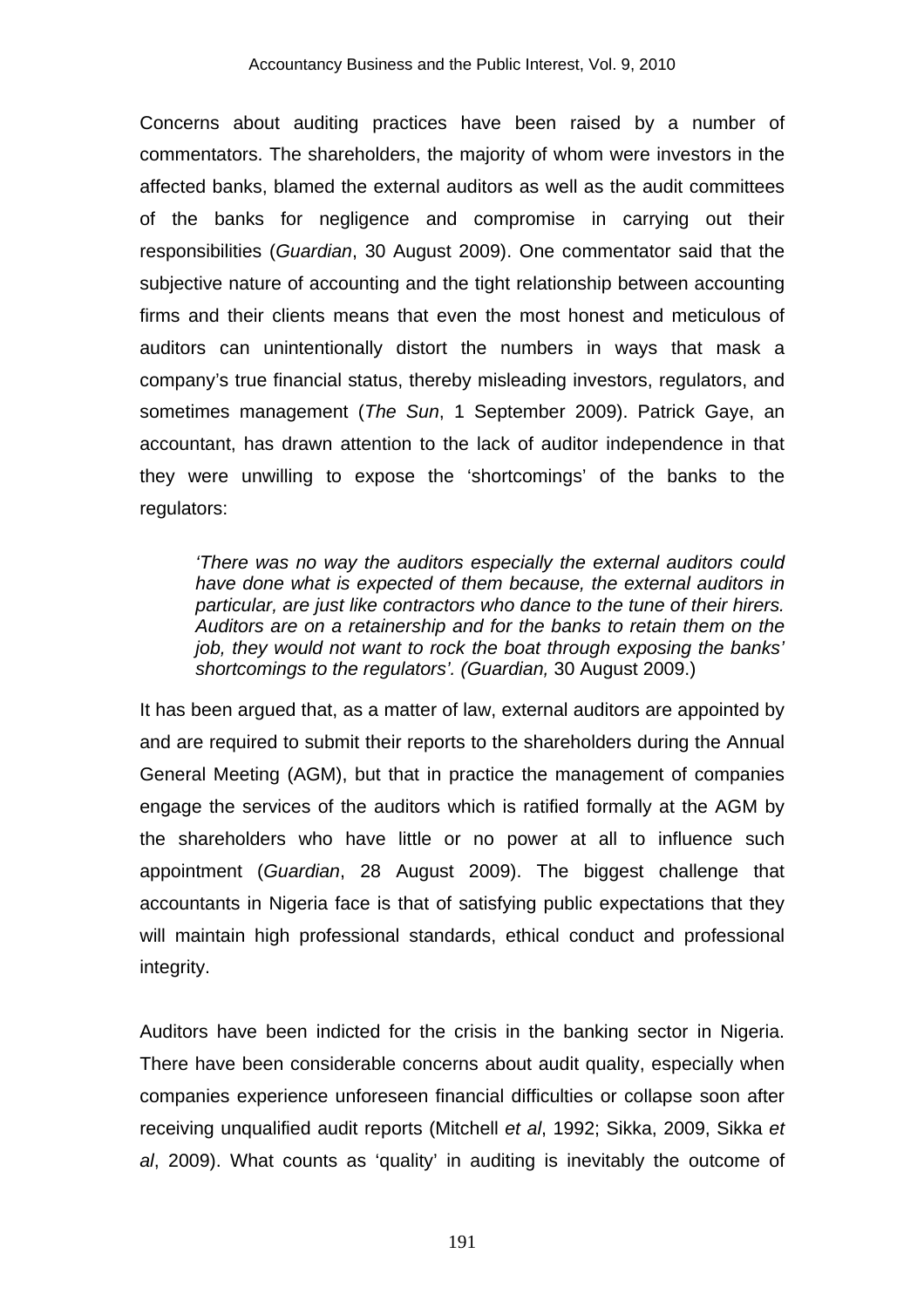power, politics and social relations (Power, 2003). However, the dominant view is that 'quality' or objectivity is constructed by using appropriate auditing techniques and having a good set of working papers to demonstrate professional judgement (Mitchell and Sikka, 2002). It has been argued that this worldview is deeply embedded within institutions and in a variety of auditing standards which require auditors to evaluate internal controls, conduct analytical reviews and to assess whether a bank is a going concern (Sikka *et al*, 2009). For example, PwC in its *2009 Global Annual Review* drew attention, *inter alia*, to the breadth of its global network and the depth of its expertise:

*'Around the world, our clients rely on PwC to help them explore opportunities and deal with complex business challenges. We work closely with our clients to deliver sustainable solutions, tapping into the breadth of our global network and our in-depth industry expertise'. (p. 46.)* 

Such professional market strategies lay claim to knowledge bases, equate quality with compliance with techniques and rules, and portray auditors as experts who can mediate uncertainty and construct an objective state of business affairs (Sikka *et al*, 2009). The evidence demonstrates, however, that the bodies which monitor their activities and supposedly uphold their professional standards are often not subject to any form of external scrutiny. The capitalist environment in which the accountants operate arguably allows auditors to engage in unethical related activities in order to boost profits.

Regulators pay little attention to the social and organisational context of auditing. Little connection is made between the profit motive of accounting firms and how accountants are socialised in serving their clients (Grey, 1998; Leicht and Fennell, 2001; Gunz and Gunz, 2006; Suddaby, Cooper and Greenwood, 2007). Company audits, in common with other products and services, are manufactured within a social and organisational setting which naturalises worldviews and values, and which also have unanticipated outcomes (Sikka, *et al*, 2009). Individuals are subjected to performance appraisals, and their promotion and financial rewards often depend on their contribution to profits. Firms can increase profits by charging higher fees, but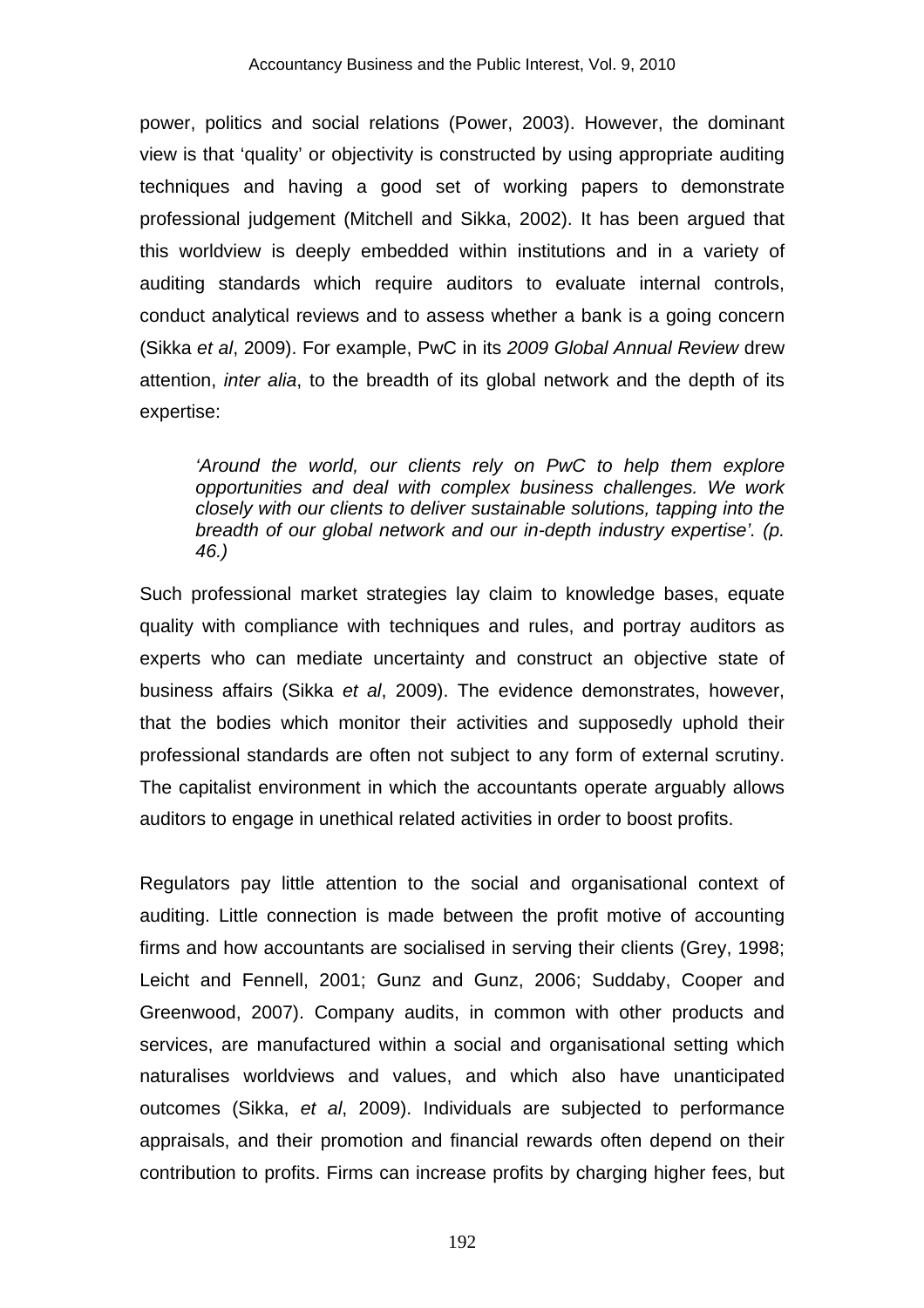in a competitive market clients may be able to resist such a move. As a consequence, accounting firms may use more junior auditors or change the mix of junior and senior staff to reduce costs. Femi Dinah, a partner of a Lagos-based chartered accounting firm and who defended the role of auditors in the recent banking crisis, observed that:

*'It is not the job of the accountants to go deep into the papers. The law places the onus of preparing the account on the directors of the company. What the auditors are doing is to ascertain that the account is well prepared and that all the necessary checks and balances are there and that all the regulations that should have been followed are*  followed. If they see anything that is not proper in the account, it is their *duty to point it out. You cannot really blame the accountant because some management hide things from the auditors.'* (*Daily Independence,* 28 September 2009.)

It has been argued that the implication of accountants and auditors in professional misconduct in corporate Nigeria requires the professional accountancy bodies to exercise their statutory obligations and investigate and sanction their erring members (Bakre, 2007). However, the evidence presented in this paper supports the view of Bakre (2007) that the power and the privileges of self-regulation delegated to the professional bodies by the Nigerian government have been used to shield their members from any form of public scrutiny. Samuel Nzekwe, a former National President of the Association of National Accountants of Nigeria (ANAN), has argued, however, that the current banking sector crisis in Nigeria has exposed ICAN, as its members were involved in various misdemeanours on the part of the banks (*Nigerian Tribune*, 14 December 2009). Nzekwe argued that, although the second Vice-President of the Institute of Chartered Accountants of Nigeria (ICAN), Doyin, had claimed that ICAN had done all it could to discipline its erring members (as its disciplinary tribunal had the status of a federal court), this was misleading as ICAN was not capable of doing so (*Nigerian Tribune*, 14 December 2009). According to Nzekwe, as none of the auditors who were implicated were prosecuted the need for new rules to curb 'the excesses' of bank officials and external auditors appeared to be unnecessary:

*'None of the auditors that falsified the various accounts had been prosecuted, stating that calls for new rules to curb the excesses of the*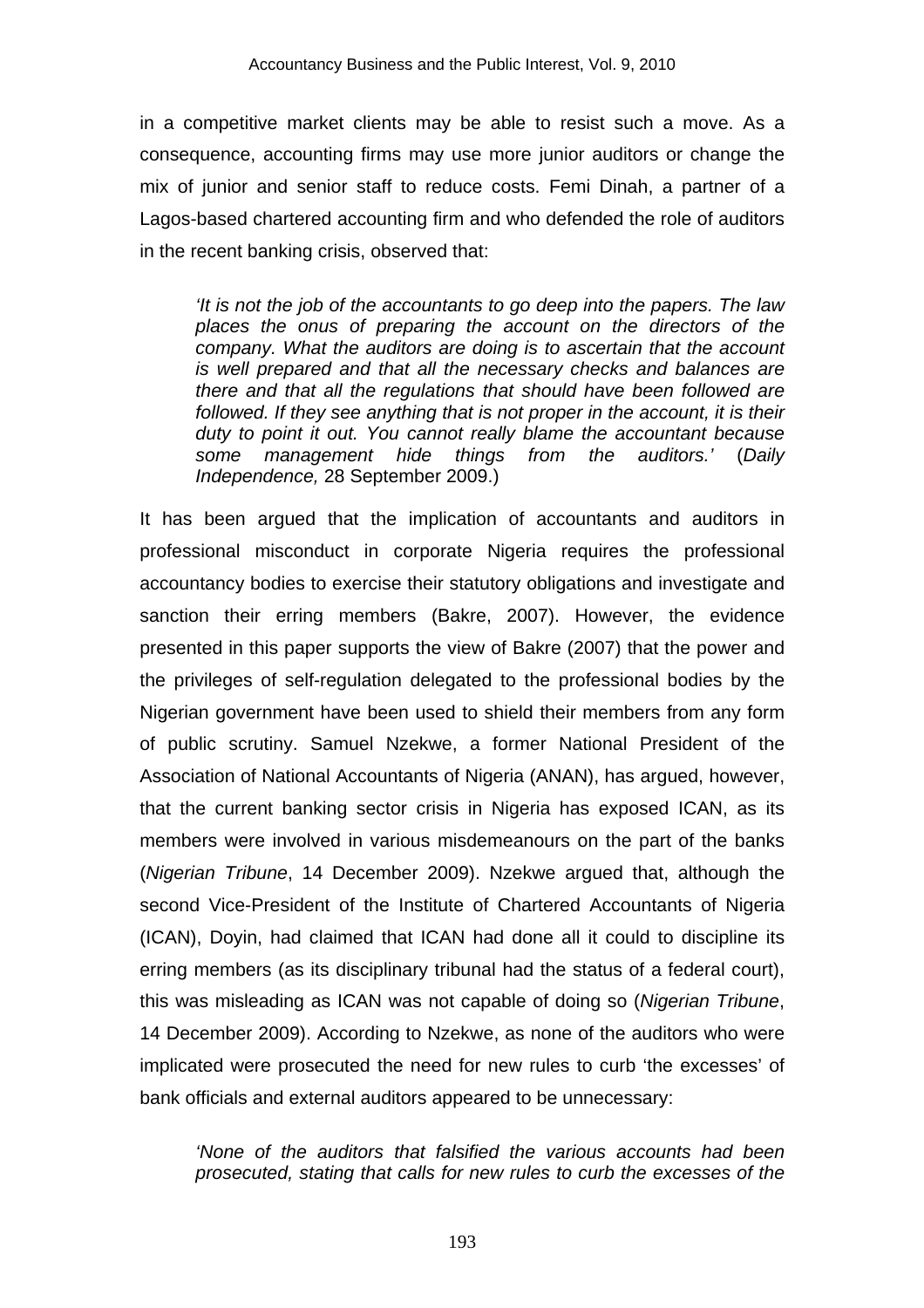*banks' officials and external auditors were unnecessary, as the prudential guidelines had always been there'.* (*Nigerian Tribune,* 14 December 2009.)

Despite mass media reports and public outcry about alleged misbehaviour on the part of audit firms and members of ICAN in relation to the distressed banks, the accounting firms, AWD, PwC and KPMG, have maintained a questionable silence. In common with other jurisdictions, company directors can be held personally liable for publishing false and misleading accounts, but the same rule does not apply to auditors. Since the banking crisis, a number of bank executives and non-executive directors in Nigeria have been arrested and arraigned in court for their anti-social financial practices. What the regulator, the Economic and Financial Crimes Commission, simply did, however, was to invite the indicted auditing firm for a hearing but without imposing any penalties for its unethical practices.

## **VI. Summary and Discussion**

This paper has sought to stimulate debate on contemporary auditing and the role of accountants and external auditors in the recent banking crisis in Nigeria. It has been argued that the deepening banking crisis poses questions about the purpose and value of external audits. Shareholders, depositors and even regulators do not seem to have been assured by unqualified audit opinions; and a number of banks have either had to face management restructuring or have had to be bailed out by the Central Bank of Nigeria even after receiving clean audit reports by their external auditors. The evidence shows that auditors lack their acclaimed expertise to conduct an independent and objective reporting of corporate affairs.

An inquiry into the activities and involvement of accountants and external auditors in the falsification of company accounts in the recent banking crisis in Nigeria would help to draw public attention to the unethical practices of professionals and the shortcomings of current practices in Nigeria. Although audit reports are the public and visible evidence of an audit, little is known about the processes and organisational values associated with their production (Sikka, 2009). Such processes involve the management of labour,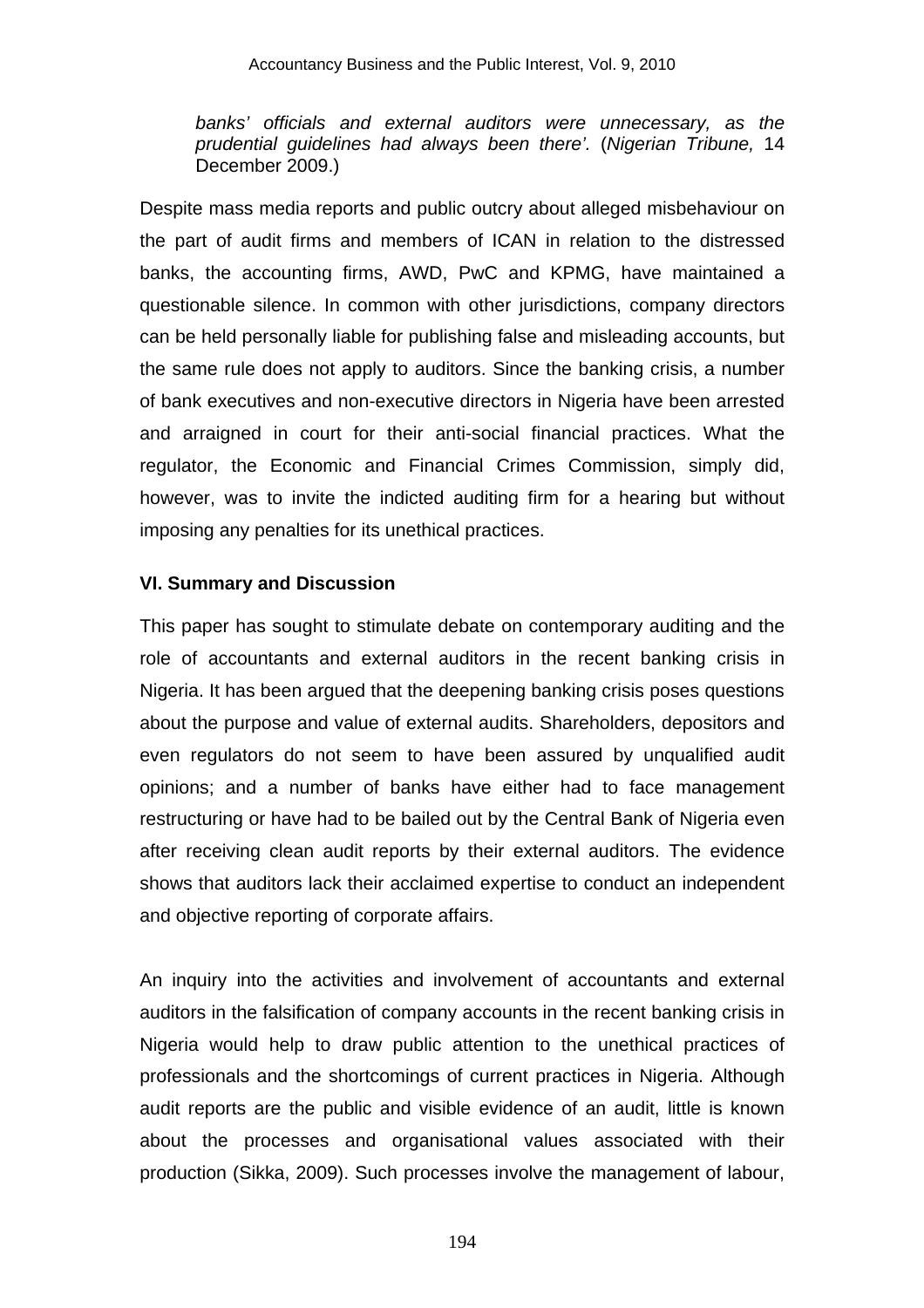economic incentives and the image of clients, the public and regulators. It has been argued in the literature (for example, by Halon (1994)) that audit staffs are inculcated to appease clients and to neglect wider social interests. As has been argued in this paper, in the pursuit of profit accountancy firms exert time and budget constraints and place pressure on audit personnel with the result that some have responded by adopting irregular practices and have even resorted to the practice of falsifying audit reports (Bakre, 2007).

Although it is common practice for companies and their directors to select and remunerate auditors, it has been argued that such an audit model is fundamentally flawed and cannot deliver an independent or searching audit (Sikka *et al*, 2009). The flaws are further compounded by permitting auditors to have a direct economic interest in corporate transactions through the sale of accounting services. There is evidence to show that the commercialisation of professional firms enables them to act as a 'watchdog' on profits and, on occasions, appease and even collude with directors (Bakre, 2007; Sikka *et al*, 2009). Their professional independence is indeed compromised because auditors are dependent on executive directors for their nomination, appointment and the determination of their fees, and, as a consequence, they cannot easily go against the interests of executive directors. To strengthen corporate reporting and auditing there should be corporate democracy in that stakeholders should have the power to determine who should be the auditor and how the auditor is to be remunerated. Further reforms could include imposing personal accountability for wrongdoing on all executive directors and finance directors of companies, and barring accounting firms involved in antisocial financial practices from auditing and conducting other accountingrelated assignments and services.

Although appeals to professional ethics and claims to be 'serving the public' may camouflage the capitalist nature of accountancy firms, they too are under systemic pressure to increase profits which are often realised by the adoption of predatory practices. This situation therefore questions the reliance on accountants and auditors, watchdogs and trust-engendering technology. Unethical practices are also present in the external auditing arena, a jurisdiction traditionally considered to be informed by professional codes of ethics (Bakre, 2007; Sikka, 2008a). In order to cement their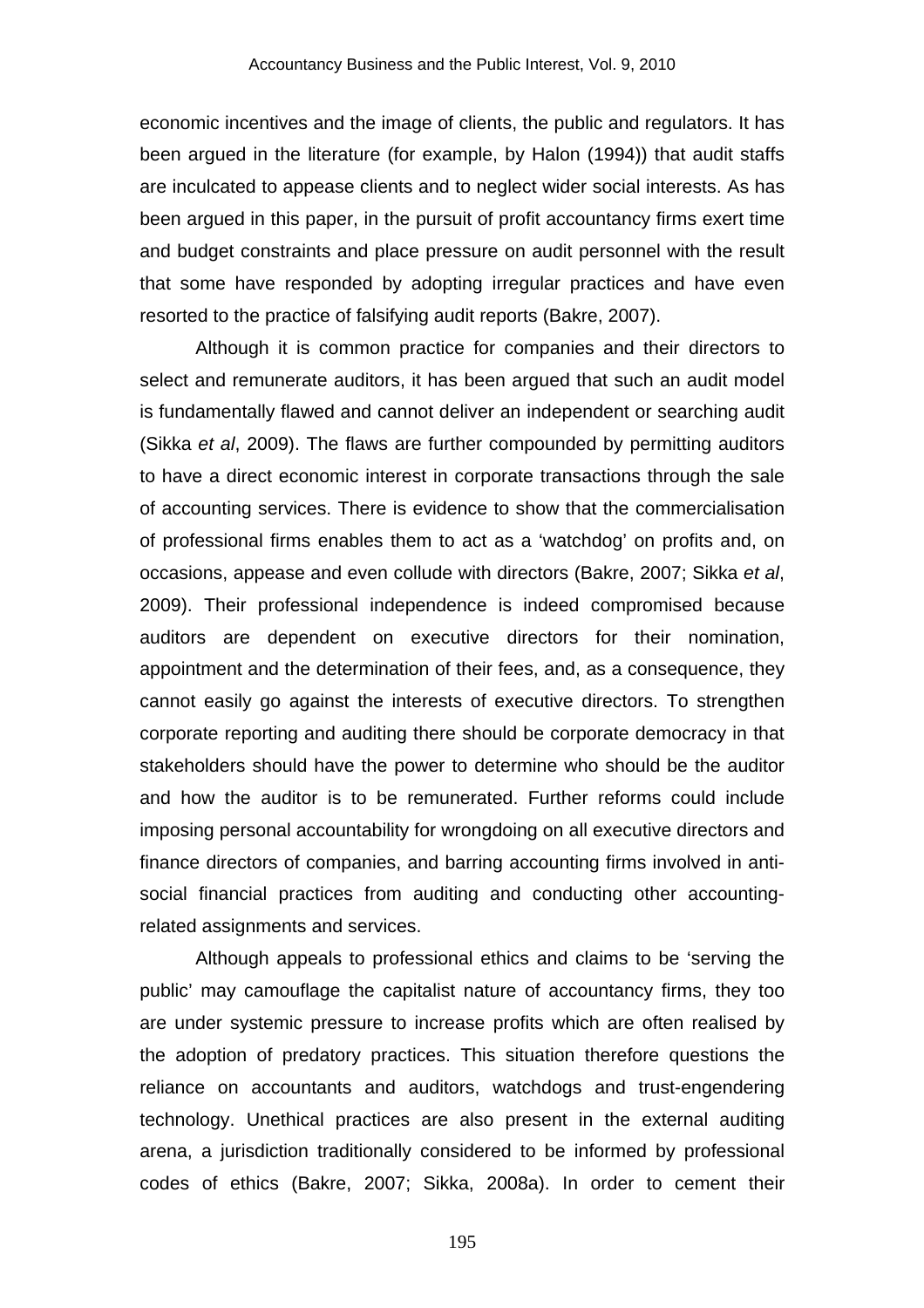legitimacy as professionals known for their 'integrity and ethical values', a number of codes of ethics have been issued by the professional bodies which they claim promote the highest standards of competence, practice and good conduct. This paper argues, however, that firms do not seem to have been constrained by any notion of ethics or morality. The evidence shows that, despite acclaimed codes of ethics and claims to be promoting and protecting the public interest, there have been many reported cases of professional misconduct by accountants and auditors, and, as a result, such 'professionals' have adopted a compromising stance (see Bakre, 2007). The resignation of AWD as external auditors of Cadbury Nigeria Plc may imply that AWD did accept the charges of collusion with the management, even though it claimed that it had resigned to protect the best interest of shareholders and for reasons of corporate governance.

The involvement of accountancy firms in anti-social practices in Nigeria has not been exposed or sanctioned by their professional bodies but by regulators (in the case of the recent banking crisis) and by whistleblowers (in the case of Afribank and Cadbury Nigeria Plc). Professionals have been implicated in unethical practices, but their role in such practices has rarely been investigated. Although section 368 of the Companies and Allied Matters Act 1990 creates civil liability for negligent auditors, liability is yet to be imposed. It has been argued that the compromising stance of the selfregulatory professional bodies in sanctioning their erring members has been further facilitated by the non-interference attitude which has usually been adopted by the Nigerian government (Bakre, 2007). The Nigerian accounting professional bodies should ensure that they enforce and maintain their acclaimed duty to see that their members exercise due diligence and act in a morally and ethically upright manner and in the best interests of their clients and of the Nigerian public as a whole.

This paper observes that professionals are under systemic pressure to increase profits. Without breaking the link between profits and professional rewards and personal penalties for erring professionals, there is little chance of professionals behaving responsibly. The professional bodies in Nigeria owe their clients and the general public, especially depositors, the moral and ethical duties which they claim to be exercising as the 'watchdogs' of their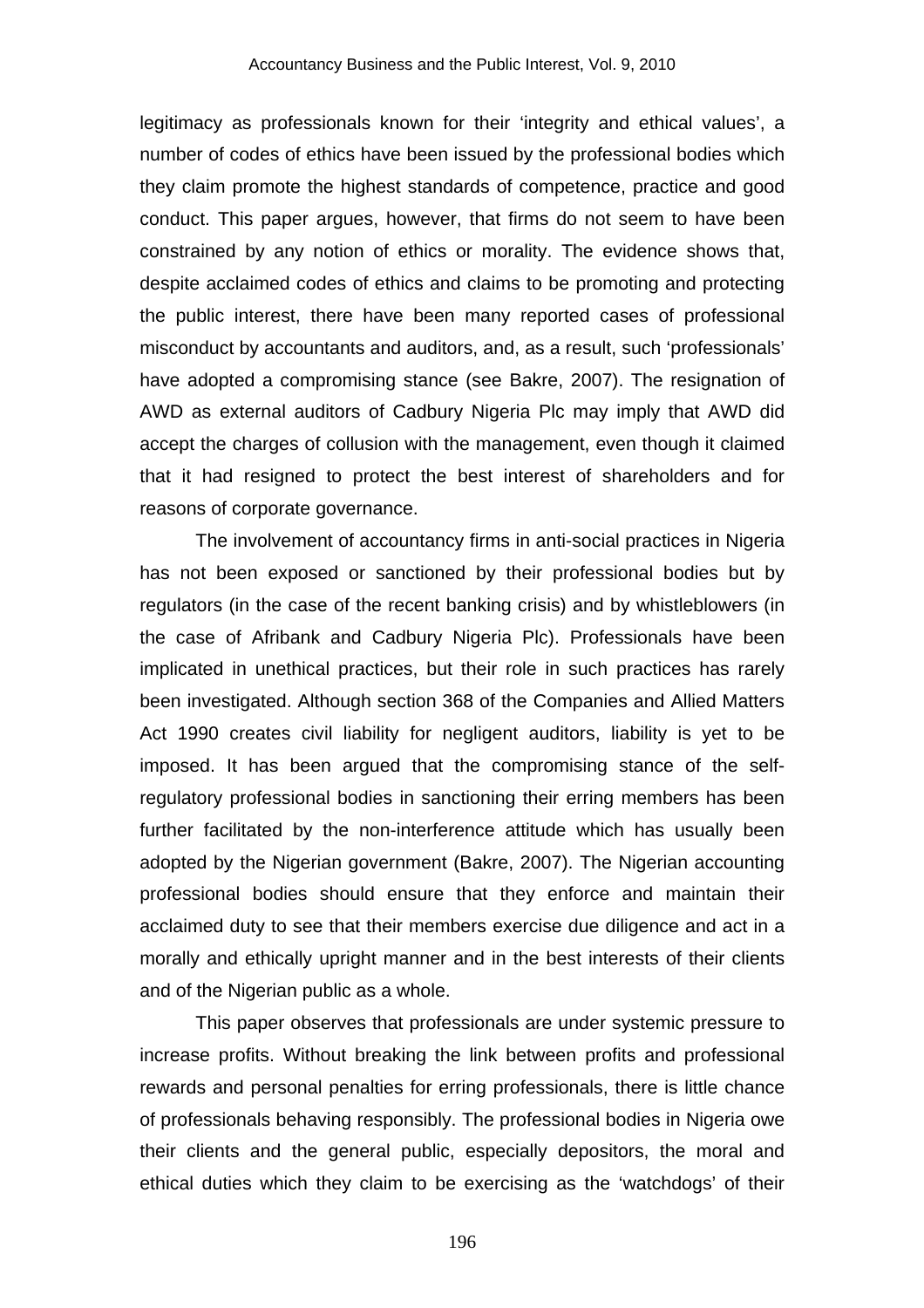members and in controlling the behaviour of their erring members. It is therefore suggested that the activities of erring professionals should be investigated by independent regulatory institutions in order to document their involvement in anti-social financial practices and for them to be sanctioned appropriately.

*Ex-post facto* financial audits are often too late and cannot alert financial regulators to any problems. It is therefore necessary to ensure that audits of major companies, at least banks and financial institutions, are carried out directly by regulators. The Central Bank of Nigeria, the Nigerian Deposit Insurance Corporation and other regulators should therefore establish their own dedicated teams of auditors to conduct continuous audits of all the major financial institutions. This should go beyond narrow market concerns about profits and should address questions about the financial institutions' business models, viability, social accountability and their capacity to cause financial deficits. Audit by regulators has the advantage of independence and can address regulatory issues. However, accounting firms and companies who are used to 'softer' audits would no doubt fight tooth and nail to retain their privileges, but indulging accounting firms and paying out billions of Naira to rescue banks cannot, and should not, continue.

To combat unethical practices by accountants and professional firms there is a need to educate company executives, policy-makers and the public about the human costs of anti-social and unprofessional practices, as they deprive ordinary Nigerian citizens of their human and social rights. Nigerian citizens suffer when banks and financial institutions collapse, causing depositors and investors to lose their investments. Many of the directors and senior officials of the distressed banks are still facing trial for their unethical behaviour, but the question is 'Where were the auditors when those officials were perpetrating and misappropriating investors funds?' The accounting profession in Nigeria must therefore continue to monitor development in the external and internal reporting environments through its audit, investigations and forensic accounting faculty and respond adequately (see Asein, 2009).

The accounting and business literature does not alert readers to the fact that some professionals are engaged in anti-social financial practices to the detriment of society as a whole. The accounting and business literature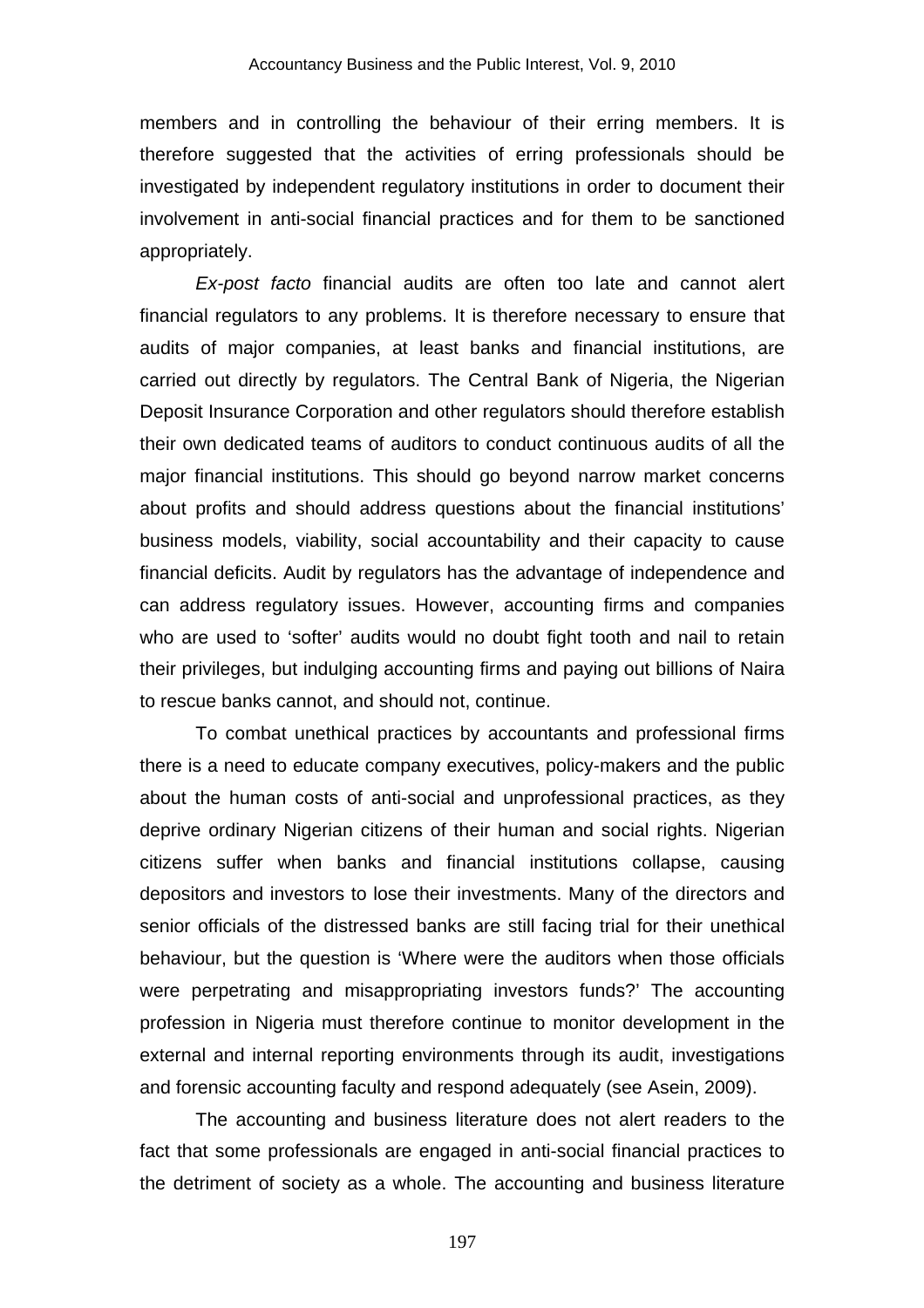should therefore describe what is happening in practice. This would help develop new vocabularies and new policies to highlight and to bring to public attention the predatory nature of capitalism and the anti-social practices of some professionals working in the financial world.

#### **Acknowledgements**

We are grateful to the anonymous reviewers of this paper and to Professor Prem Sikka for his encouragement and intellectual support. The editing assistance of Kate Standley is also gratefully acknowledged.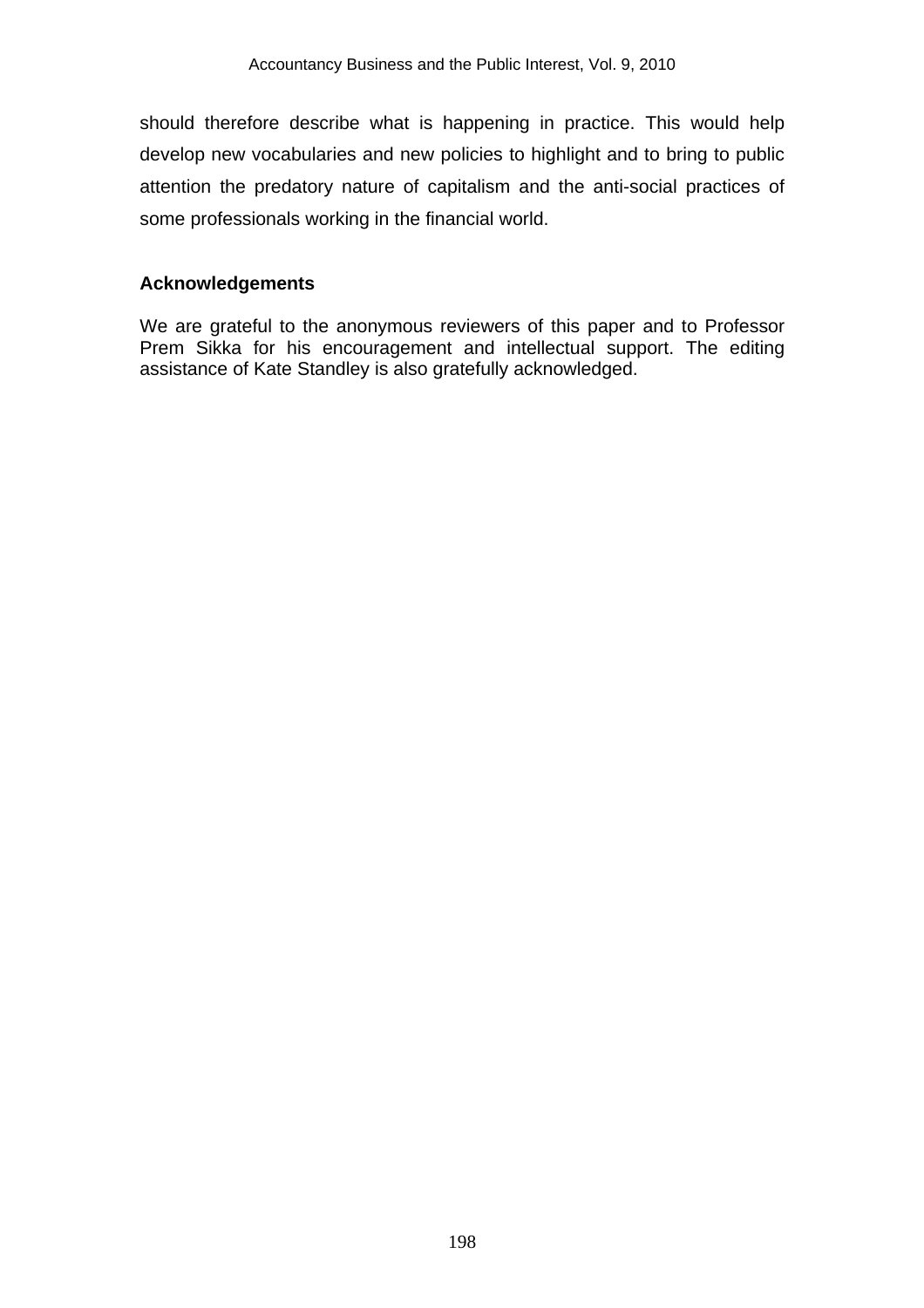#### **References**

Adegite, E. O. (2009) 'Our Approach to Professionalism is Global', *The Nigerian Accountant*, 42 (3): 28-32.

Adeyemi S. B. (2004) 'Minimisation of Financial crime: The Role of the Accountant', *Student Accountant Journal*, 1: 7-13.

Ajibolade, S. O. (2008) 'A Survey of the Perception of Ethical Behaviour of Future Nigerian Accounting Professionals', *The Nigerian Accountant*, 43 (3): 54-59.

Arnold, P. And Sikka, P. (2001) 'Globalisation and the State-Profession Relationship: The Case of the Bank of Credit and Commerce International', *Accounting, Organisation and Society*, 26 (6): 475-499.

Asien, A. A. (2009) 'Specialisation in the Accountancy Profession: The Faculty Initiatives, *The Nigeria Accountant*, 42 (4): 26-28.

Bakre, O. M. (2007) 'The Unethical Practices of Accountants and Auditors and the Compromising Stance of Professional Bodies in the Corporate World: Evidence from Corporate Nigeria', *Accounting Forum*, 31(3): 277-303.

Bakre, O. M. (2008) 'Looting by the Ruling Elite, Multinational Corporations and the Accountants: The Genesis of Indebtedness, Poverty and Underdevelopment in Nigeria', paper presented at the *2008 University of Essex Tax Workshop*, Essex Business School, University of Essex, UK, July.

Banks and Other Financial Institutions Act 1991, Laws of the Federation of Nigeria available online at http://www.nigerialaw.org/BanksAndOtherFinancialInstitutionsDecree1991.htm accessed 17 December 2009.

*Business Day* newspapers, several editions.

*Broad Street Journal*, 21 October 2009, 'All Eyes on Accountants'*,* available online at http://www.bsjournal.com/articlepage.php?id=8902d862d0f847 accessed on 3 December 2009.

Companies and Allied Matters Act 1990, *Laws of the Federal Republic of Nigeria 1990*, Chapter 59 at http://www.nigerialaw.org/CompaniesAndAlliedMattersAct.htm accessed on 12 May 2009.

Christensen, J. (2006) 'Follow the Money; how Tax Havens Facilitate Dirty Money Flow and Distort Global Markets', *Tax Justice Network*, September, 2006.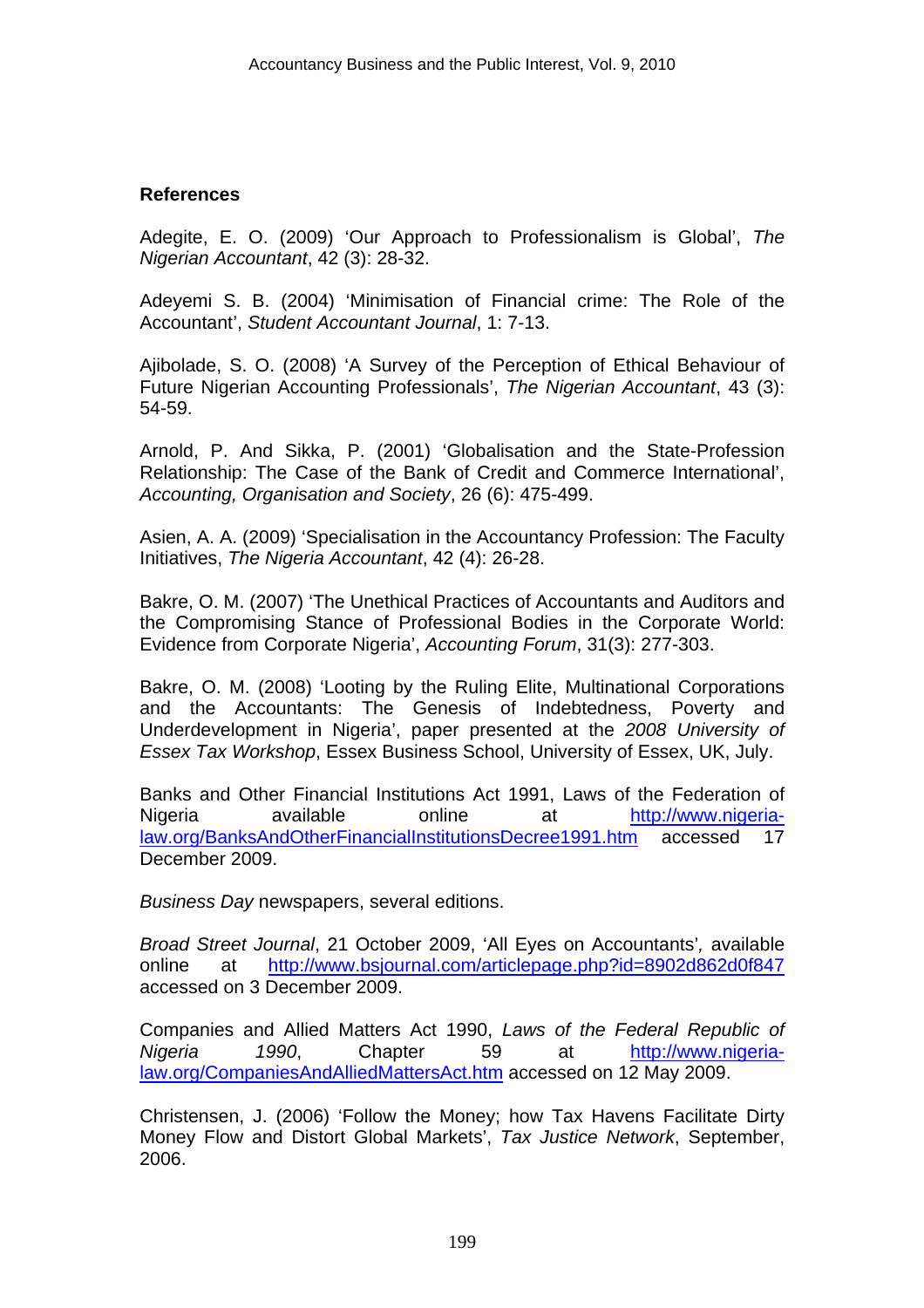Cooper, *et al* (1988) 'Regulating the UK Accounting Profession: Episodes in the relation between the Profession and the State', *Paper Presented at Economic and social Research Council conference on corporatism* at the Policy Studies Institute, London.

Cousins J. *et al* (1998) 'Auditors: Holding the Public to Ransom', *A monograph by the Association for Accountancy and Business Affairs*, Basildon, UK.

Cousins J. *et al* (2000) 'Insolvency Abuse: Regulating Insolvency Industry', *A monograph by the Association for Accountancy and Business Affairs*, Basildon, UK.

Dabor, E. L. and Adeyemi, S. B. (2009) 'Corporate Governance and Credibility of Financial Statements in Nigeria', *Journal of Business Systems, Governance and Ethics*, 4 (1): 13-24.

Dopuch, N. (1988) 'Implication of the Tort Rules of the Accountant's Liability for the Accounting Model', *Journal of Accounting, Auditing and Finance*, 3 (3): 245-249.

Evbodaghe, J. I. (2009) 'Global Trends in the Accountancy Profession', *The Nigerian Accountant*, 42 (4): 36-47.

Falola, T. and Heaton, M. (2008) *A History of Nigeria*, Cambridge: Cambridge University Press.

García-Benau, M. A. and Humphrey C. (1992) 'Beyond the Audit Expectation Gap: Learning from the Experiences of Britain and Spain', *European Accounting Review*, 1 (2): 303-331.

Grey, C. (1998) 'On Being a Professional in a 'Big Six' Firm', *Accounting, Organisation and Society*, 23 (5/6): 569-587.

Guénin-Paracini, H. And Gendron, Y. (2010) 'Auditors as Modern Pharmakoi: Legitimacy Paradoxes and the Production of Economic Order', *Critical Perspectives on Accounting*, 21 (2): 134-158.

Gunz, H. P. and Gunz, S. P. (2006) 'Professional Ethics in Formal Organisations', in Royston Greenwood and Roy Suddaby (eds) *Professional Service Firm: Research in the Sociology of Organisations*, 24: 257-281.

Hanlon, G. (1994) *The Commercialisation of Accountancy: Flexible Accumulation and the Transformation of Service Class*, New York: St Martin's Press.

Iyoha F. O. and Oyerinde, D. (2010) 'Accounting Infrastructure and Accountability in the Management of Public Expenditure in Developing Countries: A Focus on Nigeria', *Critical Perspectives on Accounting*.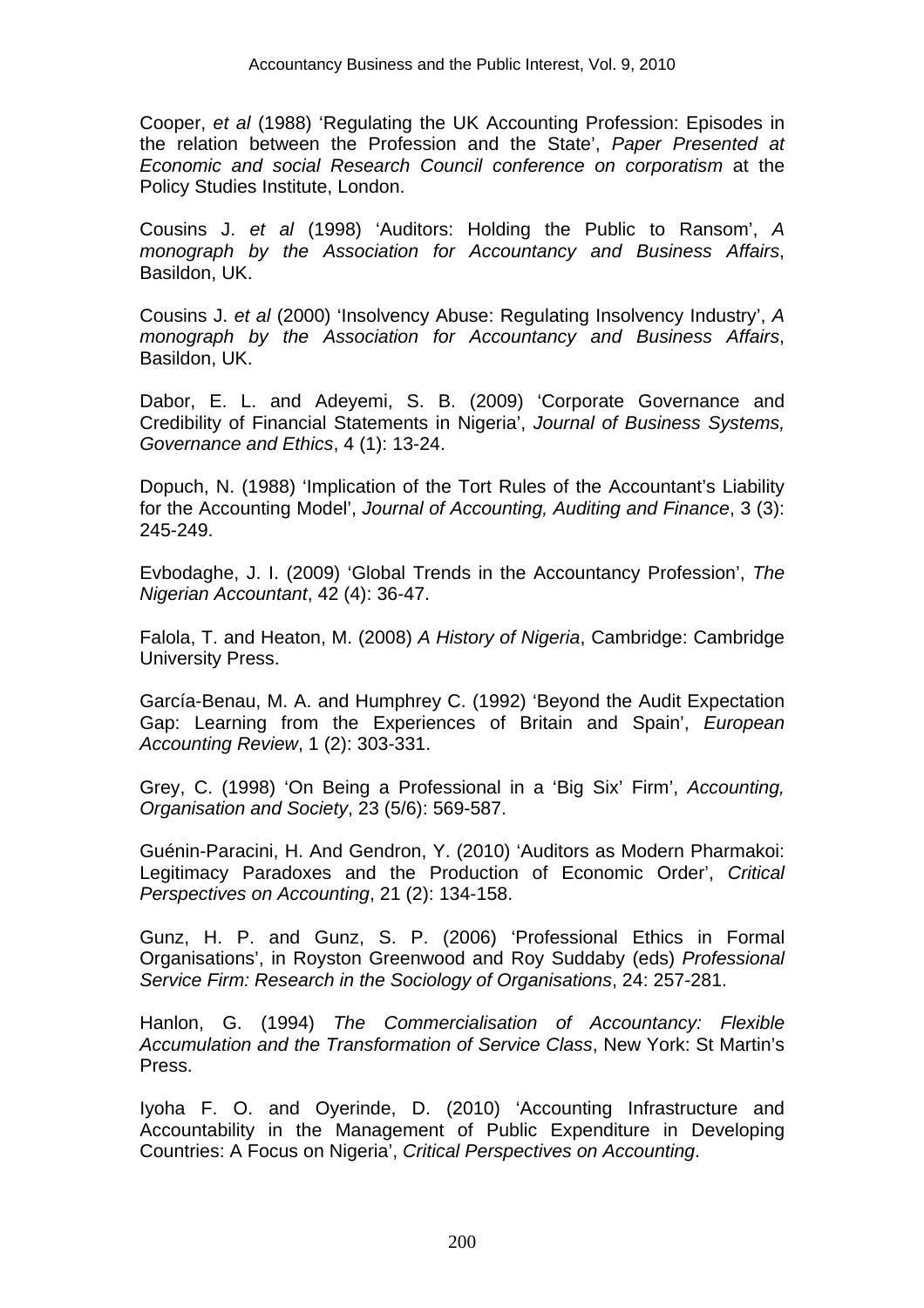Leicht, K. T. and Fennell M. L. (2001) *Professional Work, A Sociological Approach*, Oxford: Blackwell Publisher, UK.

Lew, B. and Richardson, A. (1985) 'Institutional Response to Bank Failures: A Comparative Case of the Home Bank (1923) and Canadian Commercial Bank (1985) Failures', *Critical Perspectives on Accounting*.

Macdonald, K. M. (1995) *The Sociology of the Professions*, London: Sage Publication.

McHugh G. And Stamp B. (1992) 'Financial Reporting in Ireland Meeting the Expectation of Users', *European Accounting Review*, 1 (2): 427-436.

Millerson, G. (1964) *The Qualifying Association: A Study in Professionalization*, New York: Humanities.

Mitchell, A. and Sikka, P. (2002) 'Dirty Business: The Unchecked Power of the Major Accounting Firms', *A monograph by the Association for Accountancy and Business Affairs*, Basildon, UK.

Mitchell A. *et al* (1992) '*Accounting for Change: Proposals for reform of Audit and Accounting*', Fabian Society, London.

Mitchell A. *et al* (2001) 'BCCI Cover-Up', *A monograph by the Association for Accountancy and Business Affairs*, Basildon, UK.

Morris, T. and Empson, L. (1998) 'Organisation and Expertise: An Exploration of Knowledge-Based and Management Accounting and Consulting Firms', *Accounting, Organisations and Society*, 23 (5/6): 609-624.

Neu, D. and Wright, M. (1992) 'Bank Failure, Stigma Management and the accounting Establishment', *Accounting, Organisations and Society*, 17 (7): 645-665.

Neu D. e*t al* (2010) 'The Sign Value of Accounting: IMF Structural Adjustment Programs and African Banking Reform', *Critical Perspectives on Accounting*.

*Newswatch* newspaper, several editions.

Nigerian Deposit Insurance Corporation (NDIC) (1995), *NIDC Secretariat*, Lagos.

Nigerian Deposit Insurance Corporation (NDIC) (2007), *2007 Annual Report and Statement of Accounting,* online at http://ndic.org.ng/files/2007\_annual\_report.pdf accessed on 10 January 2010.

*Nigerian Tribune* newspaper, several editions.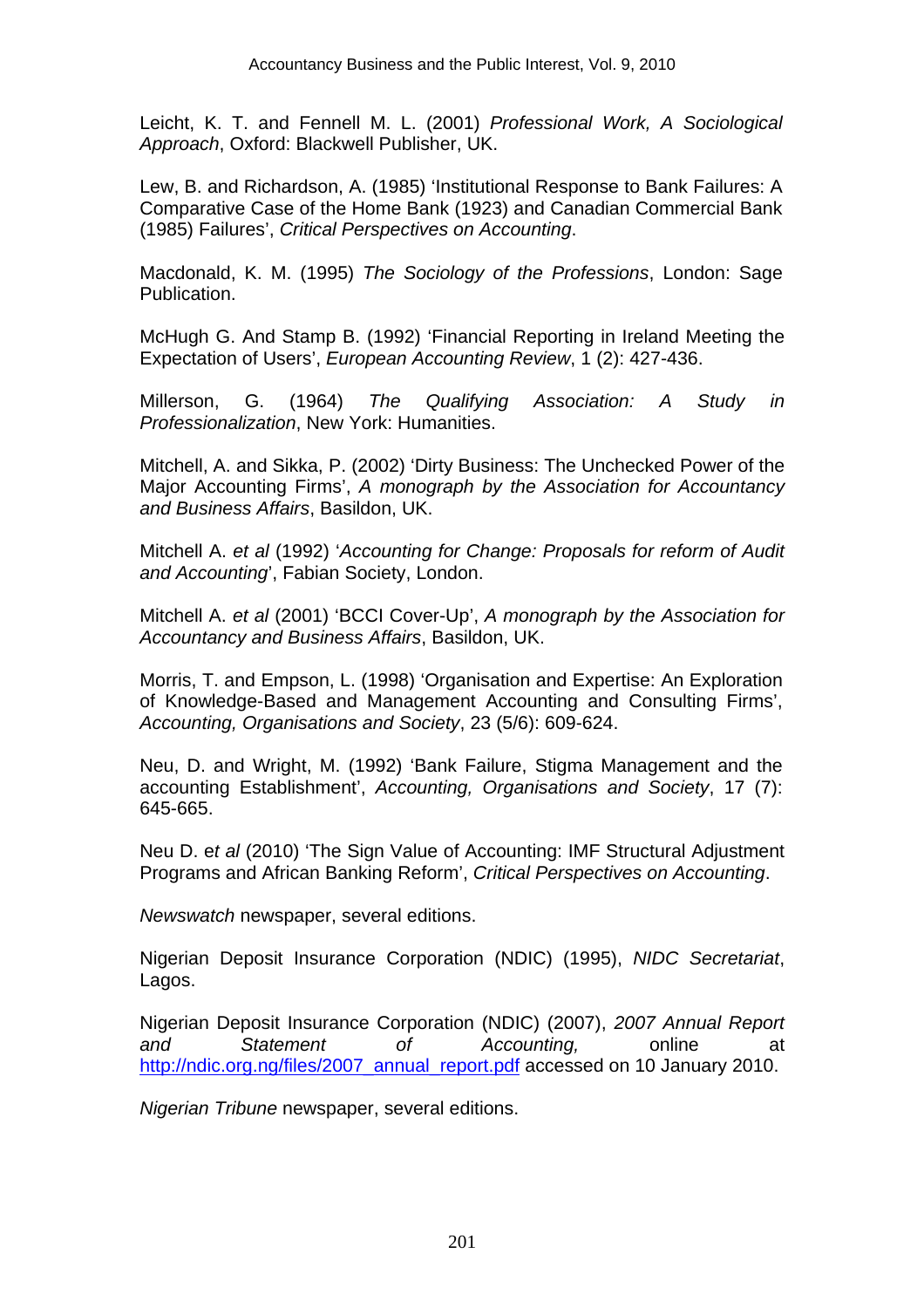Njanike K. *et al* (2009) 'The Effectiveness of Forensic Auditing in Detecting, Investigating, and Preventing Bank Fraud', *Journal of Sustainable Development in Africa*, 10 (4): 405-425.

O'Connor, J. (1987) *The Meaning of Crisis: A Theoretical Introduction*, Oxford: Basil Blackwell.

Okike, E. (1998) 'Voluntary Disclosures in Corporate Audit Reports: A Nigerian Case Study (1978-1989)', *International Journal of Auditing*, 2: 139- 166.

Okike, E. (2004) 'Management of Crisis: The Response of the Auditing Profession in Nigeria to the Challenge to its Legitimacy', *Accounting, Auditing and Accountability Journal*, 17 (5): 705-730.

Okike, E. (2009) 'Seeding Corporate Integrity: The Challenges to Accounting and Auditing in Nigeria', in Transparency International (ed), *Global Corruption Report 2009: Corruption and the Private Sector*, Cambridge University Press.

Osaghae, E. E. (1998) *Crippled Giant; Nigeria Since Independence*, Indiana University Press.

Power, M. (1999) *The Audit Society: Rituals of Verification*, Oxford University Press, Oxford.

Power, M. (2003) 'Auditing and the Production of Legitimacy', *Accounting, Organisations and Society*, 28 (4): 379-394.

PricewaterhouseCoopers (2009) *PwC Global Annual Review 2009*, available online at http://www.pwc.com/en\_GX/gx/annual-review/pdf/global-annualreview-2009.pdf accessed 27 December 2009.

Ruud, T. F. (1992) 'Auditors in Fokus: KPMG Peat Marwick Fired from the Audit of a Norwegian Bank for Carrying out to Much Consultancy', *European Accounting Review*, 1 (2): 444-446.

Shaw, G. B. (1946) *The Doctor's Dilemma*, Penguin: Harmondsworth.

Sikka P. *et al* (2009) 'The Audit Crunch: Reforming Auditing', *Managerial Auditing Journal*, 24 (2): 135-155.

Sikka, P. (2008a) 'Enterprise Culture and Accountancy Firms: The New Master of the Universe', *Accounting, Auditing and Accountability Journal*, 21(2): 268-295.

Sikka, P. (2009) 'Financial Crisis and the Silence of the Auditors', *Accounting, Organisations and Society*, 34: 868-873.

Sikka, P. and Hampton, M. (2005) 'Tax Avoidance and Global Development: An Introduction', *Accounting Forum*, 29(3): 245-248.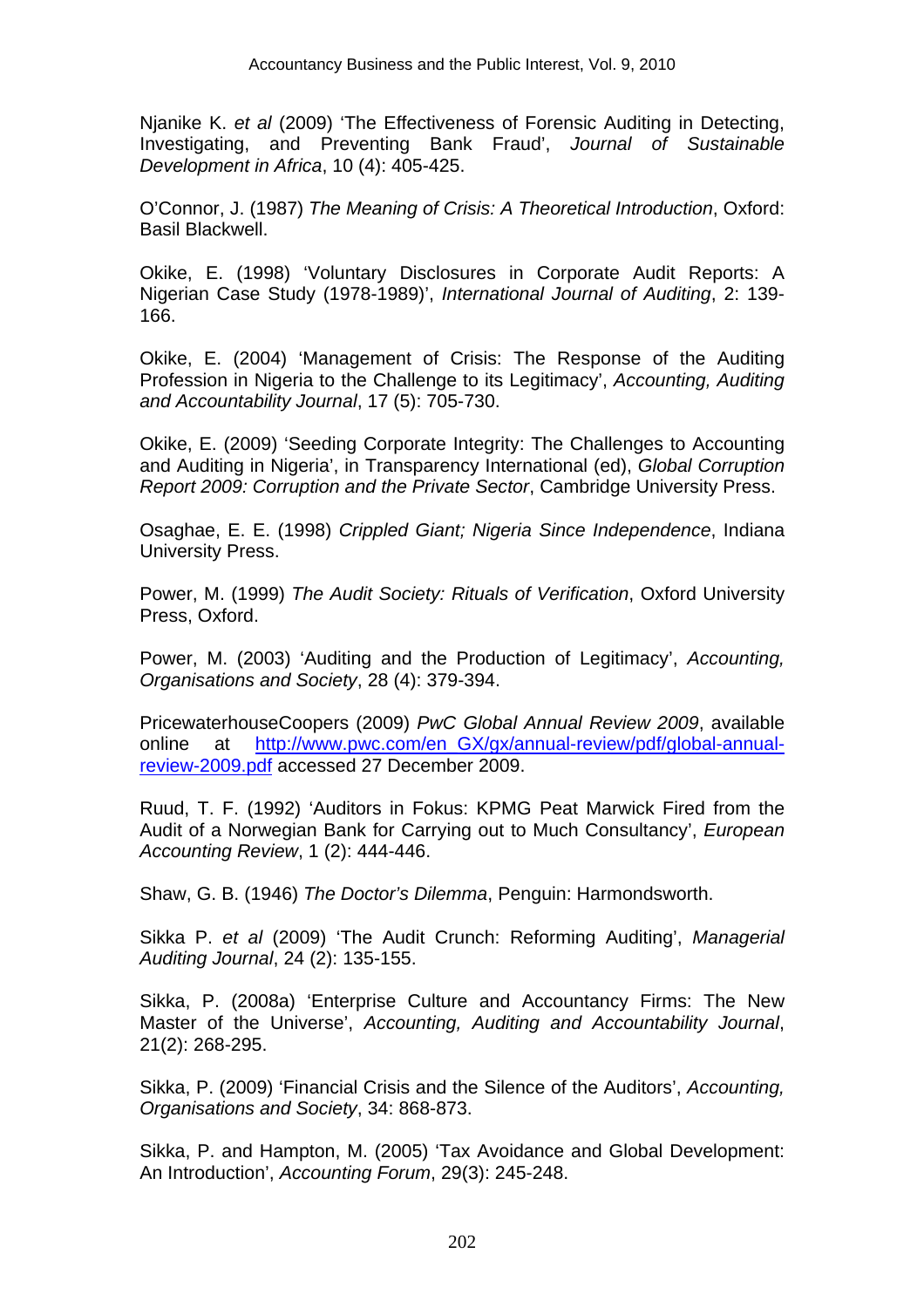Sikka, P. and Willmott, H. (1995) 'The Power of Independence: Defending and Extending the Jurisdiction of Accounting in the UK', *Accounting Organisation and Society*, 20 (6): 547-581.

Sklar, R. (2004) *Nigerian Political Parties: Power in an Emergent Nation*, Africa World Press.

Stiglitz, J. (2003) *The Roaring Nineties: Seeds of Destruction*, London: Penguin.

Suddaby, R., Cooper, D. J. and Greenwood, R. (2007) 'Transnational Regulation of Professional Services: Governance Dynamics of Field Level Organisational Change', *Accounting, Organisations and Society*, 32: 333-362.

Tahinakis, P. and Nicolaou, A. (2004) 'An Empirical Analysis of the Independence of Greek Certified Auditor-Accountant', *Accounting, Business and the Public Interest*, 3 (1): 32-47.

*The Guardian* newspaper, several editions.

*The Punch* newspaper, several editions.

*The Sun* newspapers, several editions.

*The Vanguard* newspapers, several editions

T*hisDay* newspaper, several editions.

Transparency International (2009*) Global Corruption Report 2009: Corruption and the Private Sector*, Cambridge University Press.

Uche, C. U. (2002) 'Professional Accounting Development in Nigeria: Threats from Inside and Outside', *Accounting, Organisations and Society*, 27(4-5): 471-496.

US Senate Sub-Committee on Investigation (2005) 'The Role of Professional Firms in the US Tax Shelter Industry', *Committee on Foreign Relations United States Senate*, April 13 2005, US Government Printing Office.

US Senate Sub-Committee on Investigations (2010) 'Keeping Foreign Corruption out of the United States: Four Case Histories', *Minority and Majority Staff Report,* US Government.

Uzoigwe, G. N. (2004) 'Nigeria to 1960: An Overview', in L. A. Nwachuku and G. N. Uzoigwu (eds) *Troubled Journey Nigeria Since the Civil War*, University Press of America Inc., 1-19.